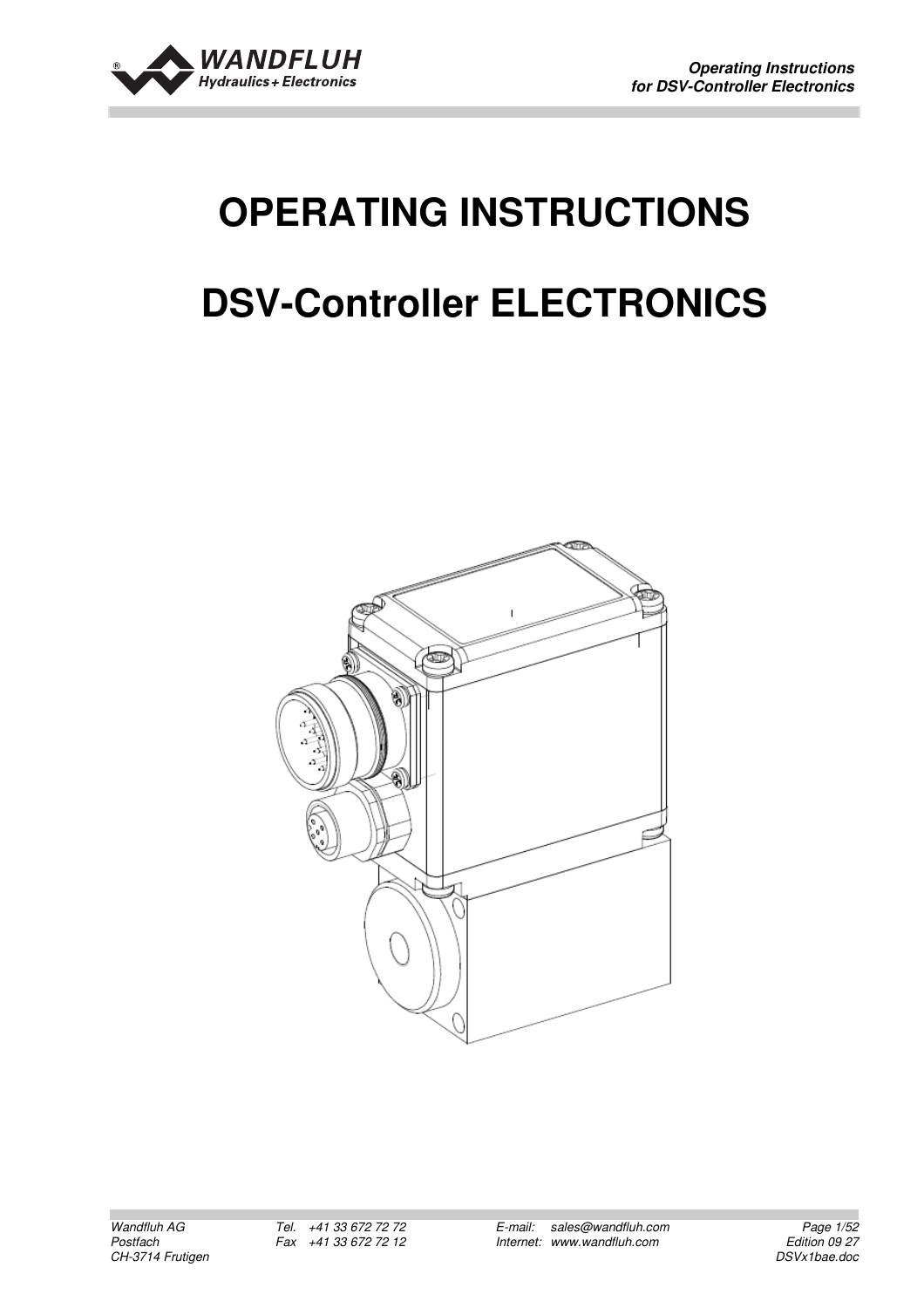

#### $\mathbf 0$ **Contents**

| 0              |            |  |  |
|----------------|------------|--|--|
| 1              |            |  |  |
| $\mathbf 2$    |            |  |  |
|                | 2.1        |  |  |
|                | 2.2        |  |  |
|                | 2.3        |  |  |
|                | 2.4        |  |  |
|                | 2.5        |  |  |
|                | 2.6        |  |  |
|                | 2.7        |  |  |
| 3              |            |  |  |
|                | 3.1        |  |  |
| 4              |            |  |  |
|                | 4.1        |  |  |
|                | 4.2        |  |  |
|                | 4.3        |  |  |
|                | 4.4        |  |  |
|                | 4.5        |  |  |
|                | 4.6        |  |  |
|                | 4.7        |  |  |
|                | 4.8        |  |  |
|                | 4.9        |  |  |
|                | 4.10       |  |  |
|                | 4.11       |  |  |
| 5              |            |  |  |
|                | 5.1        |  |  |
|                | 5.2        |  |  |
|                | 5.3        |  |  |
| 6              |            |  |  |
|                | 6.1        |  |  |
|                | 6.2        |  |  |
| $\overline{7}$ |            |  |  |
|                |            |  |  |
|                | 7.1        |  |  |
|                | 7.2        |  |  |
|                | 7.3<br>7.4 |  |  |
|                | 7.5        |  |  |
|                | 7.6        |  |  |
|                | 7.7        |  |  |
|                | 7.8        |  |  |
|                | 7.9        |  |  |
|                | 7.10       |  |  |
|                | 7.11       |  |  |
| 8              |            |  |  |
|                | 8.1        |  |  |
| 9              |            |  |  |
|                | 9.1        |  |  |
|                | 9.2        |  |  |
|                | 9.3        |  |  |
|                | 9.4        |  |  |
|                | 9.5        |  |  |
|                | 9.6        |  |  |
|                | 9.7        |  |  |
|                | 9.8        |  |  |
|                | 9.9        |  |  |
|                | 9.10       |  |  |
|                | 9.11       |  |  |
| 10             |            |  |  |
| 11             |            |  |  |
|                |            |  |  |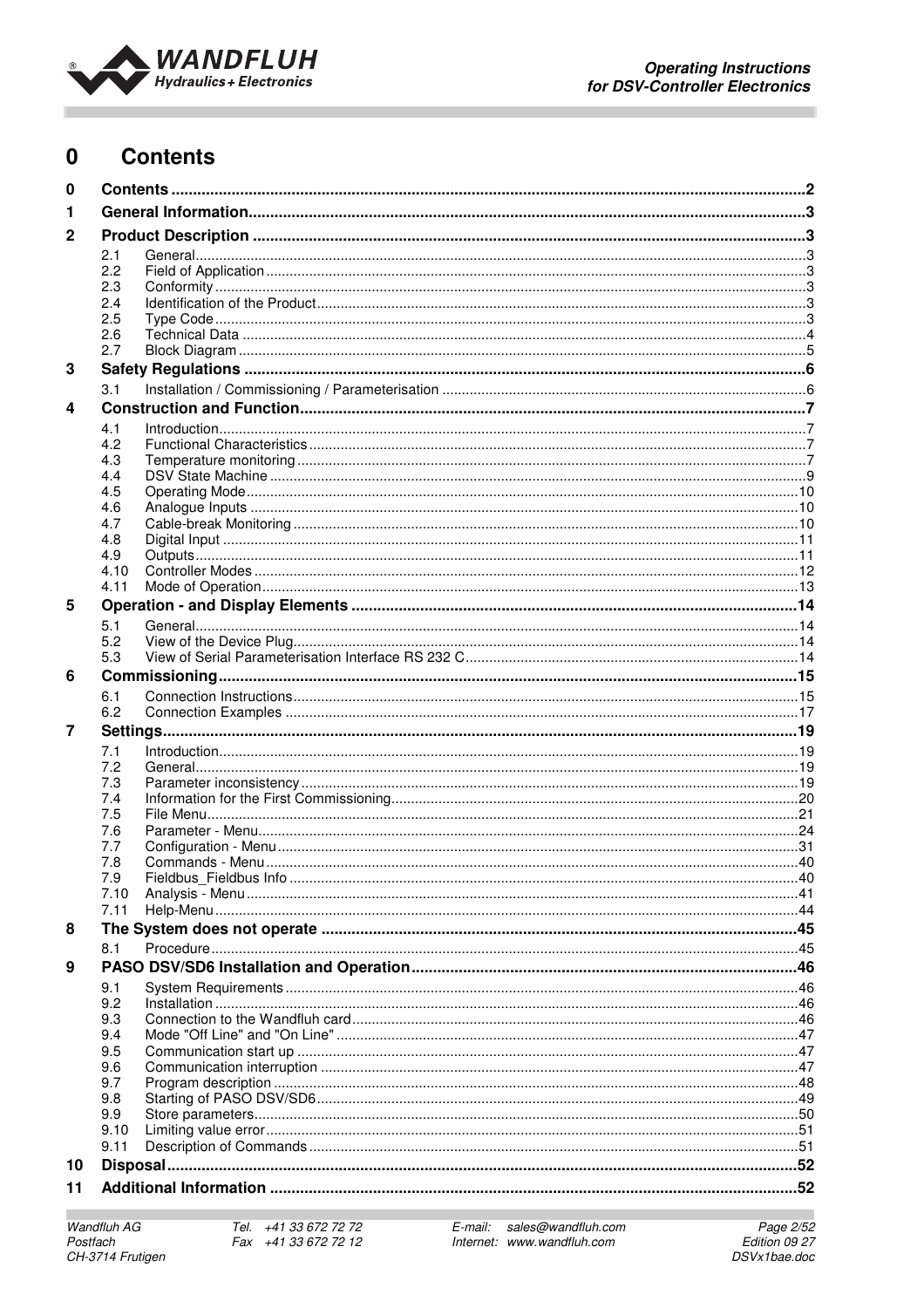

## **Operating Instructions for the DSV-Electronics**

## **1 General Information**

These Operating Instructions serve for using the electronics (DSV electronics) integrated into a DSV - valve (1 - or 2 - solenoid version) in line with their purpose, correctly, effectively and safely. The Operating Instructions comprise behavioural instructions, which Wandfluh or its resale organisations (Wandfluh sister companies or Wandfluh representatives) issue to the user in accordance with their obligation to instruct.

For this purpose, the operating instructions mainly contain:

- Information about the use in line with the purpose, installation and commissioning of the DSV Electronics
- Information concerning safety when handling the control system

## **2 Product Description**

#### **2.1 General**

The DSV-Electronics are a fixed component of a DSV-valve and are fixed installed on it. The connection takes place through one or more device plugs depending on the mode of driving.

#### **2.2 Field of Application**

Thanks to its compact design, the field of application of the DSV-Electronics is both in the mobile - as well as in the industrial field.

## **2.3 Conformity**

The DSV-Electronics have been developed and tested according to the applicable rules of technology. In particular the EC - Guideline 89/336/EWG (EMV - Guideline) was applied.

## **2.4 Identification of the Product**

With the PC - parameterisation software PASO DSV, the following information can be read directly from the DSV-Electronics (= electronic nameplate):

- Valve type
- Article number
- Serial number
- Software version
- Firmware version
- Card type
- Hardware configuration

## **2.5 Type Code**

The DSV-Electronics do not have their own type code. The information concerning the DSV-Electronics is contained in the type code of the DSV-valve. A detailed description of them is included in the data sheet of the corresponding DSV-valve.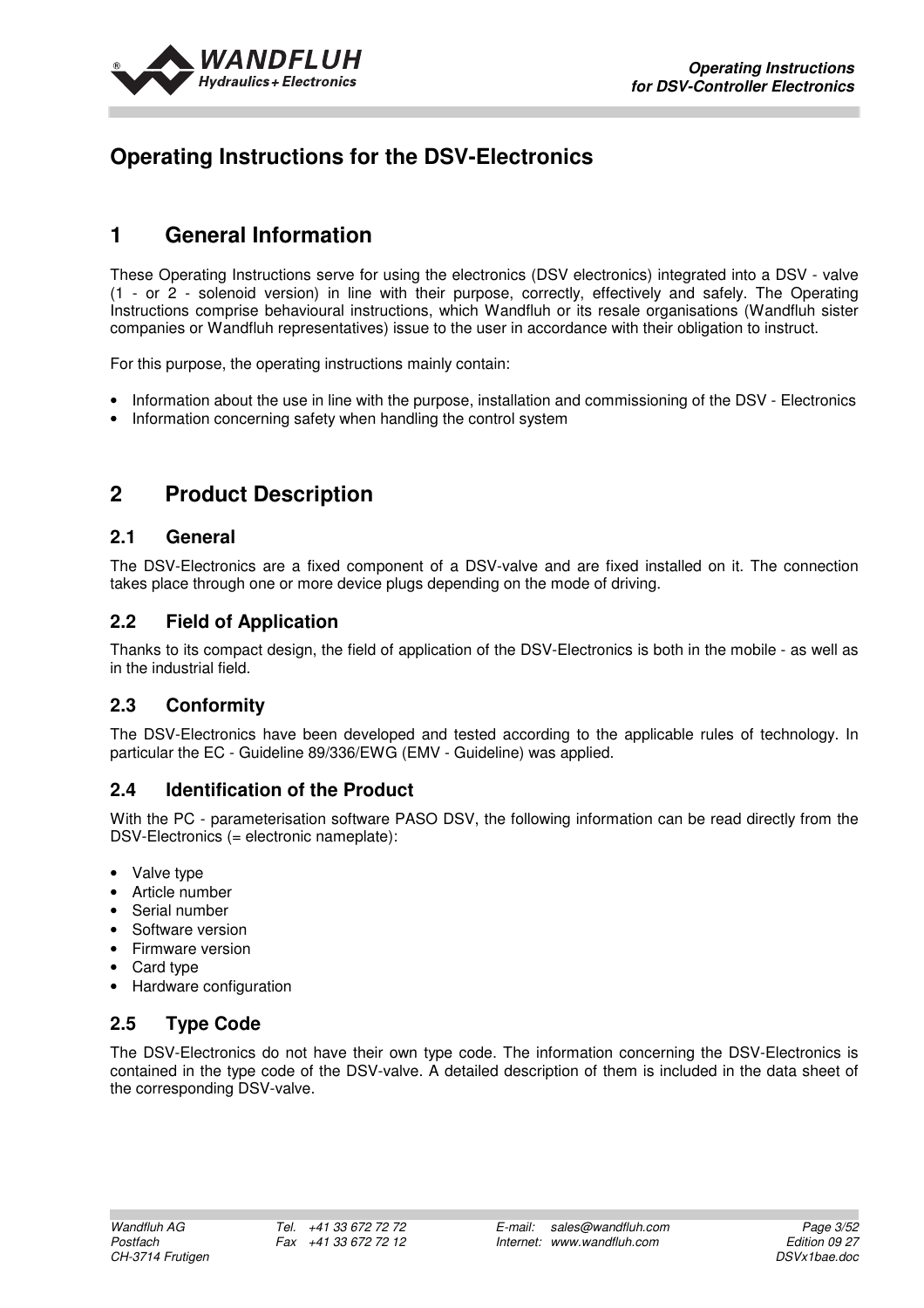

## **2.6 Technical Data**

#### **2.6.1 General Characteristics**

| <b>Version</b>           | Integrated on valve         |                                                                                                                                                                                     |
|--------------------------|-----------------------------|-------------------------------------------------------------------------------------------------------------------------------------------------------------------------------------|
| <b>Connections</b>       | Device plug                 | M23 12pole male (power supply, digital I/O, set-<br>point value)                                                                                                                    |
|                          | RS232 interface             | M12 female (actual value)                                                                                                                                                           |
|                          |                             | Plug RJ10 (under housing cover)                                                                                                                                                     |
| Operating<br>temperature | $-20$ $+65$ °C              | under difficult circumstances the solenoid current<br>and with it the valve performance can if<br>necessary be reduced (refer to the section<br>"Temperature monitoring" on page 7) |
| <b>Protection type</b>   | IP67 according to EN 60 529 | With suitable counter-plug and housing cover<br>closed                                                                                                                              |

#### **2.6.2 Electrical Characteristics**

| <b>Supply voltage</b>                       |                                                             | 24 VDC                              |
|---------------------------------------------|-------------------------------------------------------------|-------------------------------------|
| (dependent on valve type)                   |                                                             | or 12 VDC                           |
| Voltage range                               |                                                             | 21  30 VDC                          |
|                                             |                                                             | or 10,5  15 VDC                     |
| <b>Residual ripple</b>                      |                                                             | $<$ ±5 %                            |
| <b>Fuse protection</b>                      | The DSV-Electronics have to be protected with a slow-blow   |                                     |
|                                             | fuse on the user side                                       |                                     |
| <b>Temperature drift</b>                    |                                                             | $<$ 1% at $\Delta T = 40^{\circ}$ C |
| <b>No-load current</b>                      |                                                             | approx. 40  50 mA                   |
| <b>Maximum current demand</b>               | Installed on PI35 solenoid (24VDC)                          | 1.0A                                |
|                                             | Installed on PI45 solenoid (24VDC)                          | 1.2A                                |
|                                             | Installed on PI35 solenoid (12VDC)                          | 2.0A                                |
|                                             | Installed on PI45 solenoid (12VDC)                          | 2.4A                                |
| Analogue inputs                             | 1 differential input 10-Bit                                 | $0 \ldots 10 \text{ VDC}$           |
|                                             | 1 differential input 10-Bit                                 | $0/4$ 20 mA                         |
|                                             | 1 input 10-Bit (not differential)                           | $010$ VDC                           |
|                                             |                                                             | or 0/4  20 mA                       |
|                                             | All inputs not galvanically separated                       |                                     |
| Input resistance                            | Voltage input to mass                                       | $>18$ kOhm                          |
|                                             | Working resistance for current inputs                       | $= 250$ Ohm                         |
| <b>Digital input</b>                        | 1 input high-active                                         |                                     |
|                                             | Switching level high                                        | 6 - 30VDC                           |
|                                             | Switching level low                                         | $0 - 1VDC$                          |
| <b>Serial interface</b>                     | 1 interface acc. to RS232 C (plug RJ10) under housing cover |                                     |
| <b>Stabilised output voltages</b>           | 1 output                                                    | $+10$ VDC                           |
|                                             |                                                             | at 12V supply voltage $+8$ VDC      |
|                                             |                                                             | max. load 10 mA                     |
| <b>Solenoid current</b>                     | Minimum current Imin adjustable                             | 0  max. current demand              |
|                                             | Works setting                                               | adapted to valve                    |
|                                             | Maximum current Imax adjustable                             | Imin  max. current dem.             |
|                                             | Works setting                                               | adapted to valve                    |
| <b>Dither</b>                               | Frequency adjustable                                        | 20  250 Hz                          |
|                                             | Works setting                                               | adapted to valve                    |
|                                             | Level adjustable                                            | $0200$ mA                           |
|                                             | Works setting                                               | adapted to valve                    |
| <b>Digital output</b>                       | 1 output lowside switch                                     |                                     |
|                                             | Umax                                                        | 40 VDC                              |
|                                             | Imax                                                        | $-0.7A$                             |
| <b>Interference immunity</b><br><b>EMV:</b> | EN 61000-6-2                                                |                                     |
| Interference emission                       | EN 61000-6-4                                                |                                     |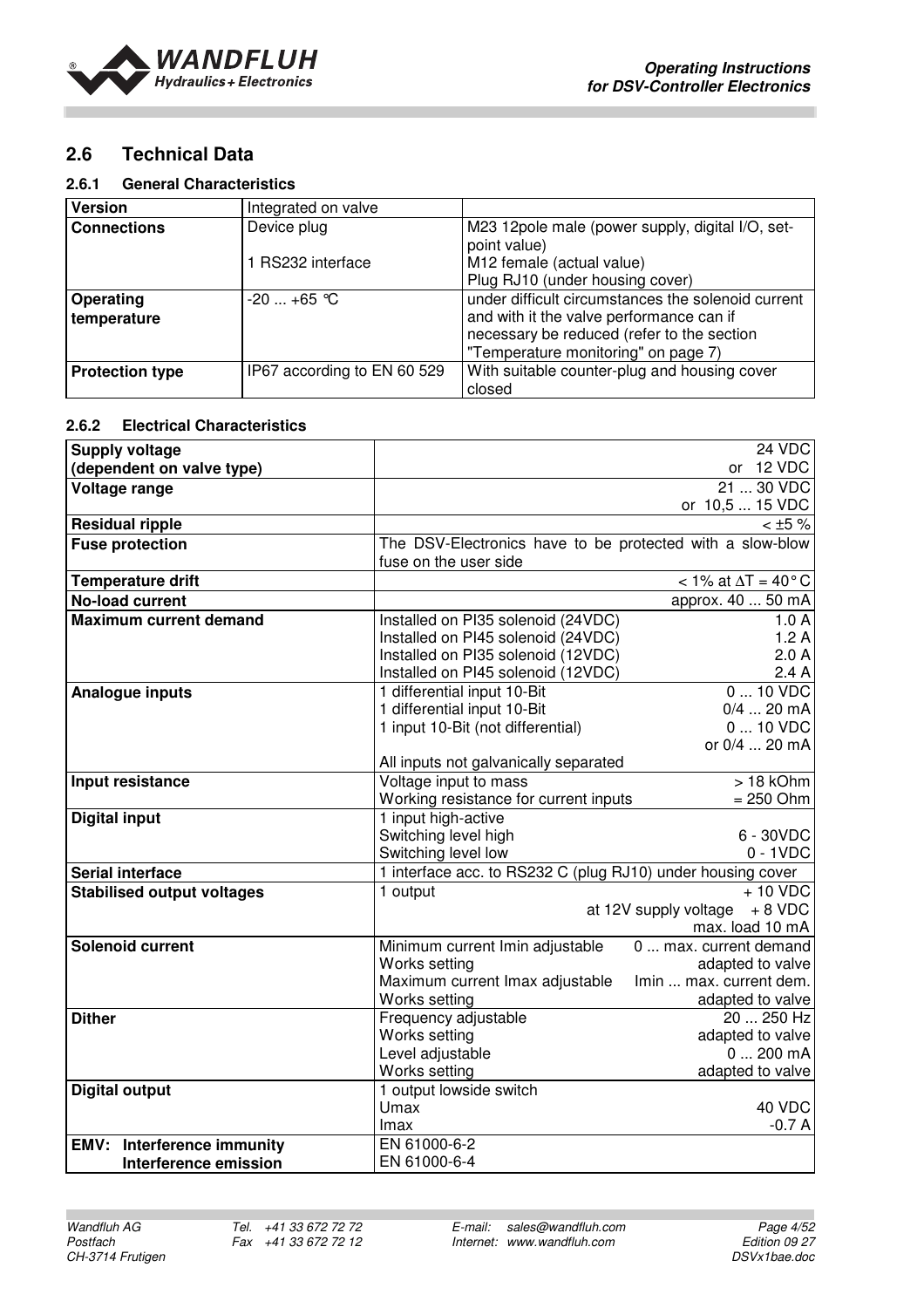

## **2.7 Block Diagram**

#### **Driving through the analogue interface:**

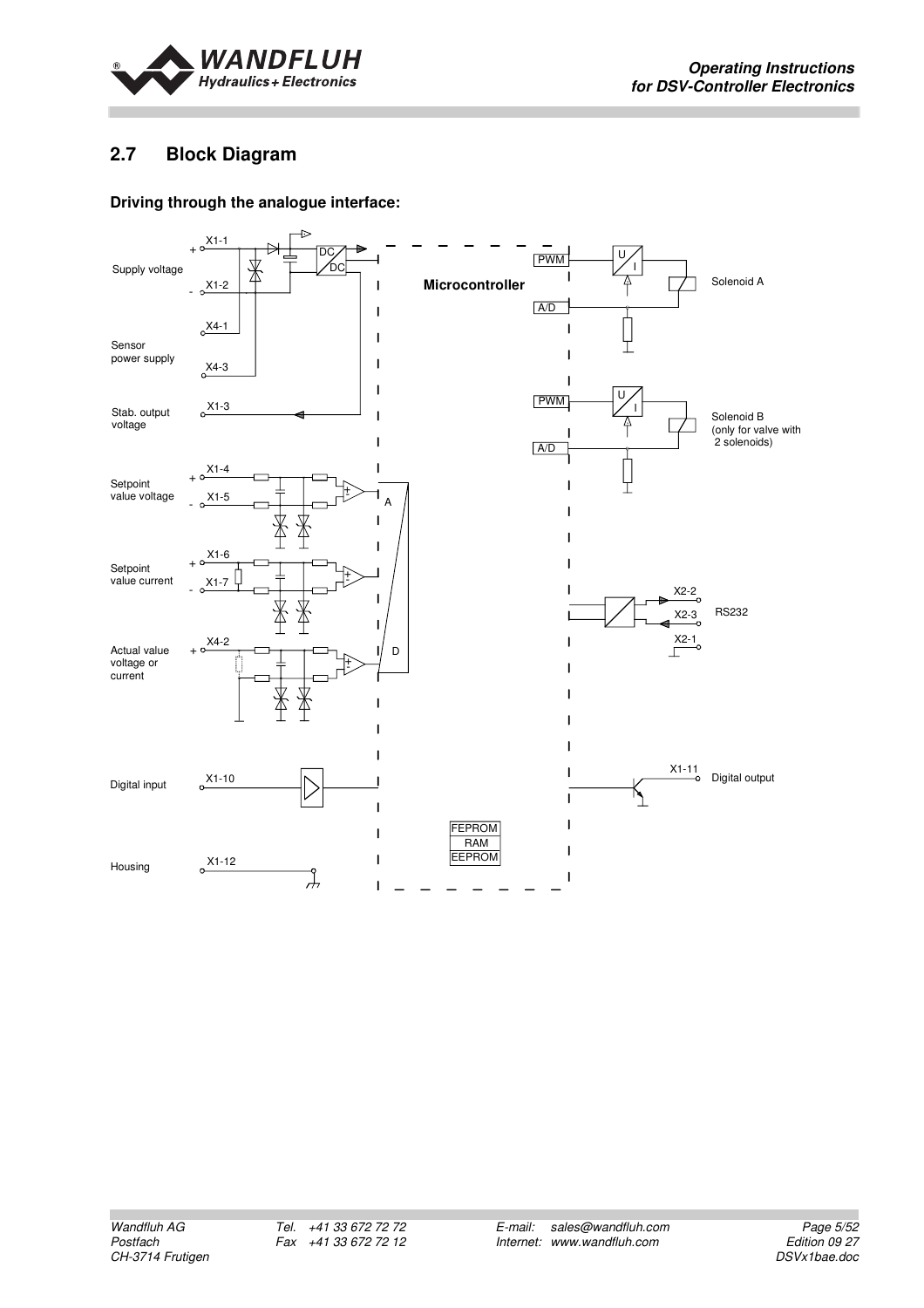

## **3 Safety Regulations**

## **3.1 Installation / Commissioning / Parameterisation**

- These Operating Instructions have to be thoroughly studied beforehand and its instructions have to be followed.
- Prior to the installation, all supply voltages and other energy sources have to be disconnected.
- Maloperation by the personnel cannot be prevented by the DSV-Electronics.
- Prior to switching on the supply voltage, the fuse protection, the correct wiring and the correspondence of the supply voltage with the admissible supply voltage range have to be checked.



- **The control system monitors internal control as well as operating statuses on the plant side, it cannot, however, prevent uncontrolled movements resulting from an unforeseeable error on the DSV-Electronics in all cases.**
- **Danger to persons therefore has to be prevented on the plant side by interruption of the operating voltage through the EMERGENCY-OFF-CHAIN.**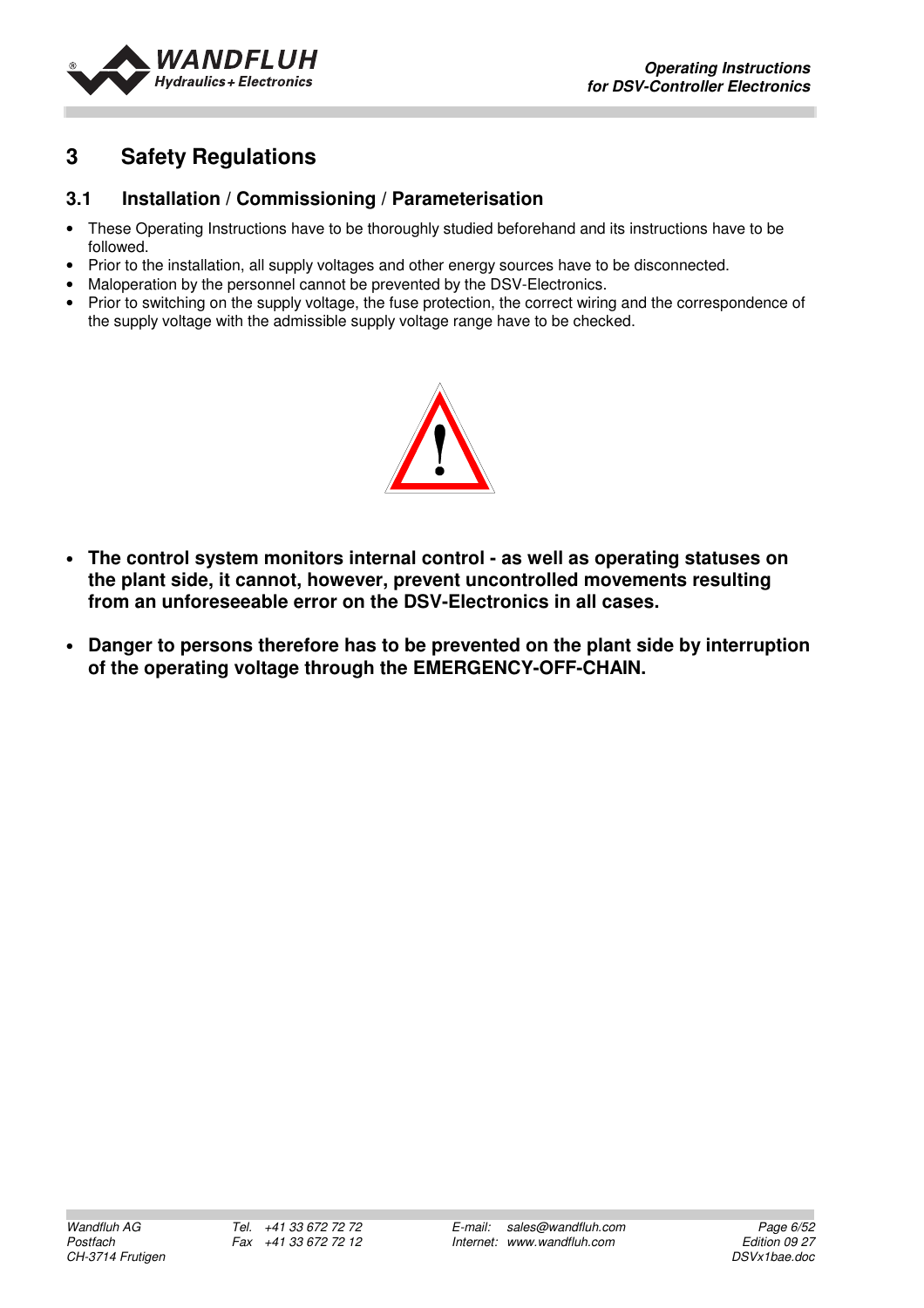

## **4 Construction and Function**

Refer to section 2.7 "Block Diagram", page 5

## **4.1 Introduction**

- The DSV-Electronics are fixed integrated on a DSV-valve.
- All inputs and outputs have to be contacted through the **device plugs**.
- Located under the housing cover is an RS232-interface, through which with the parameterisation software PASO DSV/SD6 the parameterisation and the diagnostics can be carried out.
- On the works side the DSV-Electronics are matched to the valve, so that, as a rule, no intervention by the user is necessary.

## **4.2 Functional Characteristics**

With the ..DSV"-Electronics, it is possible to build different closed circuit controls: positional control -, speed -, pressure - or volume flow control systems. They can optionally be adjusted in the form of a controller mode. In addition, an amplifier part is integrated, with which the built-on solenoid is directly driven.

The set-point value is conducted to the controller as an electric signal, a sensor records the actual value, this signal is also conducted to the controller. In correspondence with the control difference (set-point value actual value), a control signal (solenoid current) is output to the valve.

By means of the scaling of the set-point value and actual value, all further inputs can be made in the required, resp., selectable physical unit (e.g., bar or mm, etc.). When the set-point value has been reached, then the "DSV" is capable of outputting a digital signal (optionally an "Error"- or "Target window reached " - signal).

The "DSV" - controller has a set-point value generator, with which the up - and down ramp of the internal setpoint value can be predefined. The controller is designed as a PID - controller. The control characteristics as a result of this can be equalised and adapted to the control circuit. Furthermore, it is also possible to switchoff the control system completely for testing - and adjusting purposes. The "DSV" in this case operates in correspondence with normal amplifier electronics.

Furthermore, the "DSV" - electronics have a digital input for the enabling, as well as a digital output, which optionally is able to be parameterised as an "Error -" or "Target window reached" - output.

Changed parameters can be saved in a non-volatile memory, so that following a renewed switching-on of the control system they are still available once again.

The "DSV" - electronics in addition have a signal recording function. By means of PASO, this makes possible a recording of different system signals, such as, e.g., set-point value / actual value, control difference, solenoid currents, etc., which are able to be graphically displayed on a common time axis.

## **4.3 Temperature monitoring**

The DSV electronics are provided with an internal, factory set temperature monitoring. Starting from a temperature threshold of 80 °C of the internal electronics temperature the preset solenoid current (Imax, refer to PASO Menu "Parameter Valves" on page 24) is limited, depending on the temperature. The temperature of the DSV electronics is visible in the PASO data window (Menu "Analysis\_Values", page 41). Since the selfheating of the solenoid, on which the DSV electronics are mounted, has an significant influence on the electronics temperature, this current limiting reduces the electronics temperature and allows electronics to be run (with reduced solenoid current) at higher ambient temperatures. In the PASO status line is displayed if this limiting, the so called 'derating', is active. With active 'derating' the valve operating range is restricted – the effect complies with that of a reduced preset value signal range (refer to the valve data sheet). In case of 2-solenoid service the derating affects both solenoids.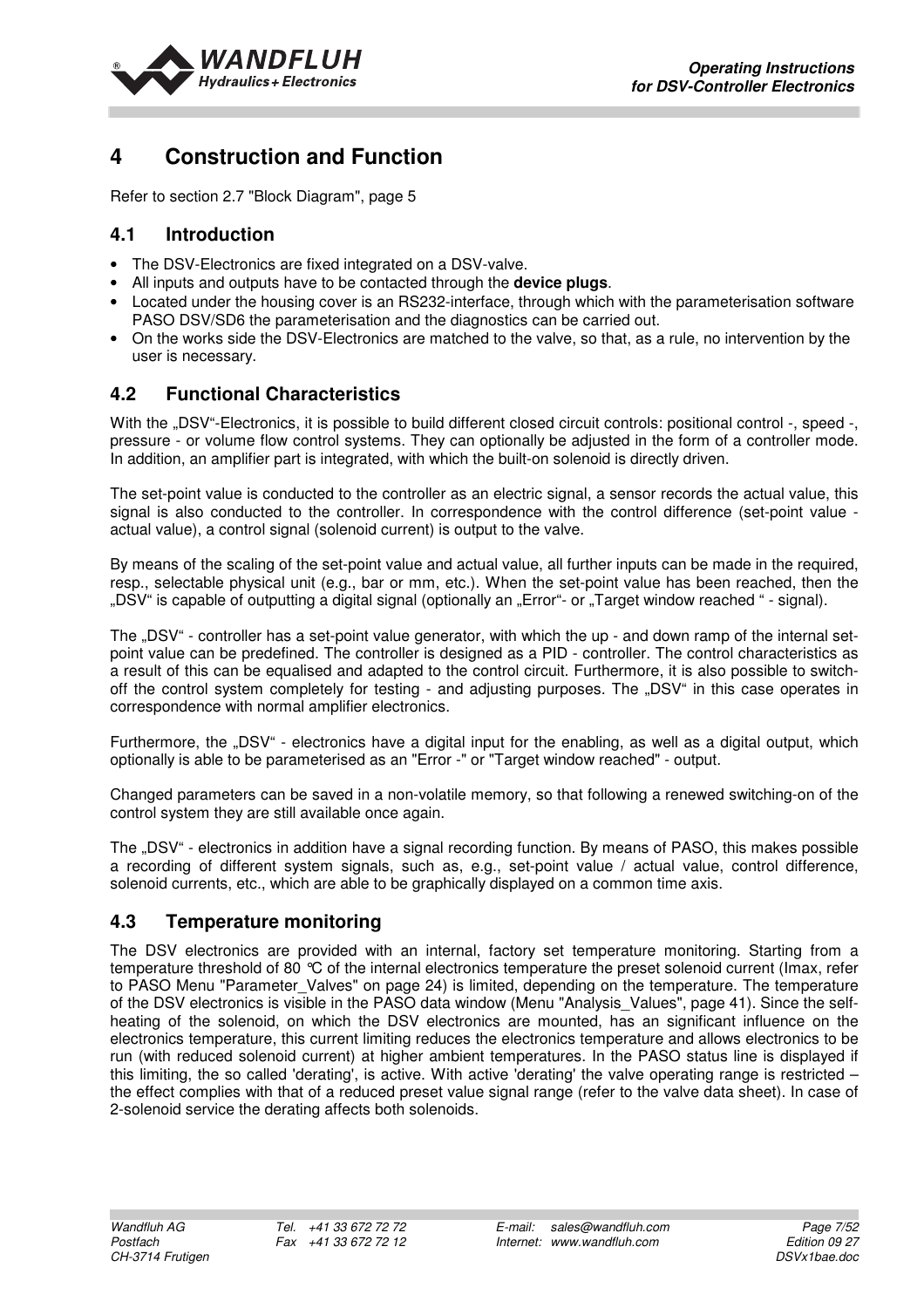

Under typical operating conditions (valve mounted on hydraulic block, natural convection possible, oil temperature <70°C) the derating will usually not be activated, i.e. the internal electronics temperature is staying below the threshold of 80°C. Depending on the application, the derating activation temperature, i.e. the ambient temperature at which the internal electronics temperature exceeds the threshold of 80°C, is within the range between 45°C and 80°C.

**REMARK:** 

At constant operating conditions, depending on the initial state, the thermal equilibrium, and with it the stationary temperature of the DSV-electronics, will possibly be reached only after ca. 2 hours.

In order to prevent exceeding the derating threshold, the electronics temperature can, if necessary, be reduced by one or more of the following measures:

- 1. Heat removal by
	- heat conduction (e.g. big hydraulic block, bigger oil flow, effect positive, up to 10°C less electronics temperature)
	- natural convection (valve not mounted in a narrow, closed box, effect positive, up to 20°C less electronics temperature)
	- forced convection (e.g. by ventilator, effect positive, up to 30°C less electronics temperature)
- 2. Preventing of external heating by
	- radiation (shielding from direct sun radiation resp. thermal radiation of hot objects effect up to 10°C less electronics temperature)
- 3. Average level reduction of solenoid current
	- Shorter power-on time of the solenoid (e.g. pressure controller with controlling time 10s, pause 10s)
	- Processing with less preset value and consequently less solenoid current
	- Overdesigned valve, allowing control with less preset value (solenoid current)

If the long-time rms-value of the solenoid current is reduced from  $I_{\text{eff}}$  old to  $I_{\text{eff}}$  new, the temperature of DSV-electronics will decrease:

$$
T_{dsv\_new} = \frac{I_{eff\_new}^{2}}{I_{eff\_old}^{2}} \times (T_{dsv\_old} - T_{ambient}) + T_{ambient}
$$

Description of the parameters:

| $T_{dsv \text{ new}}$ | : temperature of the DSV-electronics after reducing the solenoid current  |
|-----------------------|---------------------------------------------------------------------------|
| $T_{dsv}$ old         | : temperature of the DSV-electronics before reducing the solenoid current |
| $T_{\text{ambient}}$  | : ambient temperature                                                     |
| $I_{\text{eff}}$ new  | : reduced solenoid current rms-value                                      |
| $I_{\text{eff}}$ old  | : original solenoid current rms-value                                     |
|                       |                                                                           |

#### **Example:**

The temperature of DSV is 70 °C and the ambient temperature is 30 °C. If the rms-value of the solenoid current is reduced by 10% ( $I_{\text{eff}}$ <sub>neu</sub> /  $I_{\text{eff}}$ <sub>alt</sub> = 0.90), the DSV temperature after current reduction will be:

 $T_{dsv} = (0.90)^2 \times (70 - 30) + 30 = 62.4 \text{°C}$ 

As a result of the number of influencing variables the maximum allowable ambient temperature can only be acquired by experiment in an appropriate application. In this sense the upper ambient temperature limit of 65°C, indicated in the data sheet, has to be interpreted as an approximate value.

#### **REMARK:**

If the monitored temperature exceeds the boundary of 90°C, the DSV is switched into the error state. The solenoid outputs are blocked, in order to prevent permanent electronics damage. After cooling off and acknowledging the error (refer to chapter "The System does not operate" on page 45) the DSV can be started up again.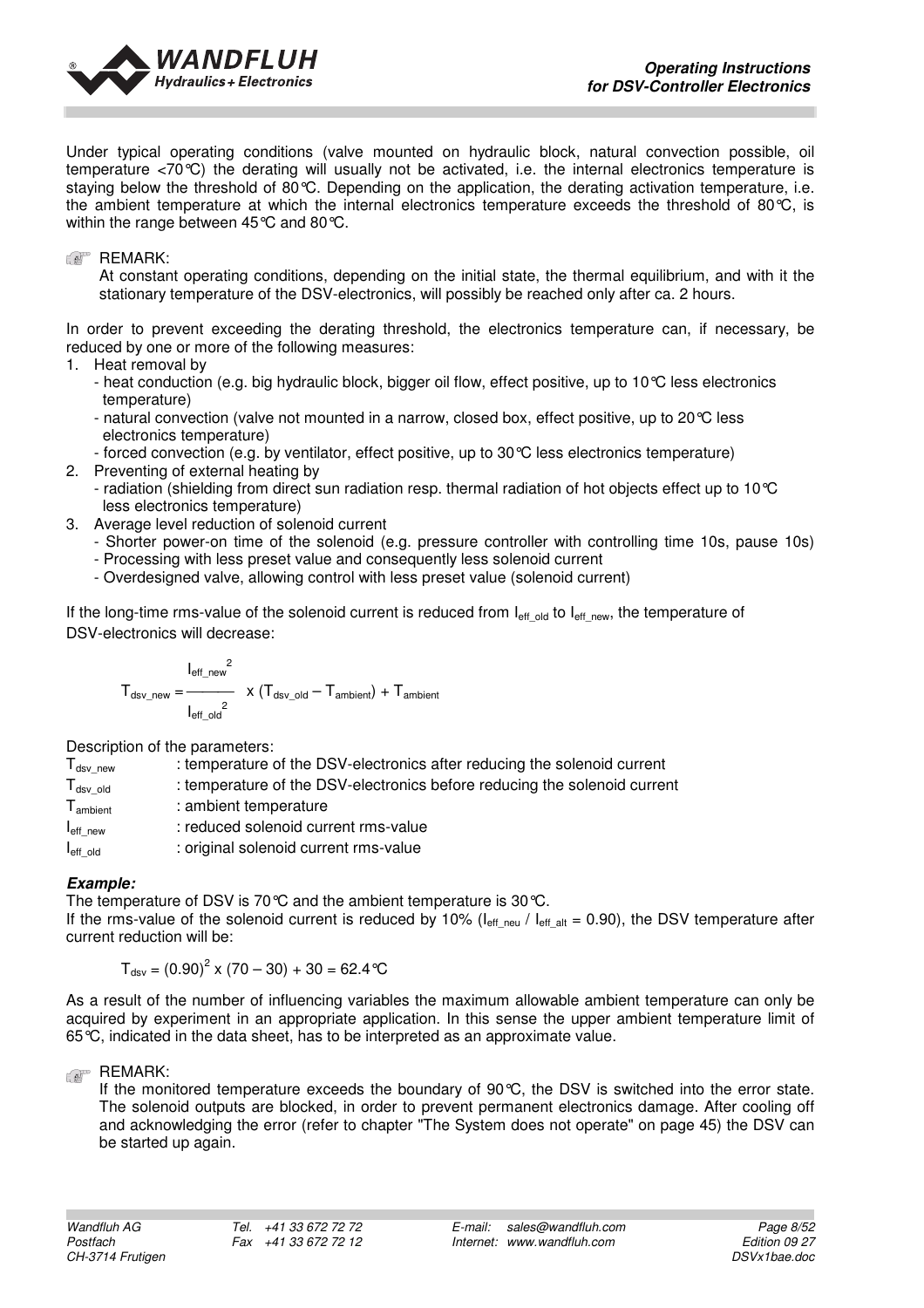

## **4.4 DSV State Machine**

In the following, with the help of a status diagram it is described, how the start-up of the DSV-Electronics takes place and which operating statuses are reached when and how.



For a description of the start-up procedure for a DSV-Electronic with CAN-fieldbus please refer to the document "Operating Instructions DSV CANopen - Protocol with Device Profile in accordance with CiA DSP 408".

The following table describes the possible statuses and what is done in these statuses:

| <b>Operating status</b> | <b>Description</b>                                                                                                                                                                                                                                          |
|-------------------------|-------------------------------------------------------------------------------------------------------------------------------------------------------------------------------------------------------------------------------------------------------------|
| <b>Disabled</b>         | • The DSV-Electronics are disabled, no solenoid current is active<br>• In this status the operating mode can be set with the command "Local<br>operation", resp. "PASO operation" (refer to section "Commands Local<br>Operation / PASO Operation" page 40) |
| Active                  | • DSV-Electronics are enabled<br>• The DSV-Electronics can be operated according to the selected operating<br>mode<br>• Changing the operating mode is not possible                                                                                         |

The following table describes the transitions from one status to the next one:

| <b>Transition</b> | <b>Description</b>                                                                                                                                                                                                                                                                                    |
|-------------------|-------------------------------------------------------------------------------------------------------------------------------------------------------------------------------------------------------------------------------------------------------------------------------------------------------|
| TR 0              | Switching-on the supply voltage                                                                                                                                                                                                                                                                       |
| <b>TR 1</b>       | Enabling<br>This takes place in the operating mode "Local" through the digital input<br>"Enable control system" (refer to section "Digital Input" page 11) and in the<br>operating mode "PASO operation" with the command "Enable" (refer to<br>section "Commands Disable / Enable" page 40).         |
| <b>TR 2</b>       | <b>Disabling</b><br>This takes place in the operating mode "Local" through the digital input<br>"Enable control system" (refer to section "Digital Input" page 11) and in the<br>operating mode "PASO operation" with the command "Enable" (refer to<br>section "Commands Disable / Enable" page 40). |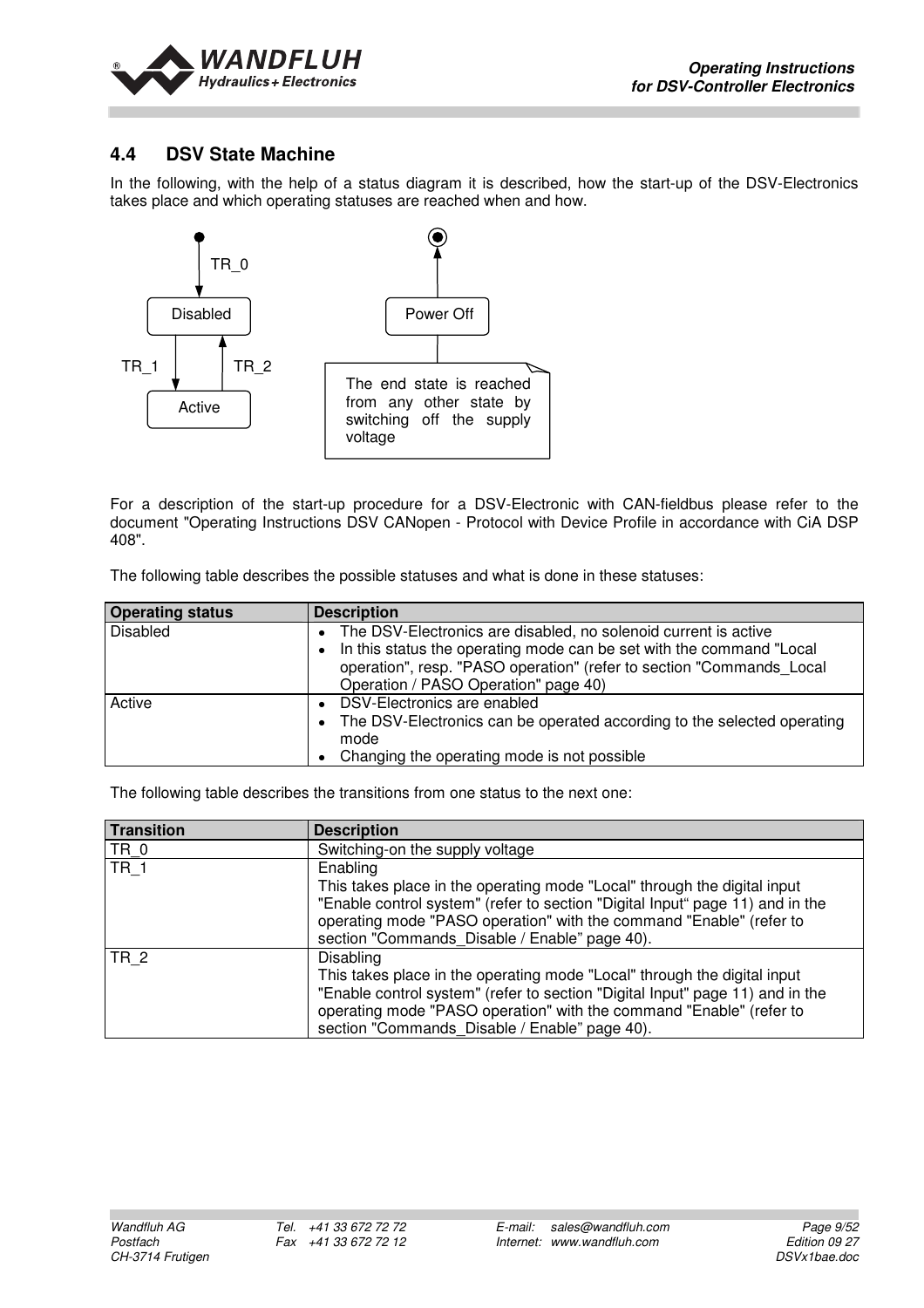

## **4.5 Operating Mode**

The DSV-Electronics have 3 operating modes. The following table shows, what can be done in the different operating modes and how they are set:

| <b>Operating mode</b> | <b>Activated by</b>                                                                   | <b>Description</b>            |
|-----------------------|---------------------------------------------------------------------------------------|-------------------------------|
| Local                 | Menu point "Commands_Local operation" or   Driving through the analogue - and digital |                               |
|                       | by field-bus object "Device local"                                                    | inputs on the DSV-Electronics |
| Remote PASO           | Menu point "Commands PASO operation"                                                  | Driving directly through PASO |
| Remote                | By field-bus object "Device local"                                                    | Driving through the field-bus |

The current operating mode is indicated in the status line (refer to the image of section "Starting of PASO DSV/SD6" page 49).

More detailed information about the operating mode "Local" and "Remote PASO" can be found in the section "Commands\_Local Operation / PASO Operation" page 40.

More detailed information about the possibilities of the DSV-Electronics with bus nodes can be found in the document "Operating Instructions DSV CANopen - Protocol with device profile in accordance with CiA DSP 408".

## **4.6 Analogue Inputs**

- The analogue signal present is digitalised in the 10-Bit A/D-converter.
- Attention: In case of the selection of the range 4 ... 20mA, the resolution is < 10-Bit!

#### • **Differential inputs**

The analogue inputs 1 and 2 are implemented as differential inputs. Differential inputs are used, when the potential of the mass of the external set-point value transmitter does not correspond to the mass on the DSV-Electronics. If the differential input is to be used as an analogue input versus mass, the – (minus) connection of the differential input has to be connected with the mass of the DSV-Electronics.

**Analogue input 1** (for differential voltage signal) Input voltage range: 0 ... +10V

0 ... ±10V (only 2-solenoid version)

- **Analogue input 2** (for differential current signal) Input current range: 0 ... +20mA / 4 ... +20mA
- **Analogue input 3** (not differential) Depending on the DSV-type: Analogue input as voltage input: 0 ... +10V<br>Analogue input as current input: 0 ... +20mA / 4 ... +20mA Analogue input as current input:

## **4.7 Cable-break Monitoring**

The analogue inputs can be detected for a cablebreak, as far as it concerns current inputs (depending on the DSV type). If a cablebreak is present, the corresponding solenoid outputs will be disabled or supplied with a fixed current value (refer to section "Analysis Diagnostics" on page 43), and the output "Error" will be activated. For the monitoring to be effective, the following conditions have to be fulfilled:

- The input signal has to be a current signal 4 ... 20mA
- The parameter "Cable-break monitoring" has to be on "On" (refer to section "Configuration\_Signal scaling" Page 32)



**Attention:** Approx. 100 ms pass until the detection of a cable-break. During this time the axis can make unintended movements!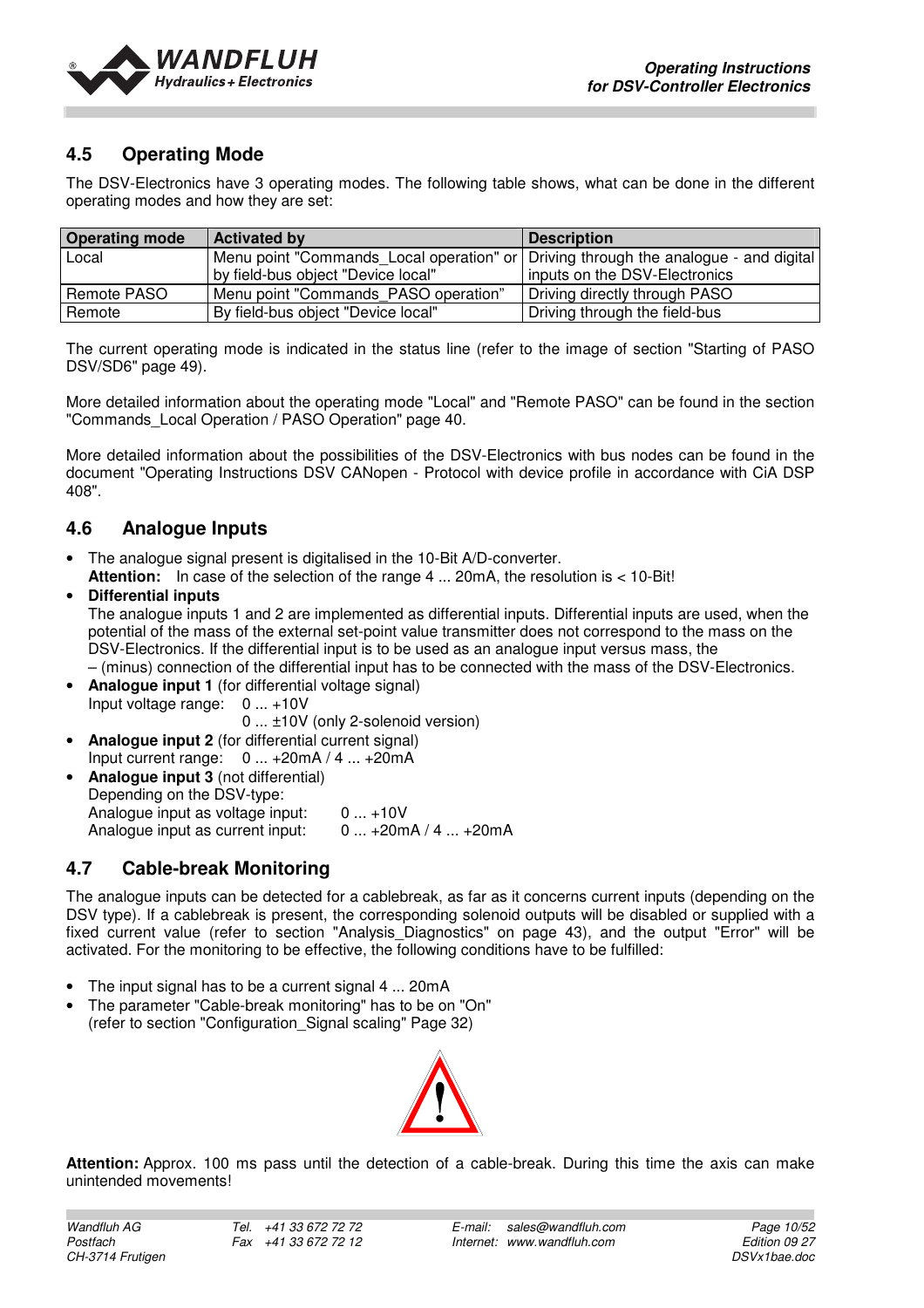

## **4.8 Digital Input**

#### • **Digital input "Enable control system"**

The digital input is high-active (refer to section "Electrical Characteristics" page 4). Enables the DSV-Electronics in general. Without this enabling, no solenoid current is output. This digital input can also be set with the parameterisation software PASO DSV (refer to section "Configuration\_Digital I/O" page 39)

## **4.9 Outputs**

#### • **Proportional solenoid outputs A and B**

The max. 2 solenoid outputs have a current output with 1000 Hz **P**ulse-**W**idth-**M**odulation with superimposed dither. Because the DSV-Electronics are fixed integrated on the DSV-valve, the solenoid connections are fixed wired and cannot be separated from outside!

• **Digital output "Error"/"Ready" or "Inside target window"/"Outside target window"**  The digital output can be configured by the PASO DSV Software as "Error"/"Ready"-output or as "Inside target window"/"Outside target window"-signalisation or the output can be set fixed on 0 or 1 (refer to section "Configuration Digital I/O" on page 39). An once detected error is active until the DSV-Electronics will be disabled and enabled through the digital input "Enable control" or by PASO (refer to section "Configuration\_Digital I/O" page 39).

Functioning of a cable break at the digital output with the setting "Error":  **(Default setting)** 



- if no error is active, the DSV supplies a 0 (no connection to GND)
- in the PLC, this gives a 1
- PLC must be programmed in the way that a 1 will be detected as "No error"
- 4. if the cable breaks between DSV and PLC, the PLC is still getting a 1
- if an error is active, the DSV supplies a 1 (connection to GND)
- in the PLC, this gives a 0
- PLC must be programmed in the way that a 0 will be detected as "Error"
- if the cable breaks between DSV and PLC, the PLC is getting  $a$  1 again (= No error)

Functioning of a cable break at the digital output with the setting "Ready":





- if an error is active, the DSV supplies a 0 (no connection to GND)
- in the PLC, this gives a 1
- PLC must be programmed in the way that a 1 will be detected as "Error"
- if the cable breaks between DSV and PLC, the PLC is still getting a 1
- if no error is active, the DSV supplies a 1 (connection to GND)
- in the PLC, this gives a 0
- PLC must be programmed in the way that a 0 will be detected as "No error"
- if the cable breaks between DSV and PLC, the PLC is getting a 1 again  $(= Error)$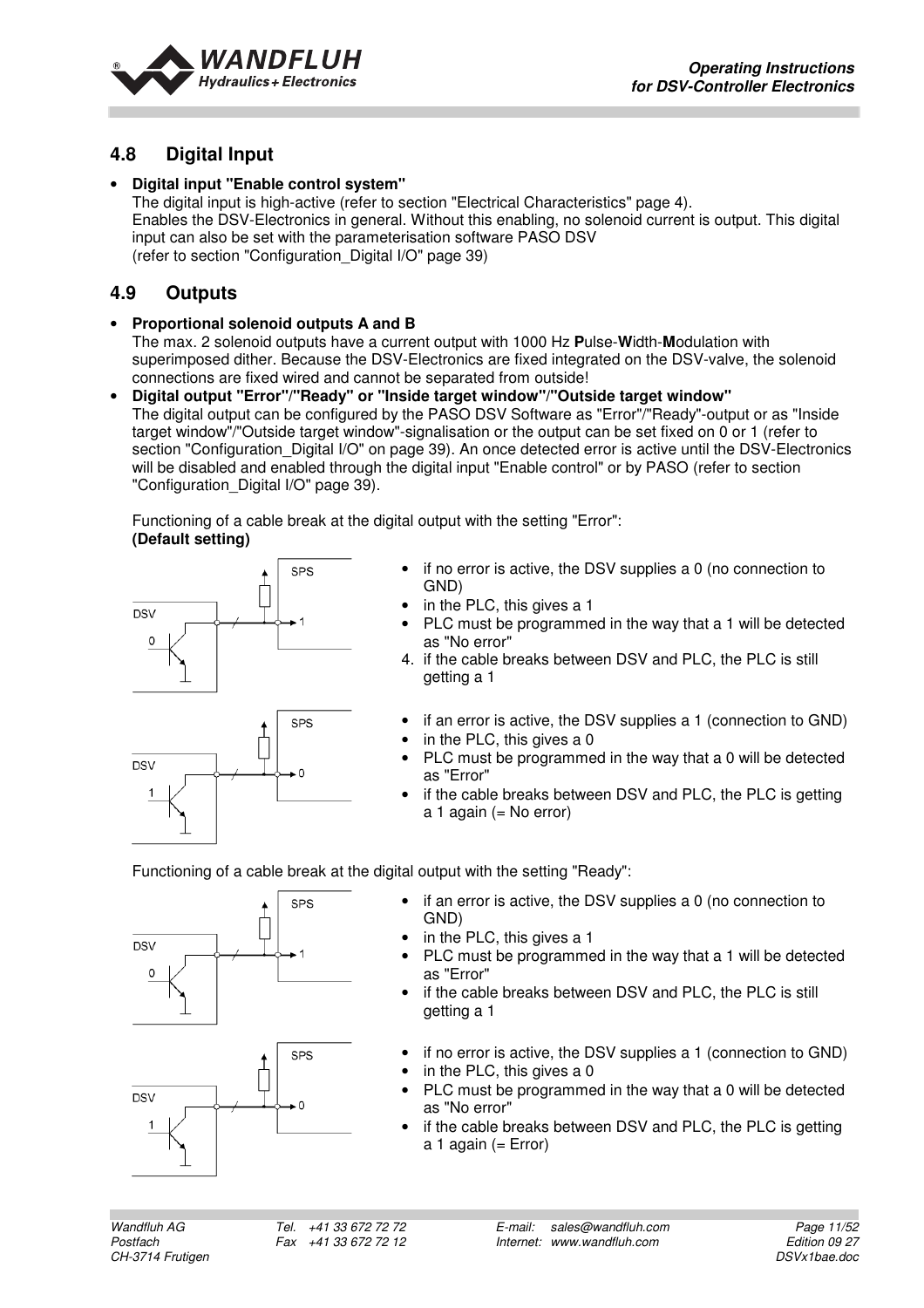

## **4.10 Controller Modes**

The DSV-Electronics provide the following controller modes:

- **Controller mode 3 "Pressure control valve without pressure sensor"** This controller mode corresponds to a pressure control open loop.
- **Controller mode 4 "Pressure control valve with pressure sensor"** This controller mode corresponds to a pressure control closed loop.
- **Controller mode 6 "Axis position controlled"** This controller mode corresponds to a positional control open loop.
- **Controller mode 7 "Speed control"** This controller mode corresponds to a speed control.
- **Controller mode 9 "Run to axis position under control"** This controller mode corresponds to a position control closed loop.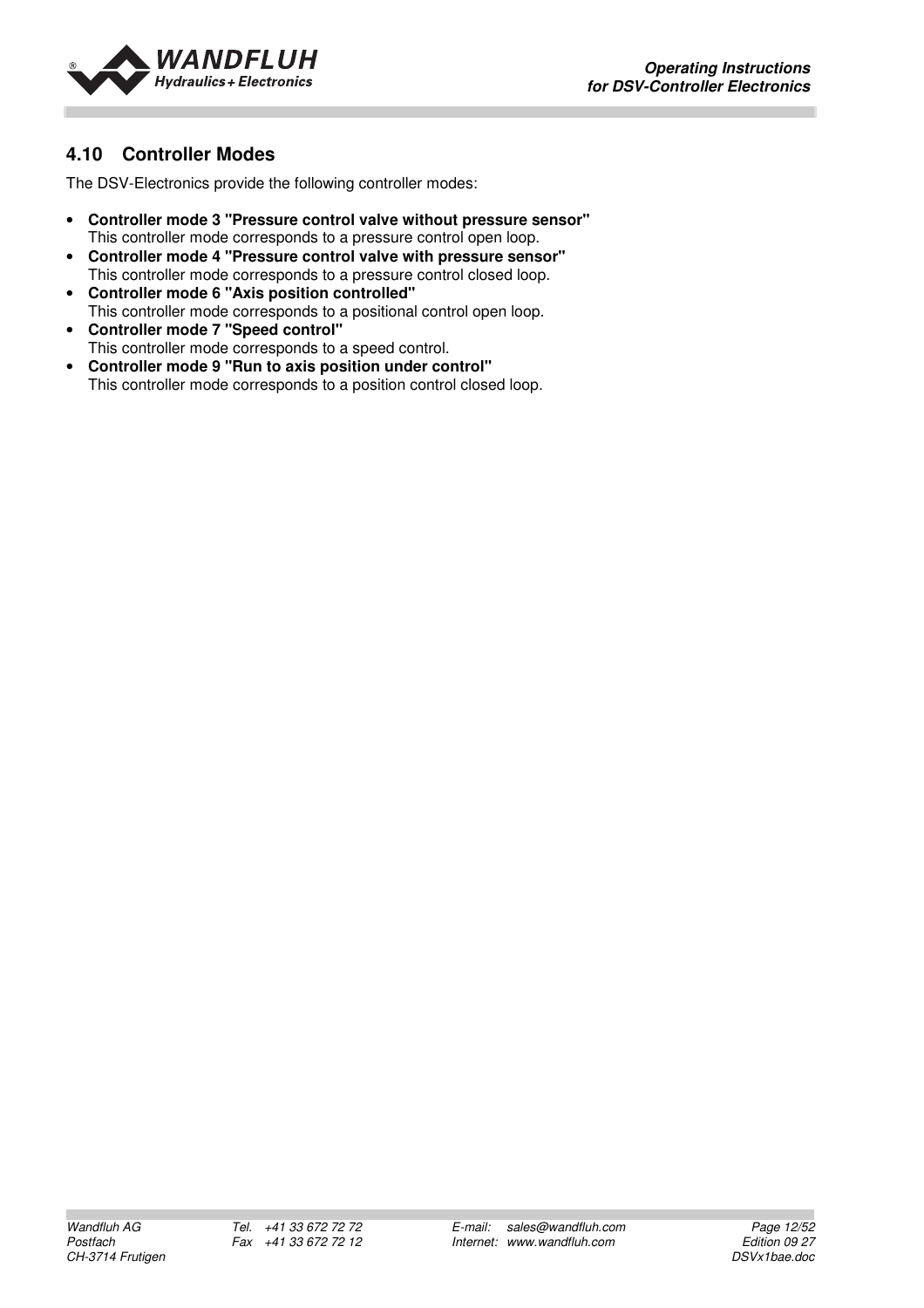



## **4.11 Mode of Operation**

The mode of operation is only of significance in controller mode 3 and 6. In all other controller modes the mode of operation is not taken into consideration. The following 4 modes of operation are possible:

• **Mode of operation "Set-point value unipolar (1-solenoid)"**  This mode of operation is only selectable with the 1-solenoid version. With an analogue input (voltage or current) with a 1-solenoid valve the solenoid A is driven. 0% ... 100% set-point value = Imin ... Imax solenoid A • **Mode of operation "Set-point value unipolar (2-solenoid)"** 

This mode of operation is only selectable with the 2-solenoid version. With an analogue input (voltage or current) with a directional control valve, solenoid A and solenoid B are driven.

0% ... 50% set-point value = Imax ... Imin solenoid B

- 50% ... 100% set-point value = Imin ... Imax solenoid A • **Mode of operation "Set-point value bipolar (2-solenoid)"**  This mode of operation is only selectable with the 2-solenoid version. With an analogue input (voltage) of 0 ...  $\pm 10V$  with a directional control valve, solenoid A (positive voltage) and solenoid B (negative voltage) are driven.
	- $-100\%$  ... 0% set-point value =  $\text{Imax}$  ... Imin solenoid B 0% ... +100% set-point value = Imin ... Imax solenoid A
- **Mode of operation "Set-point value unipolar (2-solenoids individually)"**  This mode of operation is only selectable with the 2-solenoid version. The 2 solenoids are driven independently of one another. Two separate set-point value inputs are necessary. With an analogue input (voltage or current) solenoid A is driven, with a second analogue input (voltage or current) solenoid B is driven. 0% ... 100% set-point value1 = Imin ... Imax solenoid A 0% ... 100% set-point value2 = Imin ... Imax solenoid B

#### **This mode of operation is not in available on the DSV-Electronics in standard version!**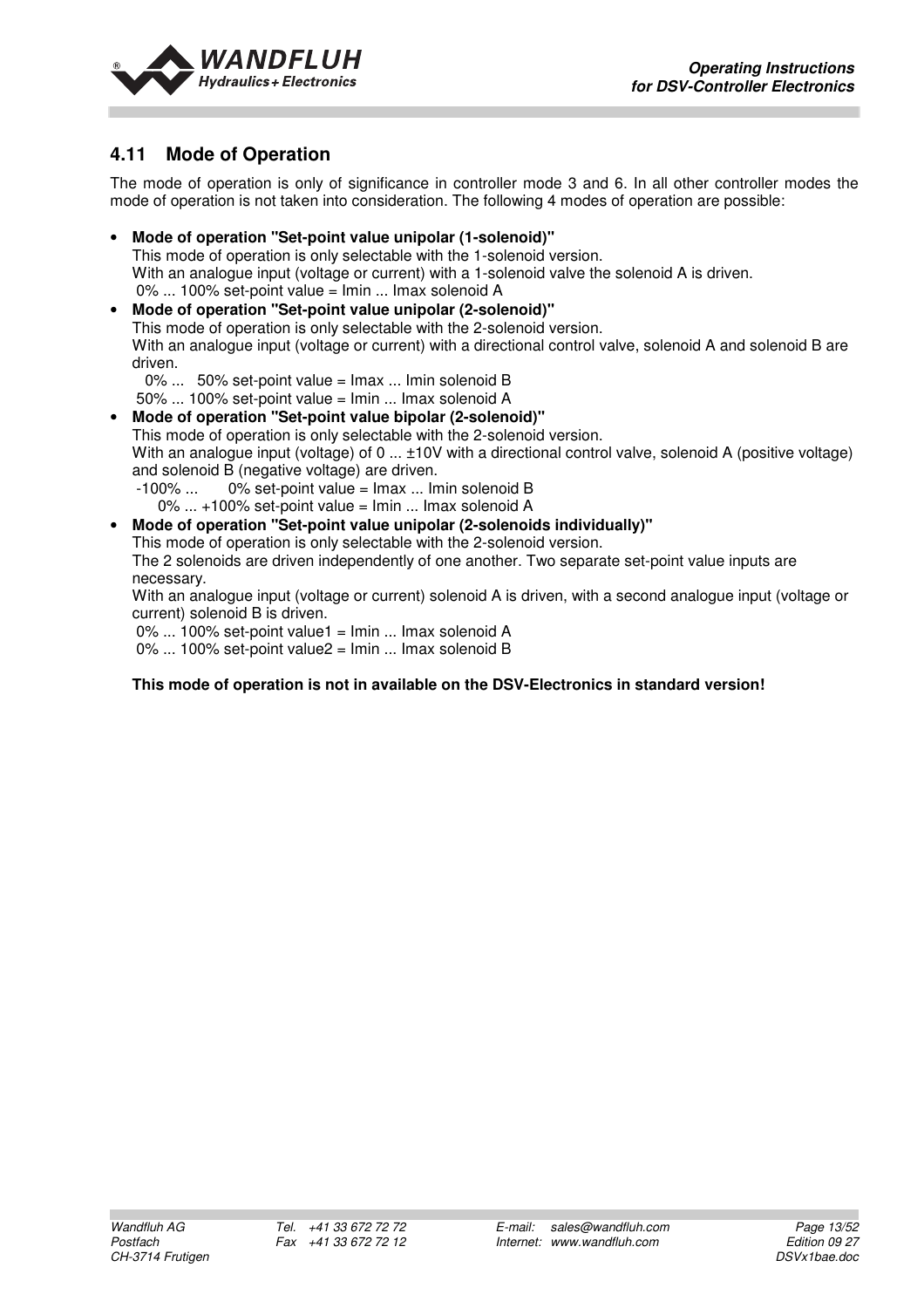

## **5 Operation - and Display Elements**

## **5.1 General**

The DSV-Electronics do not have any actual operation - and display elements. All inputs and outputs have to be contacted through the device plug or plugs. Under the housing cover there is an RS232 (serial) interface, through which with the PC - parameterisation software PASO DSV the parameterisation and diagnostics can be carried out.

**On the works side the DSV-Electronics are adapted to the valve, so that, as a rule, no intervention by the user is necessary.**

> $1 =$  Supply voltage  $+$  $2 =$  Supply voltage 0 VDC 3 = Stabilised output voltage  $4 =$  Set-point value signal voltage  $+$  5 = Set-point value signal voltage -  $6 =$  Set-point value signal current  $+$ 7 = Set-point value signal current -

## **5.2 View of the Device Plug**

**Power supply, digital - I/O and set-point value:** 



Device plug M23, 12-pole (male)

**Actual value:** 



 $1 =$  Supply voltage  $+$ 

 $2 =$  Actual value signal  $+$ 

 $8 =$  Reserved for options 9 = Reserved for options 10 = Enable signal (digital input)

11 = Error or Ready signal (digital output)

- 3 = Supply voltage 0 VDC
- $4 =$  Reserved

 $12 =$ Chassis

 $5 =$ Reserved

Device plug M12, 5-pole (female)

## **5.3 View of Serial Parameterisation Interface RS 232 C**



- $1 =$  GND  $2 = TXD$  $3 = RXD$
- $4 =$  not assigned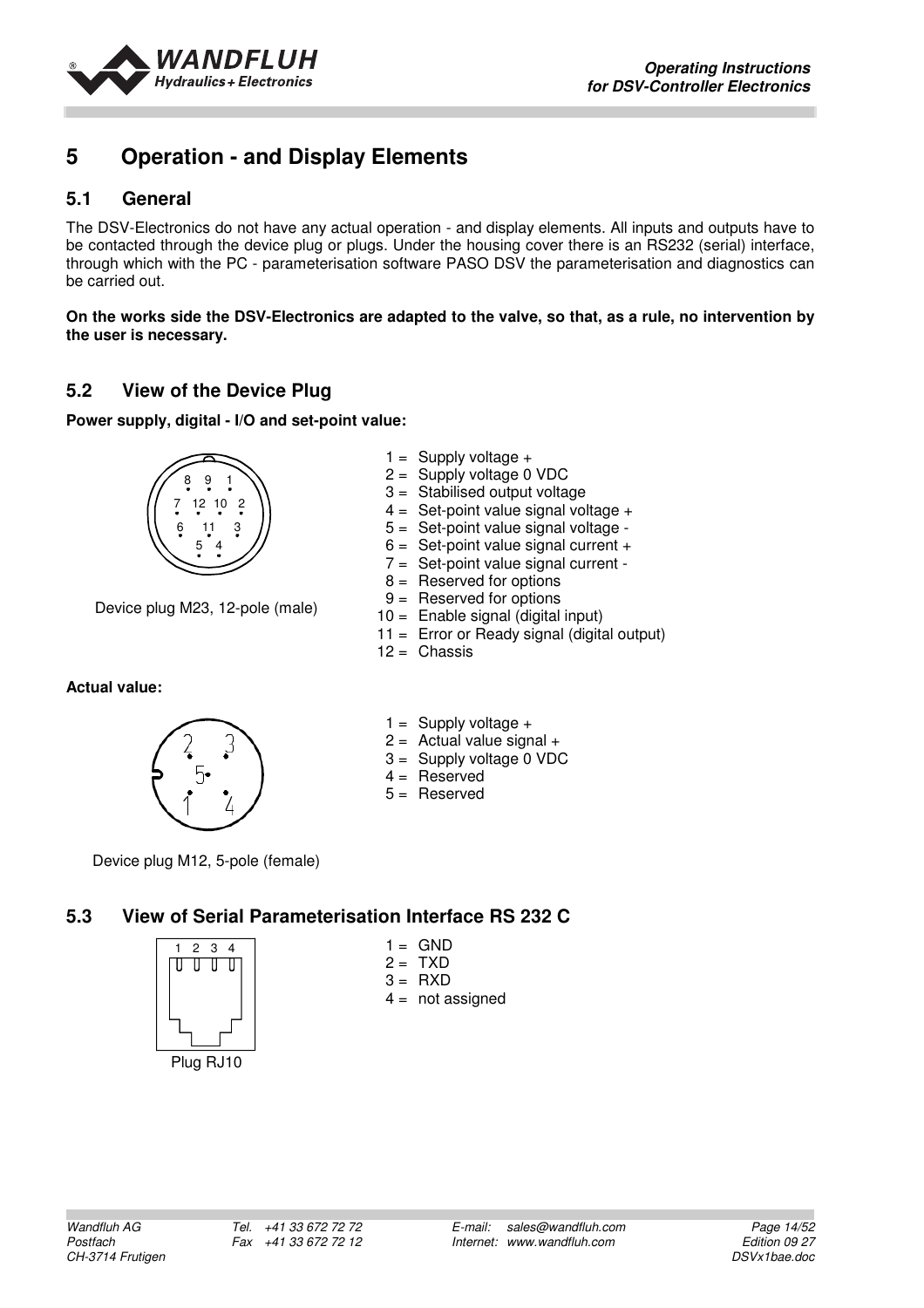

## **6 Commissioning**

**Please take note of the section "Safety Regulations" on page 6.** 

## **6.1 Connection Instructions**

The contact assignment of the following description refers to the section "Operation - and Display Elements" page 14 as well as to the section "Connection Examples" page 17.

#### **6.1.1 Supply Voltage**

- For the dimensioning of the power supply the maximum current demand of the solenoids (in case of directional control valves only the maximum current demand of 1 solenoid) has to be increased by the noload current of the DSV-Electronics (refer to section "Electrical Characteristics" page 4).
- The limit values of the supply voltage and its residual ripple have to be observed indispensably (refer to section "Electrical Characteristics" page 4).
- The DSV-Electronics have to be fuse protected with a slow-blow fuse.

#### **6.1.2 Digital Inputs and Outputs**

- The digital input is "high-active" and not galvanically separated.
- For activation it has to be connected to a voltage of between 6 ... 30VDC (e.g., supply voltage)



• The digital output is a "Lowside switch" - output (open - collector).

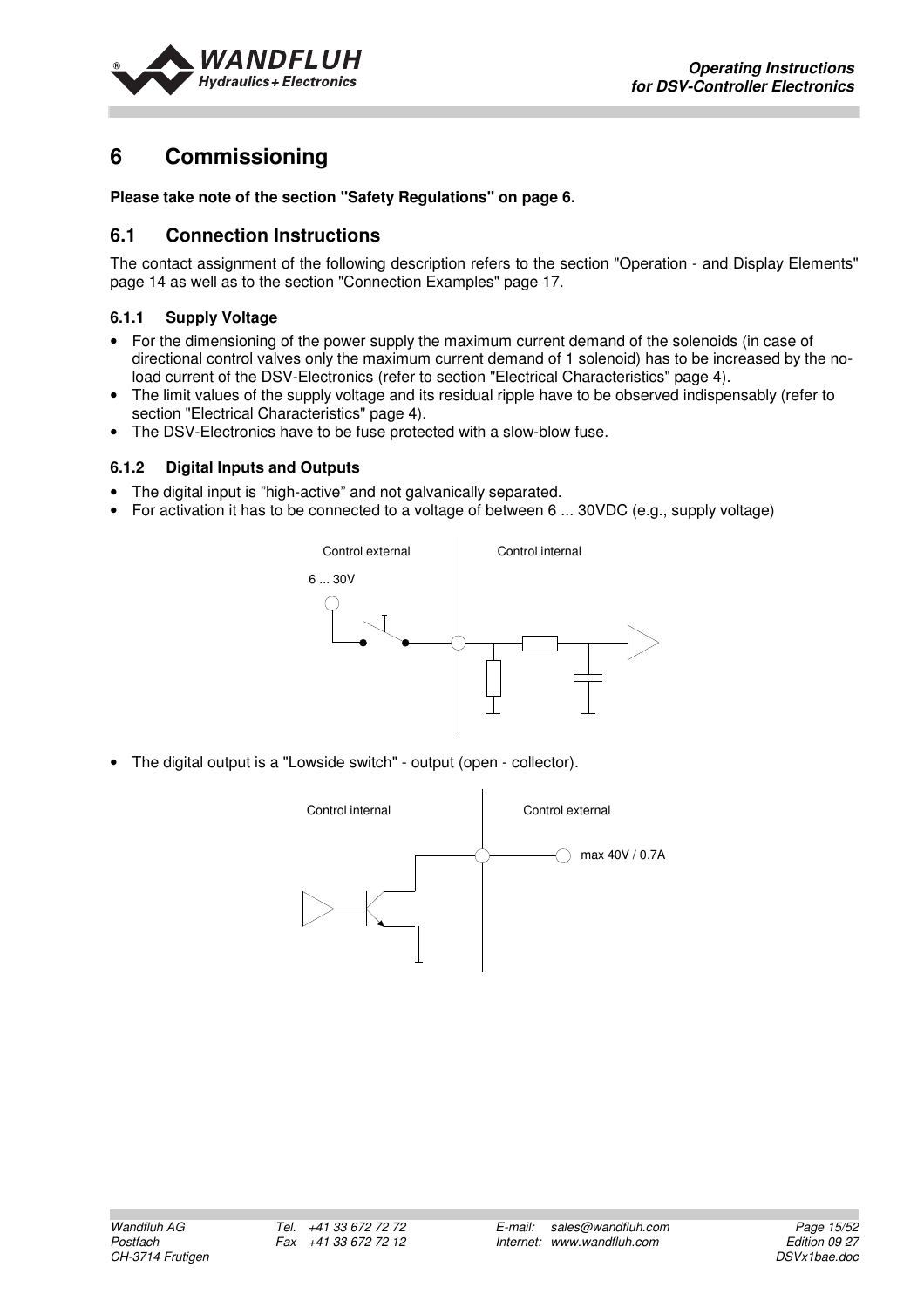

#### **6.1.3 Set-point Value Analogue Inputs 10-Bit**

- Available are both a voltage -p and a current input.
- Both inputs are differential inputs.



#### **6.1.4 Configuration of the Set-point Value Analogue Inputs 10-Bit**

The set-point-value analogue inputs 10-Bit can be configured as follows:

| Input signal               | <b>Assignment device socket</b> | Input range |
|----------------------------|---------------------------------|-------------|
| Voltage input against mass | $+$ to X1-4 / X1-5 to mass      | $0+10V$     |
|                            |                                 | 010V        |
| Voltage differential input | $+$ to X1-4 / - to X1-5         | $0+10V$     |
|                            |                                 | $0$ ±10V    |
| Current input against mass | + to $X1-6 / X1-7$ to mass      | 020mA       |
|                            |                                 | 4  20mA     |
| Current differential input | $+$ to X1-6 / - to X1-7         | 020mA       |
|                            |                                 | 4  20mA     |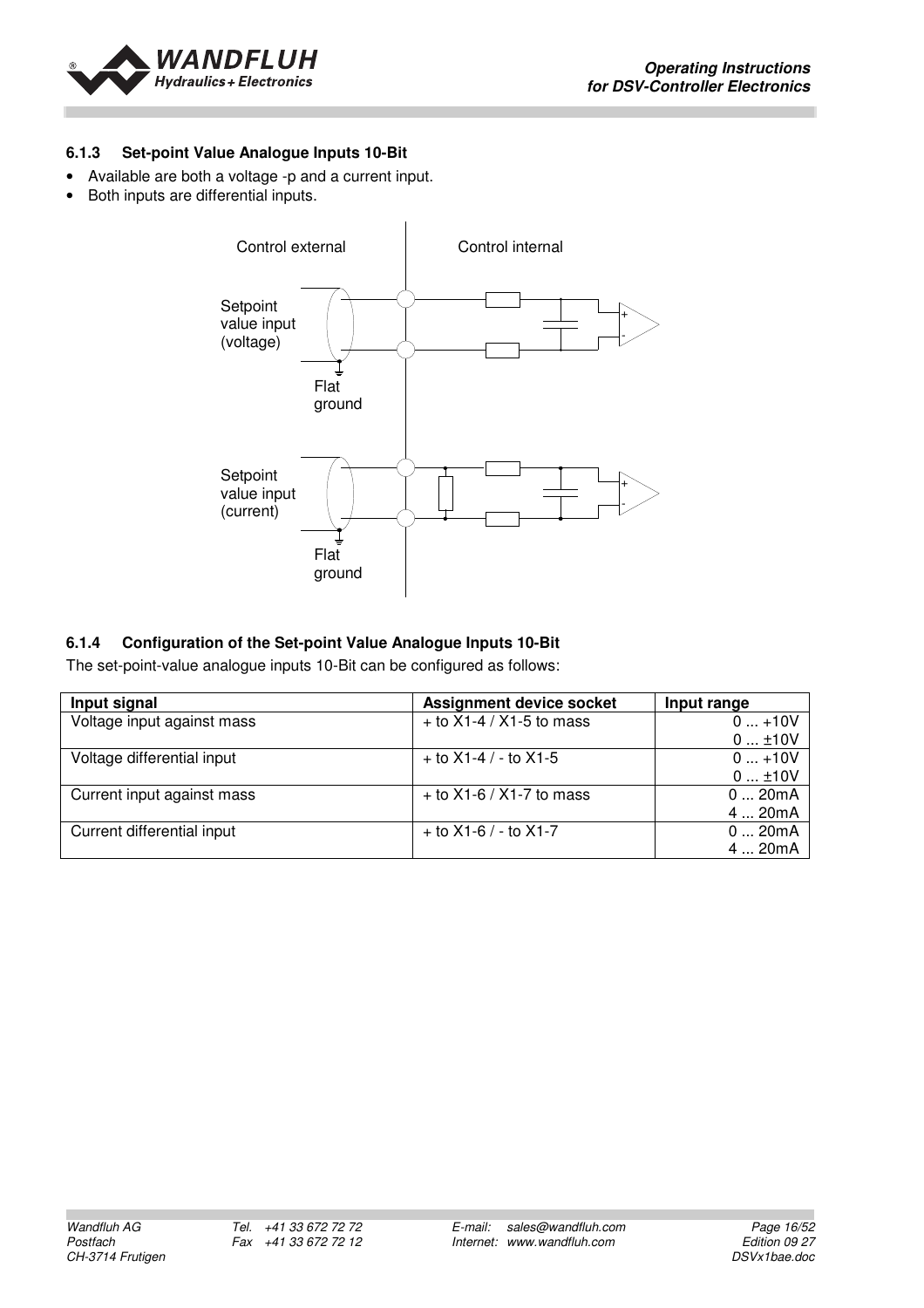

#### **6.1.5 Actual Value Analogue Input 10-Bit**

- There is only one analogue input available for the actual value. Depending on the DSV-type, it is configured as a voltage - or current input.
- **The actual value input is not differential**



#### **6.1.6 Configuration of the Actual Value Analogue Input 10-Bit**

The actual value analogue input 10-Bit can be configured as follows:

| Input signal               | <b>Assignment device socket</b> | Input range |
|----------------------------|---------------------------------|-------------|
| Voltage input against mass | $+$ to X4-2                     | $0+10V$     |
|                            |                                 | $0$ ±10V    |
| Current input against mass | $+$ to $X4-2$                   | 020mA       |
|                            |                                 | 4  20mA     |

## **6.2 Connection Examples**

The contact assignment of the following connection examples refers to the section "Operation - and Display Elements" page 14.

T.

#### **REMARK:**

In this document different device interfaces are described (refer to section "Functional Characteristics" page 7), correspondingly the connection assignments are different.

#### **6.2.1 Connection of the Supply Voltage**



X1-1 X1-2 + F  $F =$ Slow-blow fuse

## **6.2.2 Connection of the Digital Inputs / Outputs**



R = Consumer resistance for max current 0.7A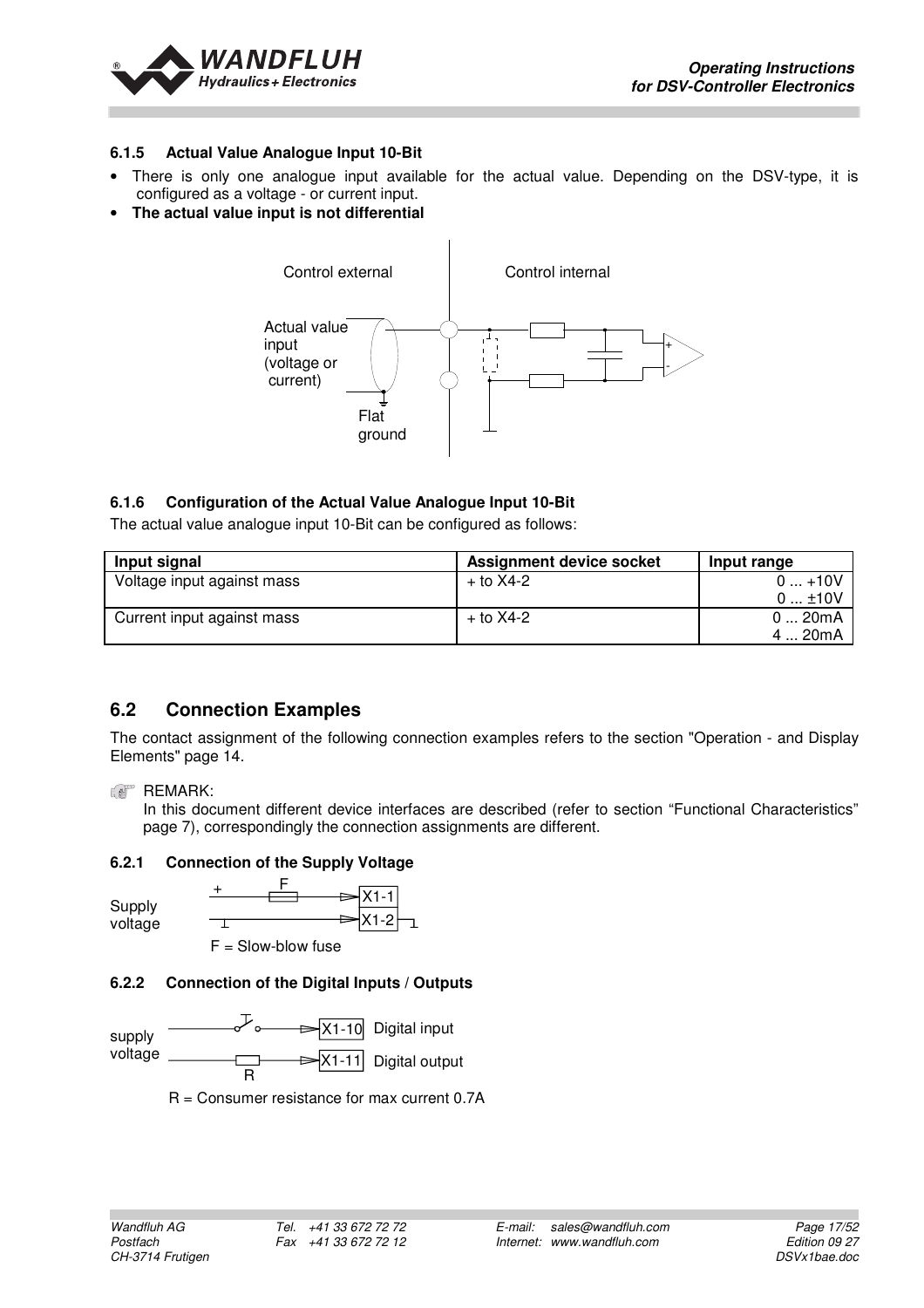

#### **6.2.3 Connection Set-point Value with Potentiometer (not differential)**



#### **6.2.4 Connection Voltage Set-point Value with External Set-point Value Transmitter (differential)**

| $010$ V |  | $X1 - 4$  |
|---------|--|-----------|
| $+10V$  |  | $X1 - 51$ |

#### **6.2.5 Connection Current Set-point Value with External Set-point Value Transmitter (differential)**

| $020$ mA        | l X1-6 l |
|-----------------|----------|
| 420 mA $\vdash$ | $X1 - 7$ |

#### **6.2.6 Connection Voltage Actual Value with Potentiometer (DSV version with sensor voltage input, not differential)**



#### **6.2.7 Connection Actual Value of a Pressure Sensor with Current Signal (DSV version with sensor current input, not differential)**





3-conductor

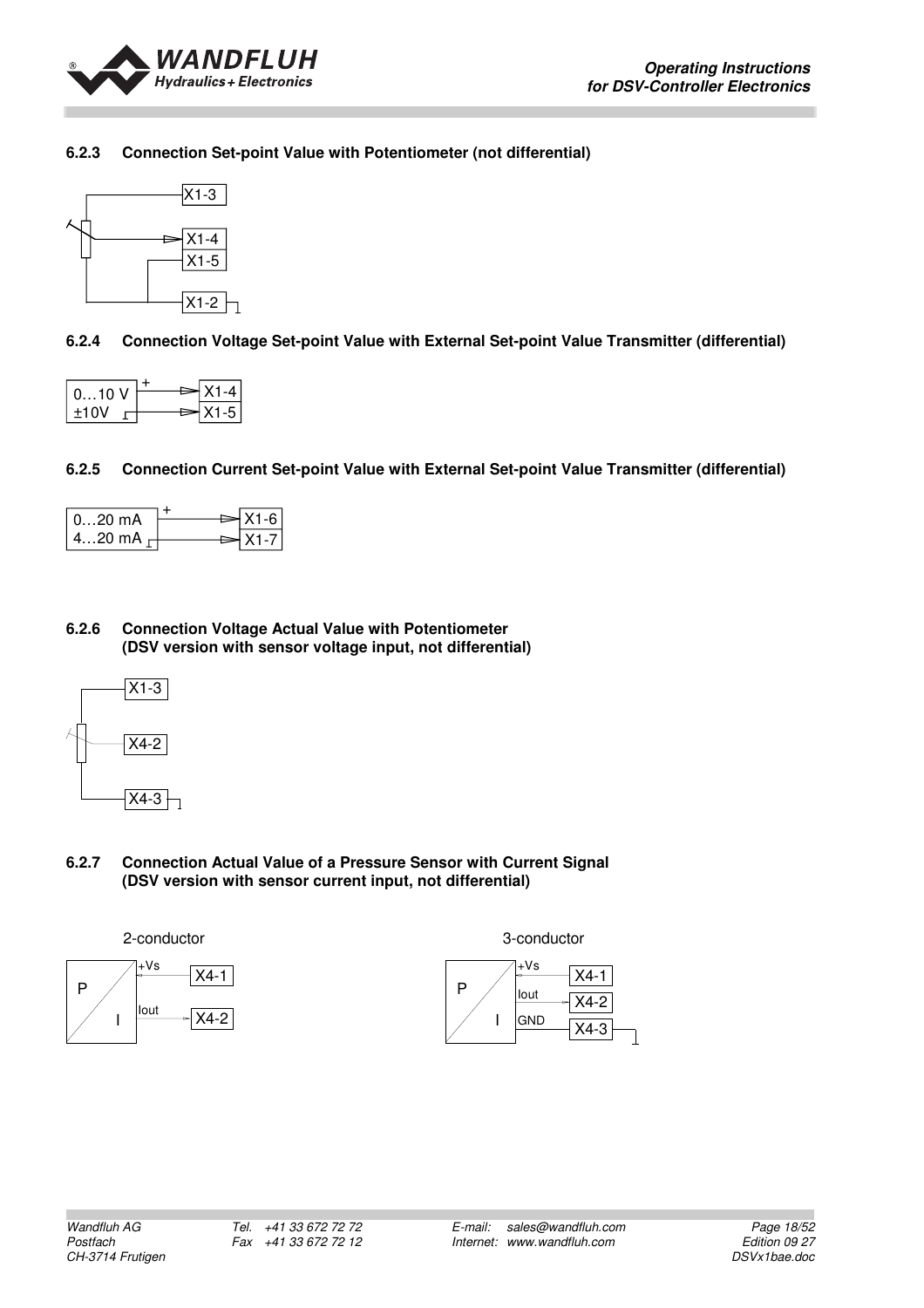

## **7 Settings**

#### **Please take note of the section "Safety Regulations" page 6.**

### **7.1 Introduction**

- The system and parameter settings can be made through the PC parameterisation software PASO.
- Information about the installation and operation of the PC parameterisation software PASO DSV can be found in the section "PASO DSV/SD6 Installation and Operation" page 46.
- Depending on the connected DSV-Electronics, certain setting may be not available, resp. disabled.

## **7.2 General**

In order to be able to select the menus, resp. sub-menus listed below, first a parameter set for the processing in the memory has to be present, or a new one has to be established. To do this, one of the following commands has to be executed:

- File\_New
- File\_Load
- Start PASO DSV with an active connection to the DSV-Electronics (in this case the data are loaded from the DSV-Electronics)

## **7.3 Parameter inconsistency**

The parameter settings can be made via the PC-Parameterisation software PASO DSV or via the fieldbus (only, if the DSV-Electronics have a fieldbus). In any case, the current parameter values will be displayed in the PASO

If a parameter value will be changed through the fieldbus, this new value does not correspond with the displayed value in the PASO. In this case, the following message appears:

| <b>PASO Message</b>                                                                                                                           |
|-----------------------------------------------------------------------------------------------------------------------------------------------|
| Some parameters on the DSV-Electronic have changed through another subscriber.<br>q<br>Would you like to read the new parameters to the PASO? |
| Help<br>No<br>`es                                                                                                                             |

If the answer is "Yes", then the parameters will be read-in from the DSV-Electronics. Possible open parameter windows in the PASO will be closed automatically. If a parameter value will be changed through the fieldbus after the read-in of the new parameters, this message will appear again.

If the answer is "No", then the displayed parameter values in the PASO do not correspond to the current parameter value on the DSV-Electronics. This will be displayed in the status line in the field "Parameter inconsistency" (refer to the image of section "Starting of PASO DSV/SD6" page 49). If a parameter value will be changed through the fieldbus again, no further message will be appear in the PASO. But it's always possible to change also parameter values through the PASO.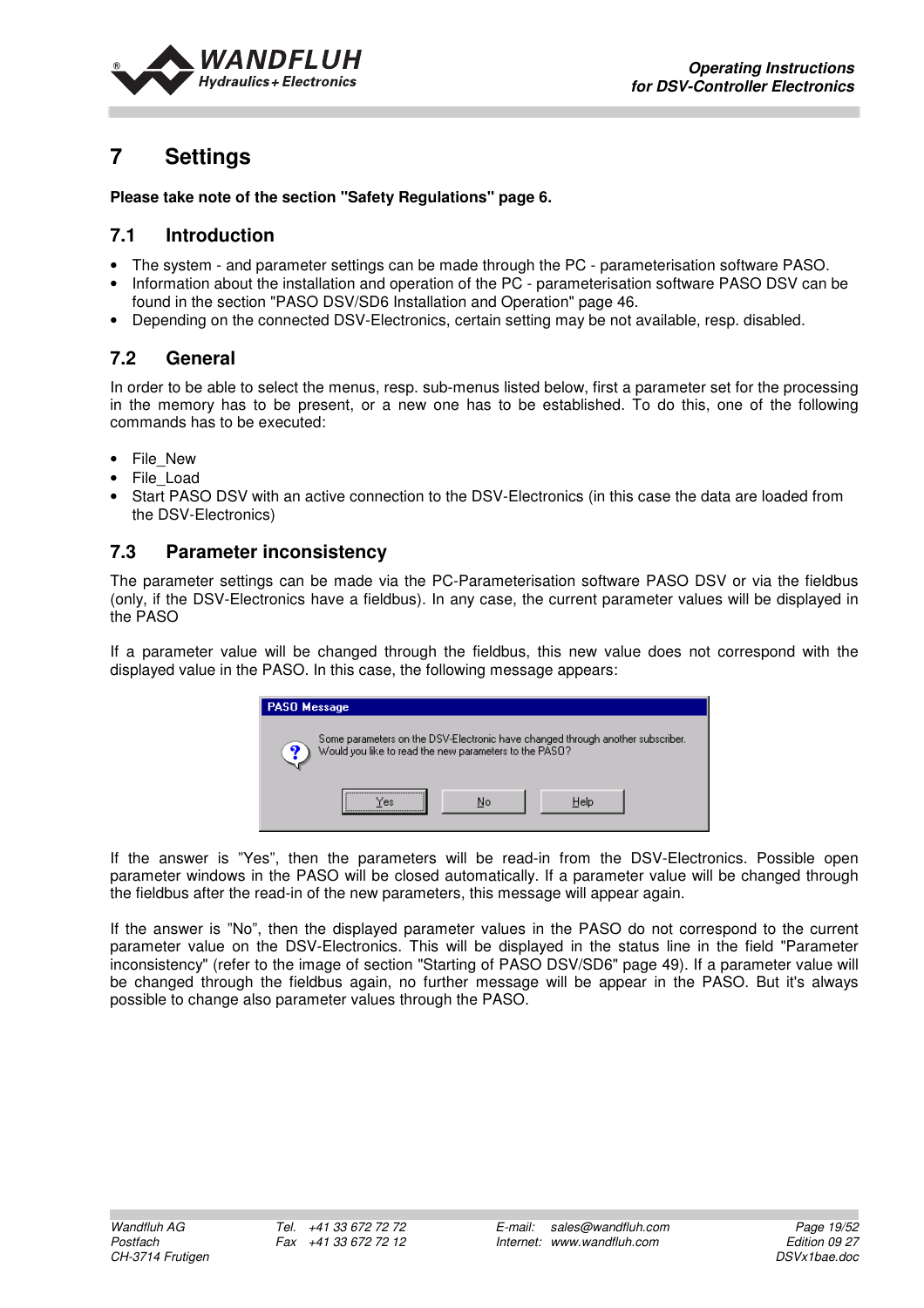

## **7.4 Information for the First Commissioning**

- 1. Connect the power supply, leave the DSV-Electronics still switched-off.
- 2. Switch-off the hydraulic drive (hydraulics switched-off).
- 3. Carefully check the connections.
- 4. Switch-on the power supply.
- 5. Establish communication with PASO (connect PC and axis controller with RS232 cable and start PASO).
- 6. Configure the DSV-Electronics specific to the installation. In doing so, the following sequence should be observed:
	- In the menu "Configuration\_Controller mode" make the corresponding settings
	- In the menu "Configuration\_Signal scaling" make the corresponding settings
- 7. Switch-on the hydraulics.
- 8. For the card to be enabled, the digital input "Enable Control" has to be set (refer to section "Digital Input" page 11).
- 9. Corresponding to the set-point value preset, the axis should now run up to the required position. If the axis only runs up to the mechanical stop in one direction, then the system control sense is probably wrong (change it in the menu point "Parameter Controller mode"). The set-point value direction (e.g., potentiometer left/right) should correspond to the axis direction. If not, either change the set-point value direction or the actual value direction (change in the menu point "Configuration\_Signal scaling"). If the actual value direction is reversed, then simultaneously the connection of the solenoids 1 and 2 have to be switched.
- 10. Set the drive currents of the valves in the menu "Parameter Valves".
- 11. Set the control parameters in the menu "Parameter\_Controller".
- 12. Make the settings in the menu "Parameter Window".
- **REMARK:**

The DSV-Electronics are supplied configured with the controller mode 3 "Pressure control valve without pressure sensor" (1-solenoid version), resp. controller mode 6 "Move without control " (2-solenoid version).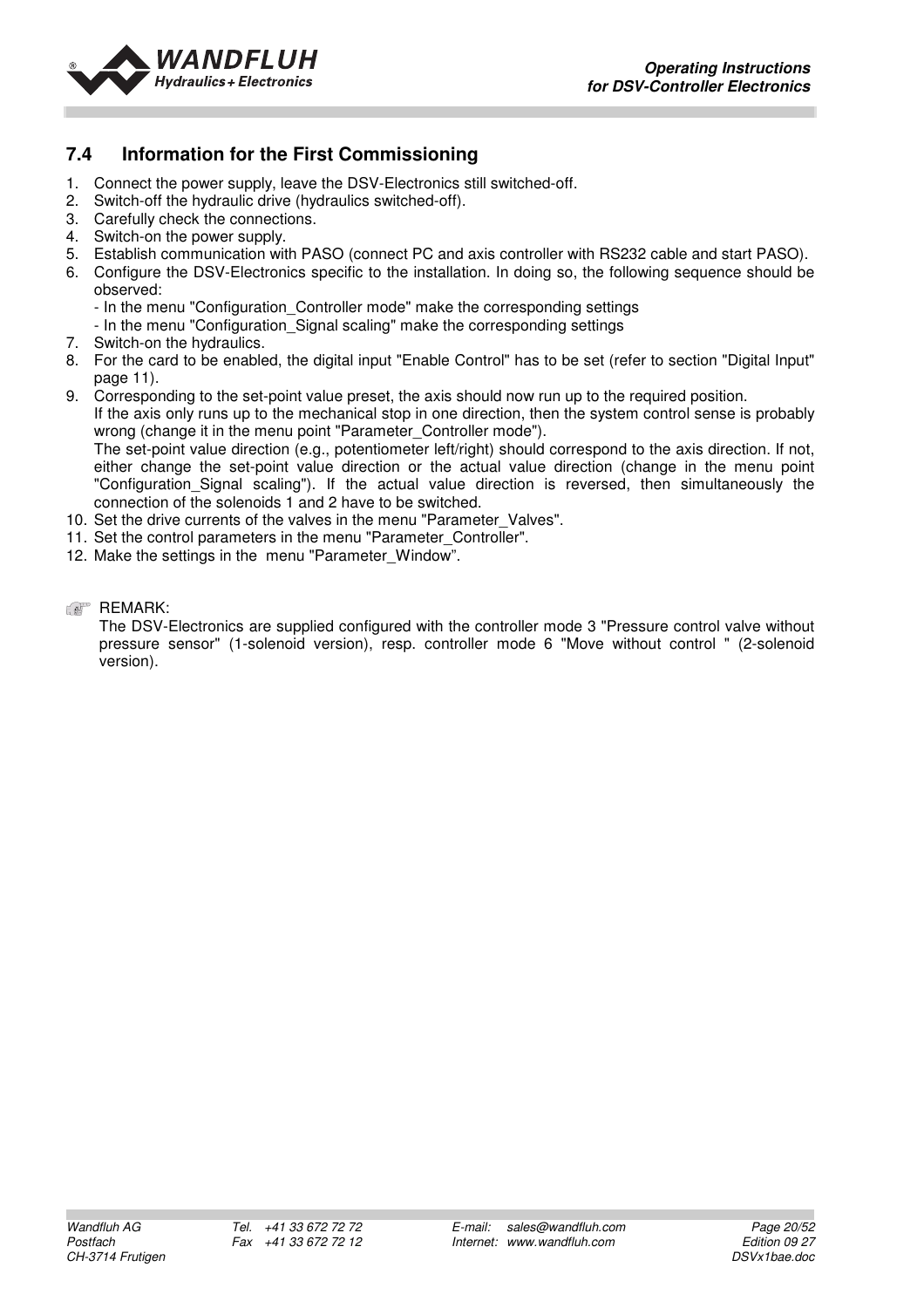

## **7.5 File Menu**

In the File menu the menu points are contained, which concern the file handling and the printing of the parameters. In the "On Line" - mode some of these menu points are disabled.

#### **7.5.1 File\_New**

This menu point is active only in the "Off Line"-mode.

With this command, a new file can be opened. Near it, all parameters are set to default values. A question will be displayed, if the current configuration will be retain or not.

If "Yes" will be selected, the current configuration will not be changed.

If "No" will be selected, a selection window will be displayed. In this window, the following configuration can be selected.

- Device type:
	- The device type of the connected Wandfluh-Electronics
- Selection of the function (only with device type "DSV"): The function of the selected device type
- Number of solenoids: The number of solenoids from the selected device type

#### **7.5.2 File\_Load...**

This menu point is only active in the "Off Line" - mode.

With this command an existing file is opened from a data carrier. First the file selection window appears. In this window the required file can be selected and opened with "OK". If the configuration of the selected file does not correspond to the current configuration of the PASO DSV, then a remark appears, that the PASO DSV is being adapted to the new configuration of the selected file. The parameters read-in are checked for a limit value exceeding. If one or several parameters are outside the tolerance, then a corresponding message appears and standard values are assigned to these parameters (refer to section "Limiting value error" page 51). After the successful loading, now the parameters can be edited and changed under the corresponding menu points if required.

#### **7.5.3 File\_Save**

With this command, the parameters are saved to a data carrier. All parameter values of all input windows are saved under the current file name. If no file name has been defined yet, i.e., the file name is 'noname', then first the file selection window appears (refer to section "File\_Save as... " page 21)

#### **7.5.4 File\_Save as...**

With this command the parameters are saved to a data carrier. All parameter values of all input windows are saved under the entered file name.

First the file selection window appears. In this window the required file name can be entered. If the file name is entered without extension, then automatically the extension ".par" is assigned. After actuating the key "Save", the file information window appears (refer to "File\_File-Info" on page 22). In this window the required entries can be made. With the key "Save" the file is finally saved under the selected file name. With the key "Cancel" one returns to the file window.

#### **7.5.5 File\_Print...**

With this command the current parameters are printed in ASCII text format. The print window is opened. In this window one can select, whether the printing process is to be to a printer or to a file.

If the output is to be to a printer, then the Windows printer selection window is opened. **In this window please do not select "Print to file".** Otherwise possibly a new program start is necessary and any data not saved will be lost.

If the output is to be to a file, then the file selection window appears. In this window the required file name can be entered. If the file name is entered without extension, then automatically the extension ".txt" is assigned.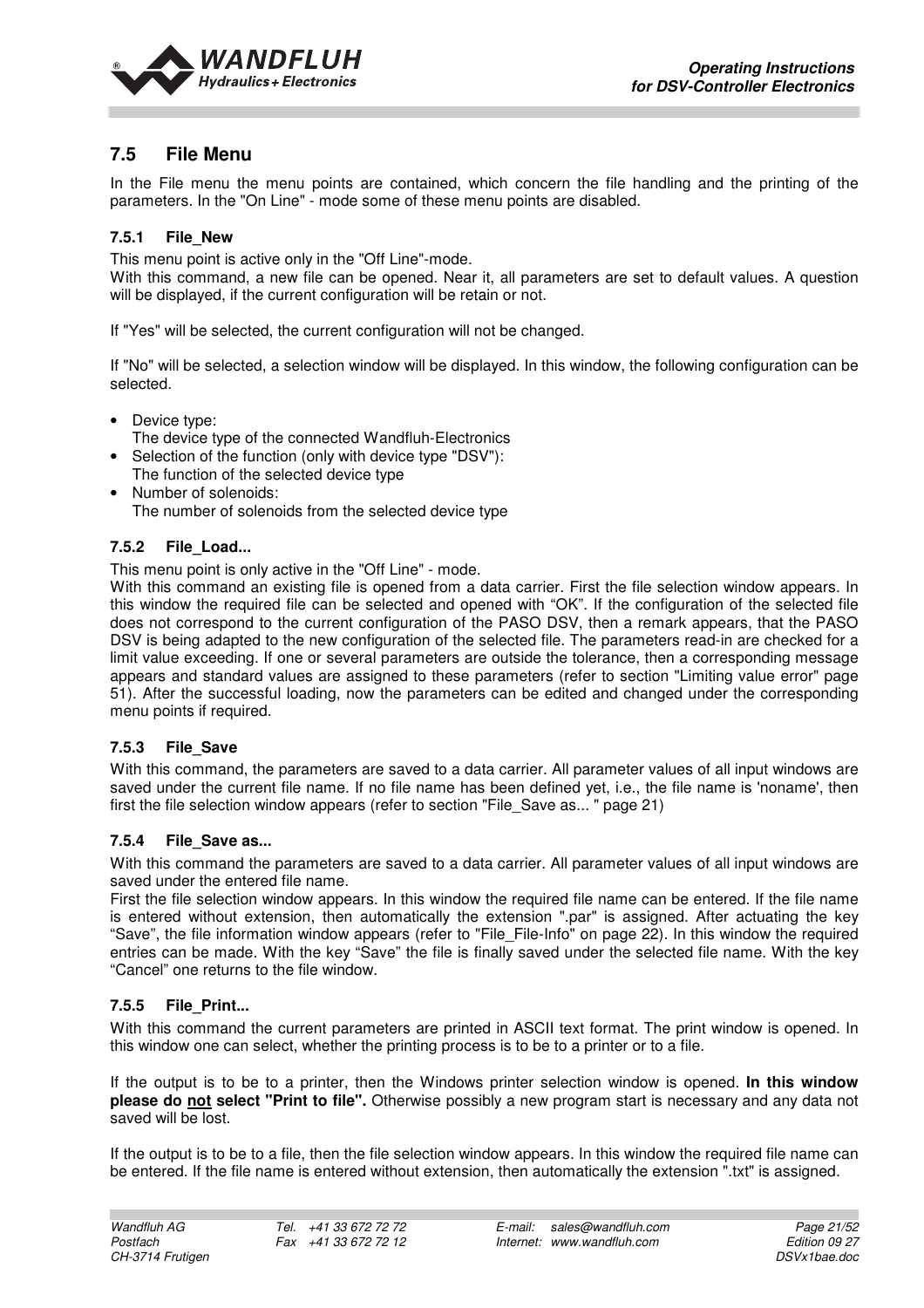

#### **7.5.6 File\_File-Info**

With this command the file information of an existing file is displayed. A file information consists of the following parts:

| Date, time: | Date, time of saving                                                                        |
|-------------|---------------------------------------------------------------------------------------------|
| File name:  | The file name, under which the file has been saved                                          |
| Valve type: | The valve type of the connected DSV-Electronics at the moment of saving. If no DSV-         |
|             | Electronics are connected ("Off Line" – mode) then this output remains void. In the case of |
|             | saving during the "On Line" -, this indication is updated.                                  |
| Operator:   | The name of the operator                                                                    |
| Remarks:    | Possibility of entering remarks about the file.                                             |

If the File-Information window appears during the execution of the command "File Save under...", then the corresponding entries can be made in the various fields (with the exception of the fields "Date", "Time", "File name" and "Valve type", which cannot be edited). If the File-Information window appears during the execution of the command "File-Info", then the various fields cannot be edited.

#### **7.5.7 File\_Activate Off Line / Activate on Line**

#### **Off Line**

With this command the connection with the DSV-Electronics is broken off. All the menu points, which require a communication with the DSV-Electronics, are disabled. The PASO DSV software now runs in the "Off Line" - mode. The loading, saving and the processing of parameter files is possible in this mode.

#### **On Line**

With this command the connection with the DSV-Electronics is established. The communication with the DSV-Electronics is briefly checked. If the connection works, then the user has the choice of taking over the parameters from the DSV-Electronics or of transferring the parameters to the DSV-Electronics. During the transfer of the parameters the user has the possibility of aborting.

First it is checked, whether the current configuration of the PASO DSV corresponds with the configuration of the connected DSV-Electronics. With configuration here is number of solenoids is meant. If the configuration of the connected DSV-Electronics does not correspond to the current configuration of the PASO DSV, then the remark appears, that the PASO DSV is being adapted to the new configuration.

If the parameters have been taken over by the DSV-Electronics, then the parameters are checked for exceeding the limit values. If one or several parameters are outside the tolerance, then a corresponding message appears and standard values are assigned to these parameters (refer to section "Limiting value error" page 51). The PASO DSV remains in the "Off Line" - mode. In order to get to the "On Line" - mode in this case, the parameters have to be transferred to the DSV-Electronics. If the transfer is successful and the verification check OK, then the software subsequently runs in the "On Line" - mode. The loading of parameter files is not possible in this mode.

The respective status is displayed in the Status line.

#### **7.5.8 File\_Datarecord - Info**

This menu point is only active in the "On Line" - mode.

Under this menu, the current data set information of the connected DSV-Electronics appears. The data correspond to the last made change of the parameters.

#### **7.5.9 File\_SW-Download**

If the axis controller is equipped with a flash EPROM, then by choosing this command a new axis controller software can be loaded into the axis controller. This menu item is mainly used for customer specific solutions and it is protected by password. The menu is only active in "Off Line Mode". The download file with axis controller software together with the password will be provided by Wandfuh AG. After password input the File Selection Window appears. The download file can be selected and downloaded on the axis controller. Please notify the Paso instructions.

#### **ATTENTION: Any failed download will make the axis controller ineffective!**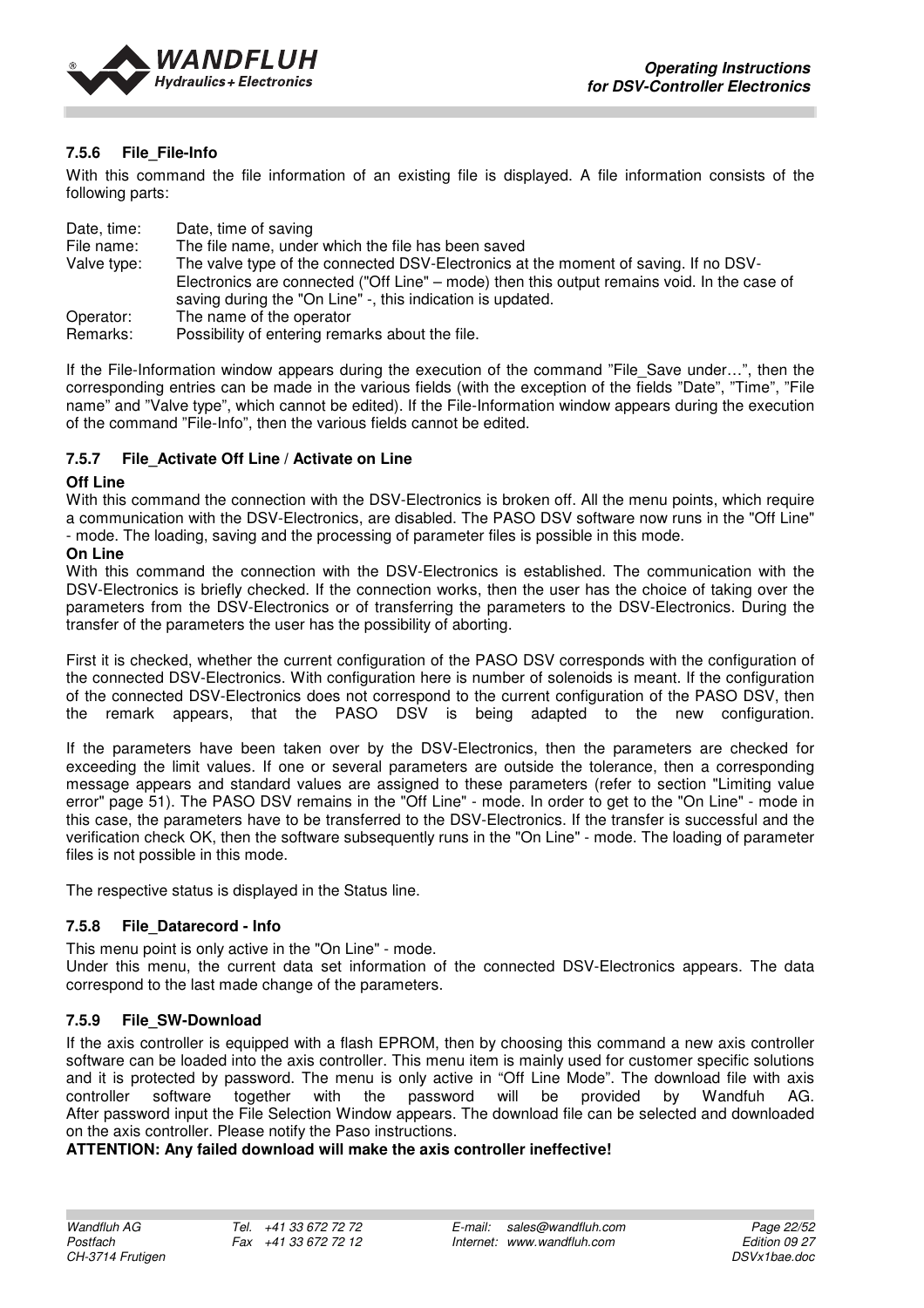

#### **7.5.10 File\_Exit**

With this command PASO DSV is terminated. If parameter files have been changed and not yet saved to a file, then the question appears whether these data still have to be saved. This only refers to the saving to a file. On the DSV-Electronics the parameter data are saved respectively by actuating the key "OK" in the corresponding input window (refer to section "Store parameter" page 50).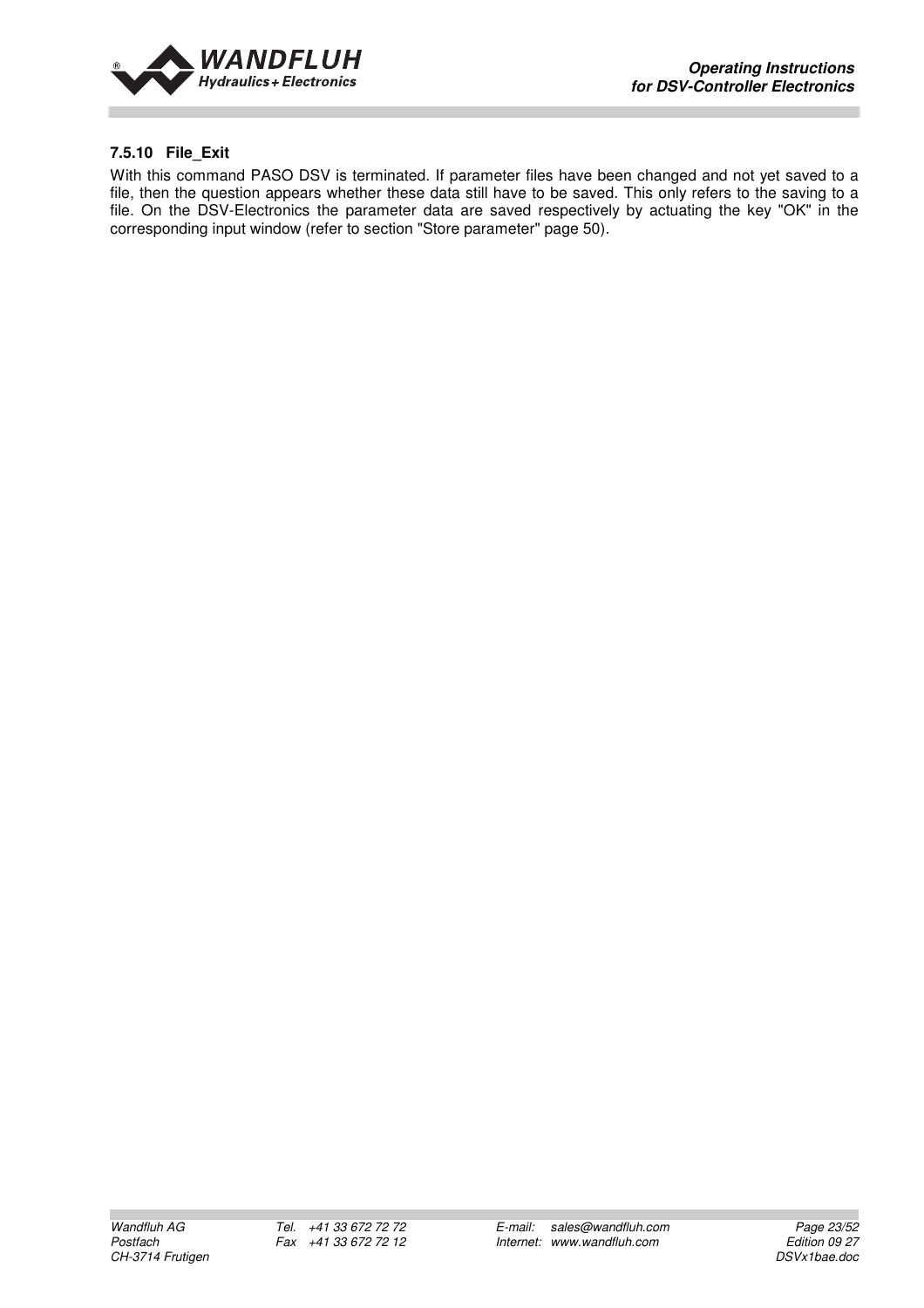



## **7.6 Parameter - Menu**

In the Parameter - menu, all parameter values of the DSV-Electronics are set.

#### **7.6.1 Parameter\_Valves**

In this window all valve-specific settings are made. On delivery ex works, these settings are made adapted to the valve. **By changing the valve parameters, the valve characteristics are changed. This has an influence on the system behaviour.** By the execution of the menu point "Configuration\_Load Works Setting", the settings made by the works can be activated again at any time.

| <b>Field</b>                           | <b>Parameter description</b>                                                                                                                                                                                                                                                                                                                                                                                                                                                                                                                                                                                                                                                | Range / Step size                                                           |
|----------------------------------------|-----------------------------------------------------------------------------------------------------------------------------------------------------------------------------------------------------------------------------------------------------------------------------------------------------------------------------------------------------------------------------------------------------------------------------------------------------------------------------------------------------------------------------------------------------------------------------------------------------------------------------------------------------------------------------|-----------------------------------------------------------------------------|
| Direct solenoid<br>actuation           | If this switch is selected, then with the Imin and Imax<br>setting automatically internal 0% resp., 100% set-point<br>value is preset. If this switch is not selected, then the<br>external set-point value is read in.                                                                                                                                                                                                                                                                                                                                                                                                                                                     |                                                                             |
|                                        | This command is only active in the "On line" - mode<br>and in the operation mode "Remote PASO".                                                                                                                                                                                                                                                                                                                                                                                                                                                                                                                                                                             |                                                                             |
| Solenoid current                       | For every solenoid output a minimum and a maximum<br>solenoid current can be individually set, corresponding to<br>0%, resp. 100% of the set-point value. In the "Off Line"<br>mode, the theoretical Imin/Imax - values are entered,<br>without a valve, resp. a solenoid being connected to the<br>control system.<br>In the "On Line" - mode, when entering an Imin value on<br>the DSV-Electronics, a set-point value of 0%, resp. in the<br>case of Imax, a set-point value of 100% is applied (only<br>when the switch "Direct solenoid actuation" is selected).<br>Due to the digitalisation, the numbers entered may be<br>modified into less 'rounded-off' numbers. |                                                                             |
| Imin A                                 | Setting minimum solenoid current A.<br>(= Solenoid current at 0% set-point value)                                                                                                                                                                                                                                                                                                                                                                                                                                                                                                                                                                                           | 0  max. current<br>1.5 <sub>m</sub> A                                       |
| Imax A                                 | Setting maximum solenoid current A.<br>(= Solenoid current at 100% set-point value)<br>Max. current refer to section "Electrical Characteristics"<br>page 4.                                                                                                                                                                                                                                                                                                                                                                                                                                                                                                                | Imin  max. current<br>1.5mA                                                 |
| Imin B<br>(only 2-solenoid<br>version) | Setting minimum solenoid current B.<br>(= Solenoid current at 0% set-point value)                                                                                                                                                                                                                                                                                                                                                                                                                                                                                                                                                                                           | 0  max. current<br>1.5mA                                                    |
| Imax B<br>(only 2-solenoid<br>version) | Setting maximum solenoid current B.<br>(= Solenoid current at 100% set-point value)<br>Max. current refer to section "Electrical Characteristics"<br>page 4.                                                                                                                                                                                                                                                                                                                                                                                                                                                                                                                | Imin  max. current<br>1.5mA                                                 |
| Frequency                              | The dither frequency can be set in steps.                                                                                                                                                                                                                                                                                                                                                                                                                                                                                                                                                                                                                                   | 20, 25, 30, 35, 40, 45,<br>50, 55, 60, 70, 80, 100,<br>125, 165, 250, 500Hz |
| Level                                  | Level of the alternating current superimposed on the<br>solenoid.                                                                                                                                                                                                                                                                                                                                                                                                                                                                                                                                                                                                           | 0199mA<br>1.5mA                                                             |
| Dead band                              | Set-point value <dead a="" and<br="" band="0mA" current="" solenoid="">B<br/>Set-point value &gt;=Dead band = Imin  Imax solenoid<br/>current A and B</dead>                                                                                                                                                                                                                                                                                                                                                                                                                                                                                                                | $0100\%$<br>0.1%                                                            |
|                                        | This setting can only be made with controller mode 3<br>and 6.                                                                                                                                                                                                                                                                                                                                                                                                                                                                                                                                                                                                              |                                                                             |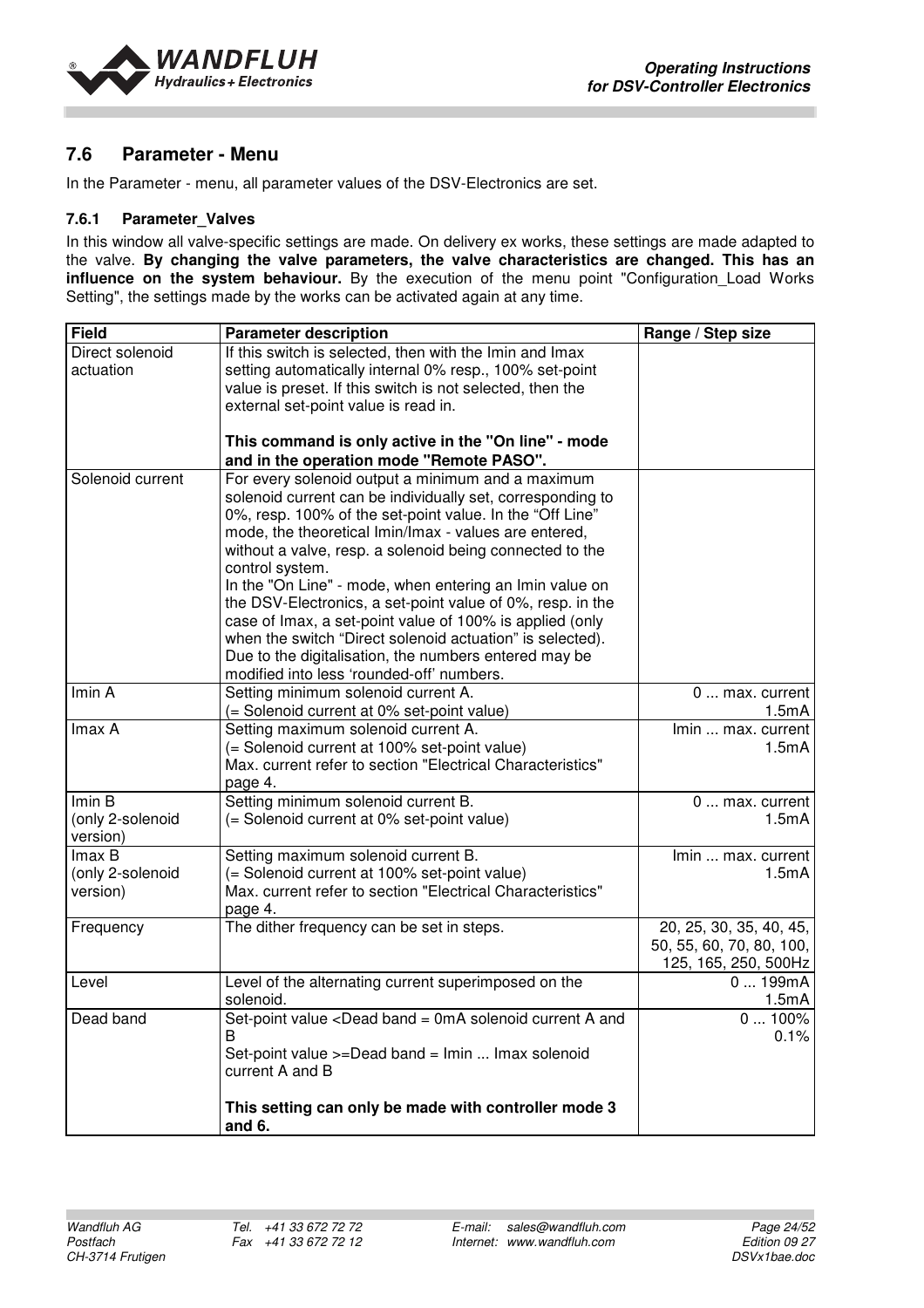



Influence of Deadband adjustement on Solenoid characterstitics In the second example the Deadband range is: -10%...+10%

#### **7.6.2 Parameter\_Ramps**

In this window all settings of the ramp function are made. The ramps can only be set in the controller **mode 3 and 6**. In all other controller modes the ramp settings have no significance.

| <b>Field</b>                                | <b>Parameter description</b>                                                                                                                                                                                   | Range / Step size |
|---------------------------------------------|----------------------------------------------------------------------------------------------------------------------------------------------------------------------------------------------------------------|-------------------|
| Ramps                                       | After a set-point value jump the new set-point value is run-<br>up to over a linear ramp (depending on the ramp time set).<br>For both solenoids separately a ramp time Up and a ramp<br>time Down can be set. |                   |
| Ramp A Up                                   | The ramp time set refers to a set-point value jump from 0%<br>to 100% for the solenoid A.                                                                                                                      | 051s<br>0.05s     |
| Ramp A Down                                 | The ramp time set refers to a set-point value jump from<br>100% to 0% for the solenoid A.                                                                                                                      | 051s<br>0.05s     |
| Ramp B Up<br>(only 2-solenoid<br>version)   | The ramp time set refers to a set-point value jump from 0%<br>to 100% for the solenoid B.                                                                                                                      | 051s<br>0.05s     |
| Ramp B Down<br>(only 2-solenoid<br>version) | The ramp time set refers to a set-point value jump from<br>100% to 0% for the solenoid B.                                                                                                                      | 051s<br>0.05s     |

#### **7.6.3 Parameter\_Preset Value Generator**

In this window all settings concerning the set-point value generator are made**. The set-point value generator can only be set in the controller modes 4, 7, and 9.** In all other controller modes, the set-point value generator settings have no significance.

| Field  | <b>Parameter description</b>                                  | Range / step size |
|--------|---------------------------------------------------------------|-------------------|
| Speed+ | After a positive set-point value jump the new set-point value | 02000             |
|        | is run-up to over a linear ramp (depending on the speed+      | 0.01              |
|        | set). On the actuator this corresponds to a certain travel    |                   |
|        | speed.                                                        |                   |
| Speed- | After a negative set-point value jump the new set-point       | 02000             |
|        | value is run-up to over a linear ramp (depending on the       | 0.01              |
|        | speed- set). On the actuator this corresponds to a certain    |                   |
|        | travel speed.                                                 |                   |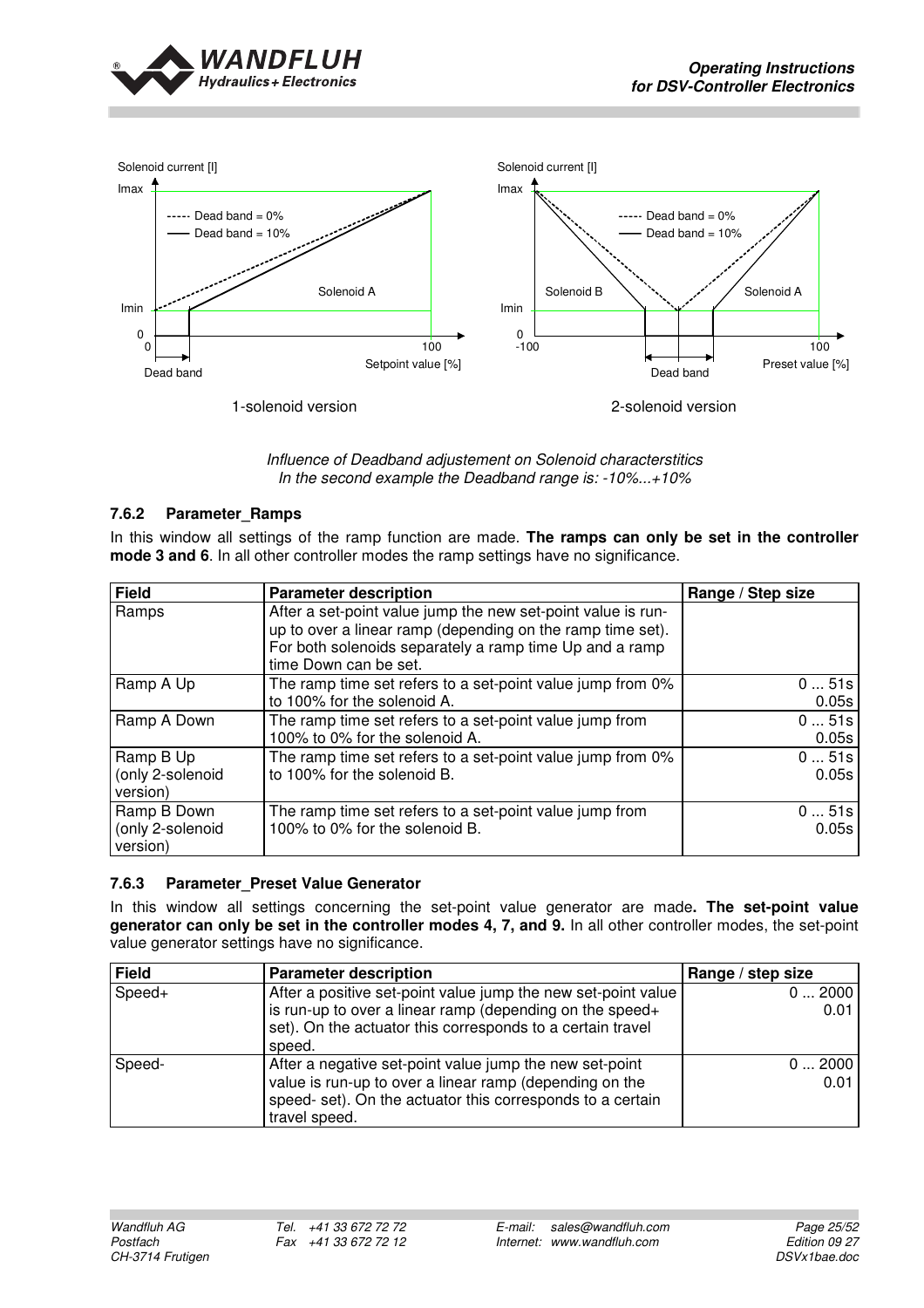

#### **7.6.4 Parameter\_Controller**

In this window all settings concerning the controller are made. The controller is split-up into two independent blocks for positive and negative control deviation. This way, asymmetrical characteristics of the hydraulic system can be compensated for.

| <b>Field</b>          | <b>Parameter description</b>                                                    | Range / step size |
|-----------------------|---------------------------------------------------------------------------------|-------------------|
| Symmetrical setting   | If this function is activated, the setting changes of the                       |                   |
|                       | positive controller block are also transferred to the negative                  |                   |
|                       | controller block or vice versa.                                                 |                   |
| Command feed          | The command value is multiplied with this factor and added                      | 010               |
| forward               | to the correcting variable of the controller. If this factor is 0,              | 0.1               |
|                       | no command value addition is added to the correcting                            |                   |
|                       | variable.                                                                       |                   |
| Velocity feed forward | The change of the command value (the increase speed of                          | 010               |
|                       | the command value) is multiplied with this factor and added                     | 0.1               |
|                       | to the correcting variable of the controller. If this factor is 0,              |                   |
|                       | no command value addition is added to the correcting                            |                   |
|                       | variable.                                                                       |                   |
| I-Term, if control    | I-Term is set to 0 if the control deviation is greater than I-                  | set to 0          |
| deviation > I-Window  | Window outside.                                                                 |                   |
| outside               |                                                                                 |                   |
|                       | I-Term is frozen if the control deviation is greater than I-<br>Window outside. | leave value       |
|                       |                                                                                 |                   |
|                       | I-Term is reduced by the I-Reduction time if the control                        | reduce            |
|                       | deviation is greater than the I-Window outside. If the I-                       |                   |
|                       | Reduction time is set to 0, the I-Term is frozen if the                         |                   |
|                       | control deviation  is greater than I-Window outside.                            |                   |
| P-Ampl. positive      | P-Amplification factor for positive control deviation                           | 025               |
|                       |                                                                                 | 0.1               |
| I-Time positive       | Time constant to integrate positive control deviations. If this                 | 010s              |
|                       | time is set to 0, positive control deviations are not                           | 0.001s            |
|                       | integrated. If the I-Time positive and the I-Time negative                      |                   |
|                       | are set to 0, the I-Term is set to 0, as it is at pover up.                     |                   |
| I-Reduction time      | Time constant for the reduction of the I-Term, if the control                   | 03.3s             |
| positive              | deviation is greater than the I-Window outside positive. The                    | 0.001s            |
|                       | I-Reduction time positive can only be set if the "I-Term, if                    |                   |
|                       | control deviation > I-Window outside" has been set to                           |                   |
|                       | "reduce".                                                                       |                   |
| I-Window outside      | Defines the outside I-Window. If the control deviation is                       | Adapted to unit   |
| positive              | positive and less than the I-Window outside positive, the I-                    |                   |
|                       | Term is calculated with the I-Time positive.                                    |                   |
| I-Window inside       | Defines the inside I-Window. If the control deviation is                        | Adapted to unit   |
| positive              | within this window, the I-Term is frozen.                                       |                   |
| D-Ampl. positive      | D-Amplification factor for positive control deviations.                         | 010               |
| D-Time positive       | Filter time constant for positive control deviations for the                    | 010s              |
|                       | DT1-controller                                                                  | 0.001s            |
| P-Ampl. negative      | P-Amplification factor for negative control deviation                           | 025               |
|                       |                                                                                 | 0.1               |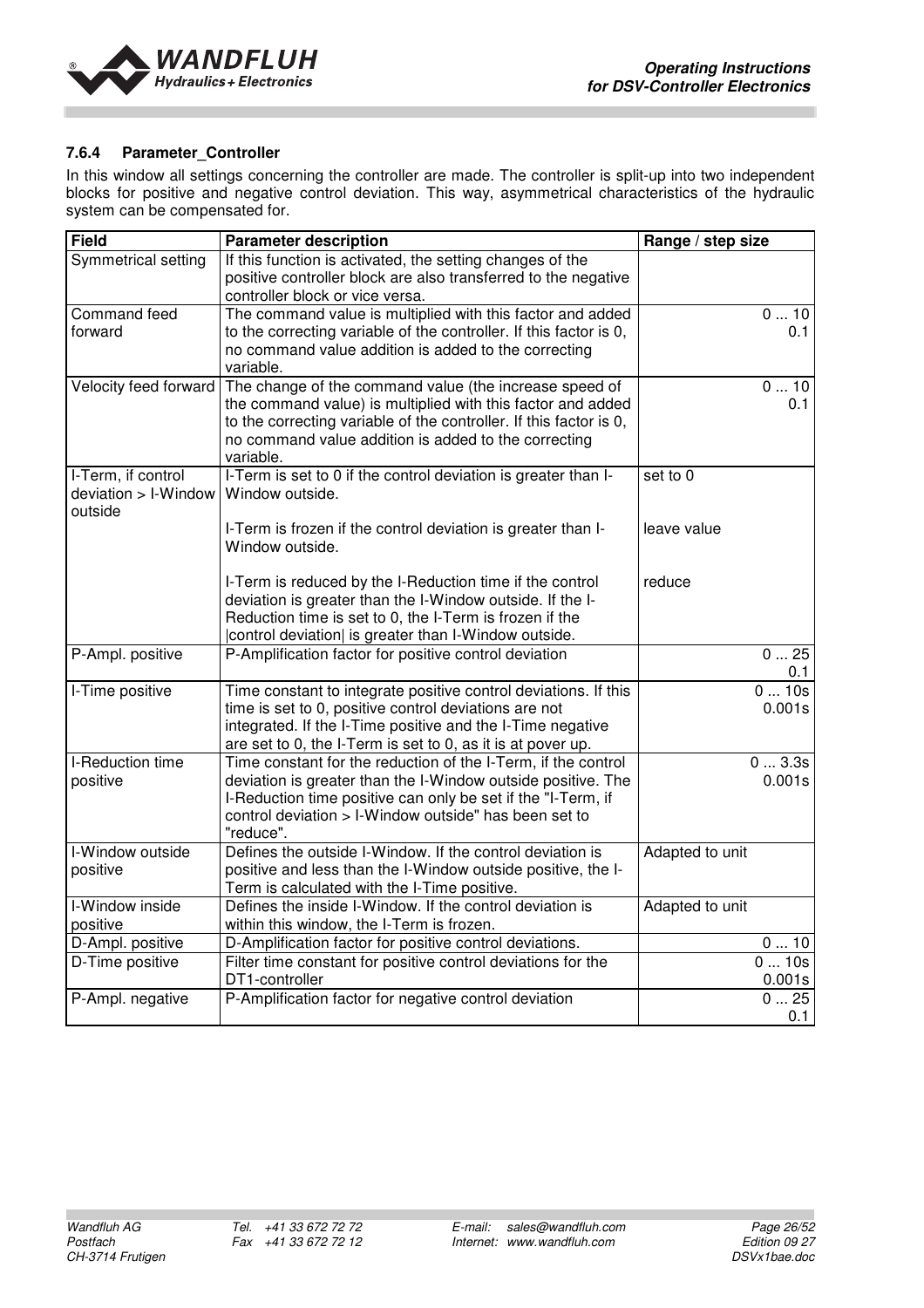

| I-Time negative  | Time constant to integrate negative control deviations. If    | 010s            |
|------------------|---------------------------------------------------------------|-----------------|
|                  | this time is set to 0, negative control deviations are not    | 0.001s          |
|                  | integrated. If the I-Time positive and the I-Time negative    |                 |
|                  | are set to 0, the I-Term is set to 0, as it is at pover up.   |                 |
| I-Reduction time | Time constant for the reduction of the I-Term, if the control | 03.3s           |
| negative         | deviation is greater than the I-Window outside negative.      | 0.001s          |
|                  | The I-Reduction time negative can only be set if the "I-      |                 |
|                  | Term, if control deviation > I-Window outside" has been set   |                 |
|                  | to "reduce".                                                  |                 |
| I-Window outside | Defines the outside I-Window. If the control deviation is     | Adapted to unit |
| negative         | negative and less than the I-Window outside negative, the     |                 |
|                  | I-Term is calculated with the I-Time negative.                |                 |
| I-Window inside  | Defines the inside I-Window. If the control deviation is      | Adapted to unit |
| negative         | within this window, the I-Term is frozen.                     |                 |

Example with outside and inside I-window:



- 1 In this band, the I-Term is calculated with the I-Time positive
- 2 In this band, the I-Term is calculated with the T-Time negative
- 3, 4 In this band, the I-Term is frozen
- 5 Below (preset value I-Window outside positive) the I-Term is either set to zero, frozen or reduced depending on the setting "I-Term, if control deviation > I-Window outside"
- 6 Above (preset value + I-Window outside negative) the I-Term is either set to zero, frozen or reduced depending on the setting "I-Term, if control deviation > I-Window outside"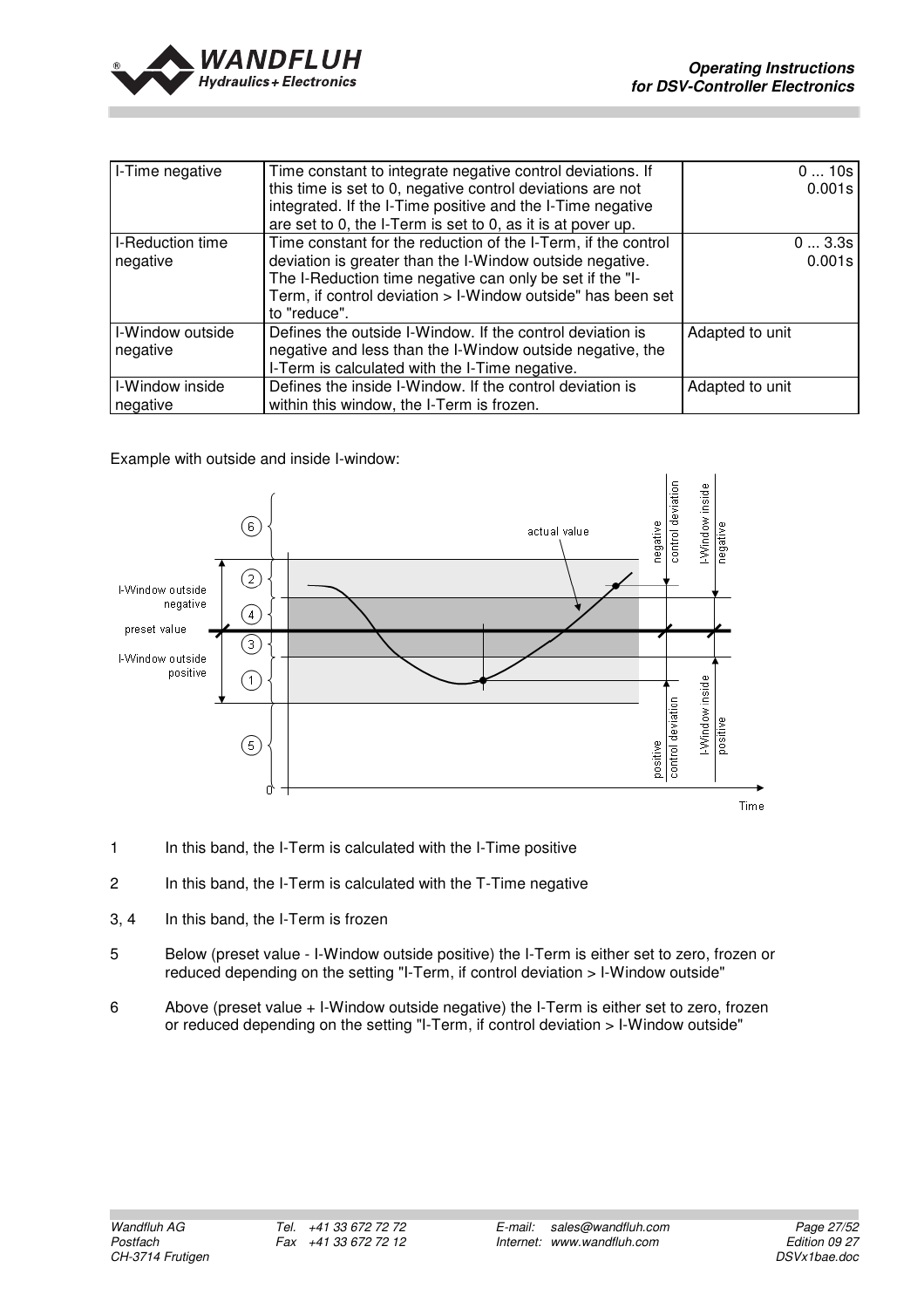

#### Block diagram of the controller:

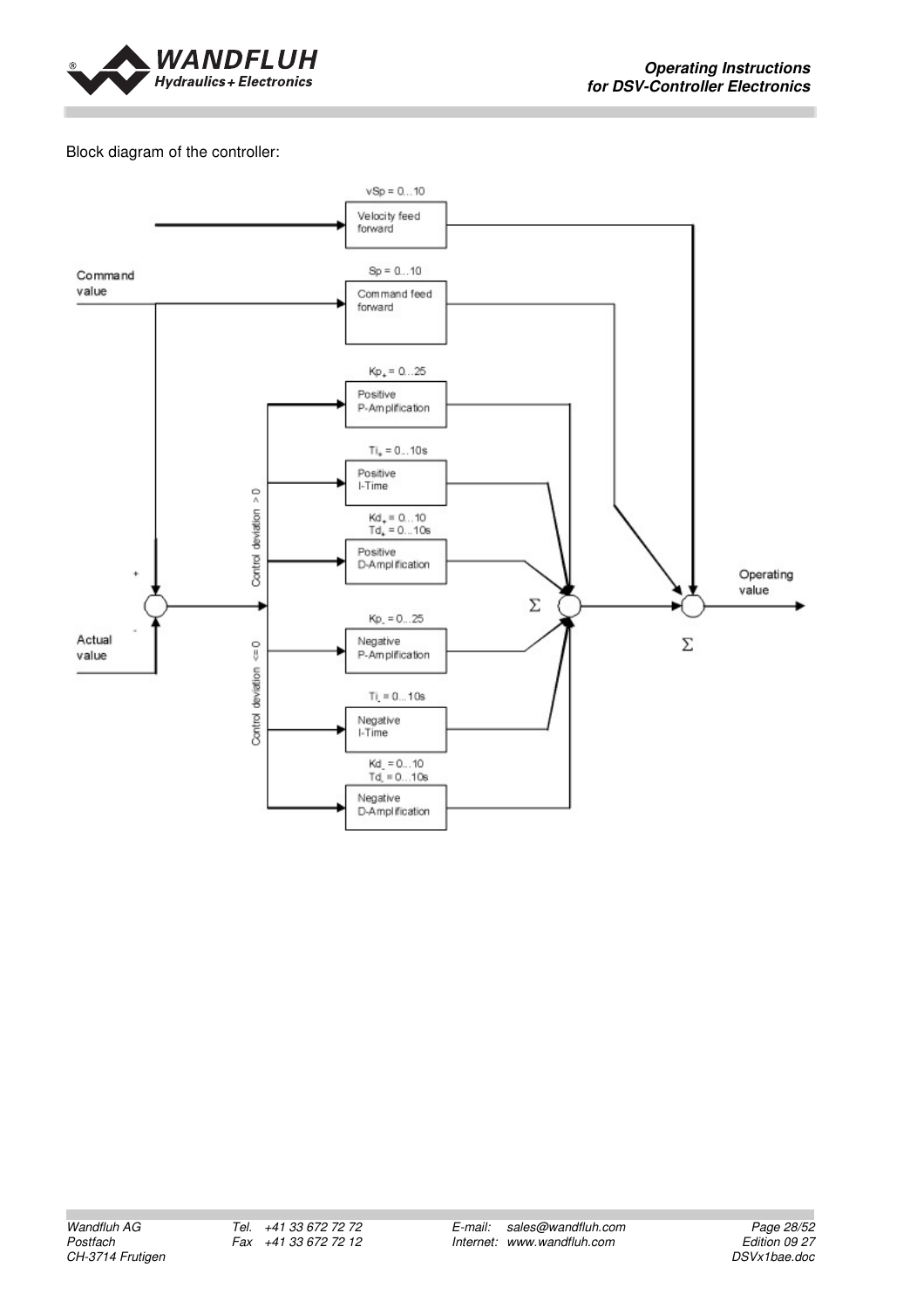

#### **7.6.5 Parameter\_Window**

| <b>Field</b>          | <b>Parameter description</b>                                  | Range / step size |
|-----------------------|---------------------------------------------------------------|-------------------|
| Target window         | Defines the target window.                                    | Adapted to unit   |
| threshold             |                                                               |                   |
| Target window delay   | Delay time when falling below and exceeding the target        | 0100ms            |
| time                  | window threshold.                                             | 1ms               |
| Trailing error window | Defines the trailing error window.                            | Adapted to unit   |
| threshold             |                                                               |                   |
| Trailing error window | Delay time when exceeding the trailing error window           | 0100ms            |
| delay time            | threshold.                                                    | 1ms               |
| Solenoid-off window   | Defines the solenoid-off window. If the control difference is | Adapted to unit   |
| threshold             | within this window, the solenoid outputs are switched off.    |                   |
| Solenoid-off window   | Delay time when falling below and exceeding the solenoid-     | 0100ms            |
| delay time            | off window threshold.                                         | 1ms               |



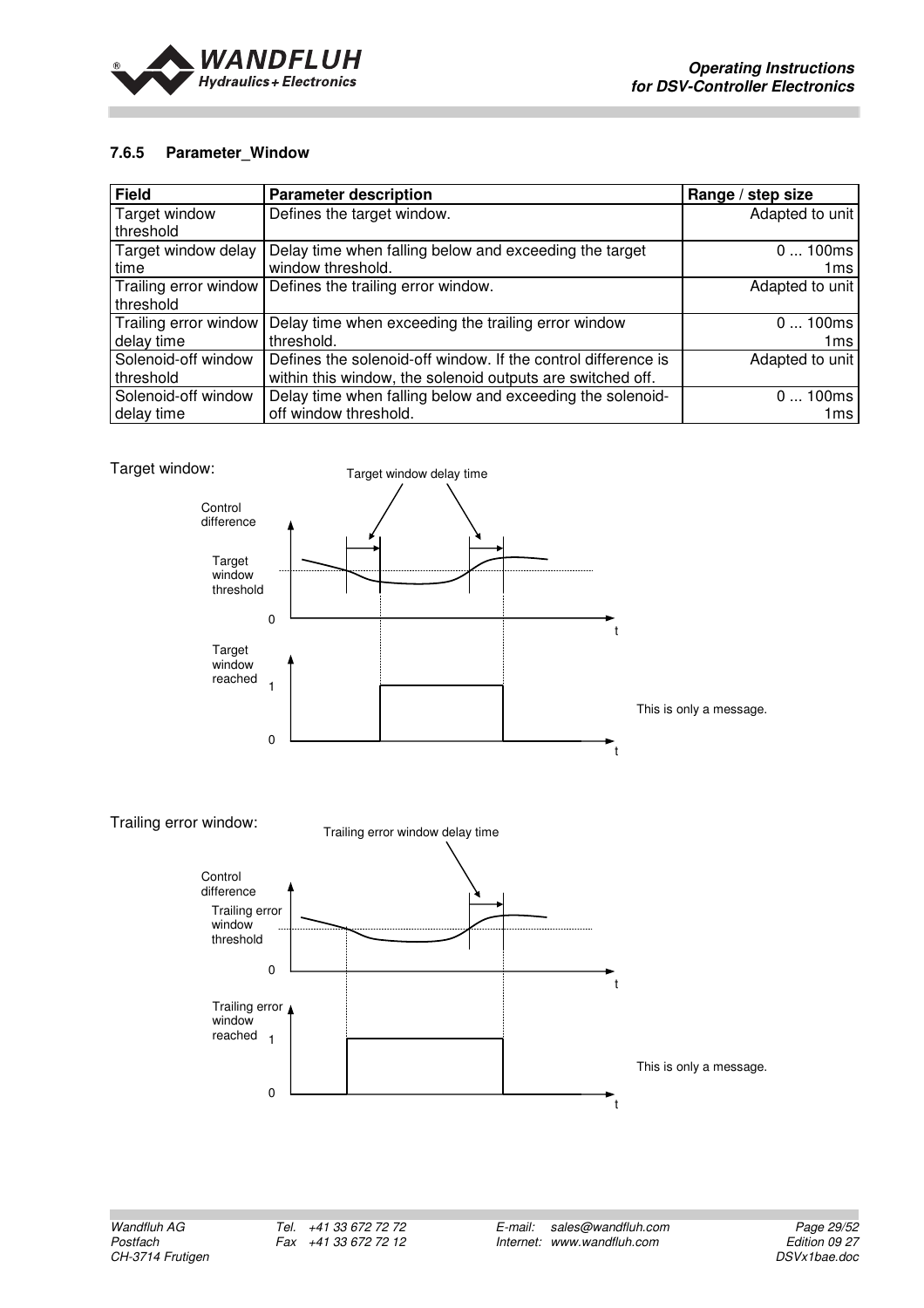

#### Solenoid-off window:



If the parameter "Solenoid , In position "" is switched off, then in this window the solenoids are switched off.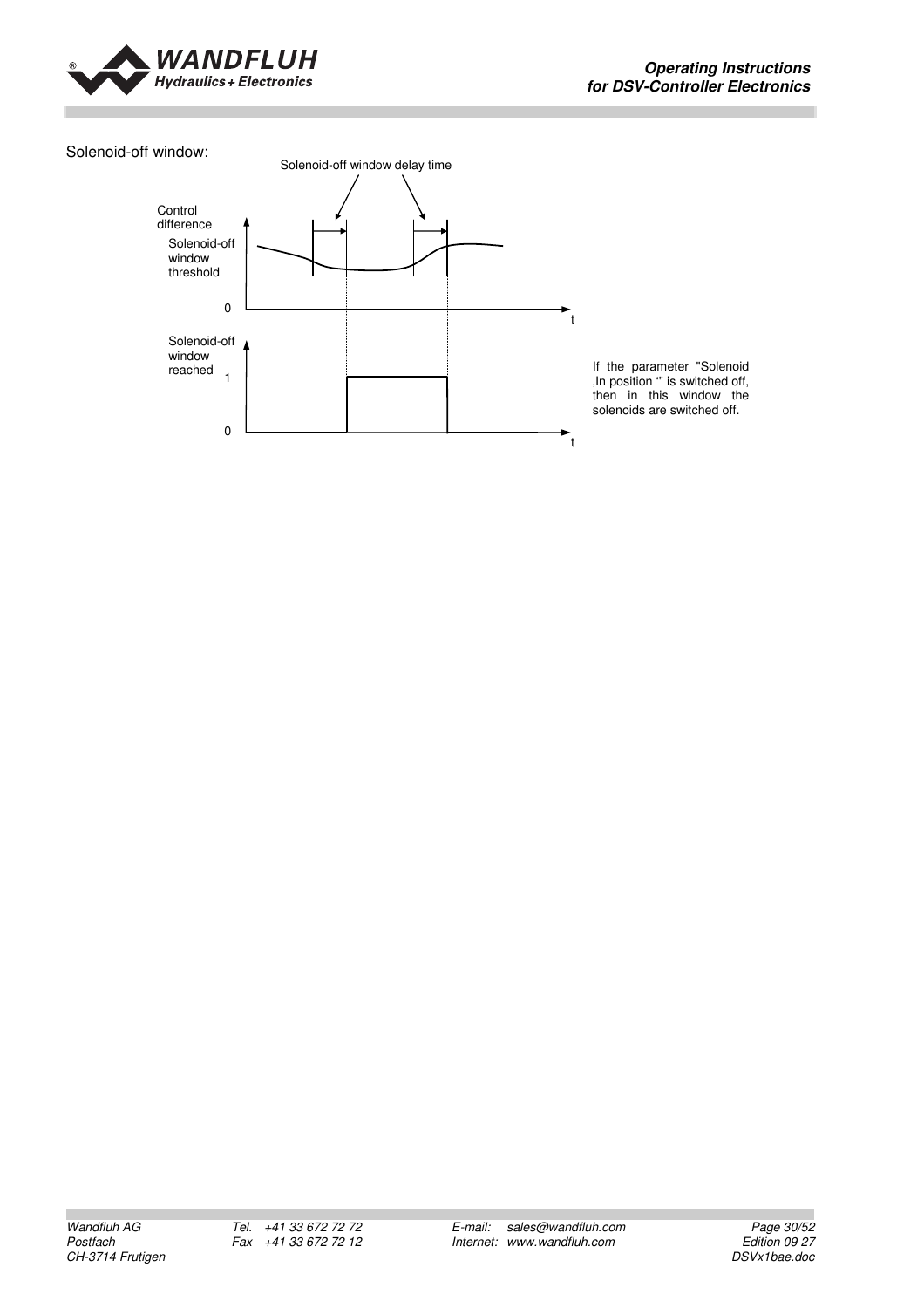

## **7.7 Configuration - Menu**

In the configuration menu, all settings are made concerning the function of the DSV-Electronics.

#### **7.7.1 Configuration\_Controller mode**

The DSV-Electronics support the following controller modes:

| <b>Controller mode   Designation</b> |                                   | <b>Description</b>                                                                       |
|--------------------------------------|-----------------------------------|------------------------------------------------------------------------------------------|
| 3                                    | Pressure/flow control open loop   | Pressure or flow control 1-solenoid without<br>sensor feedback                           |
|                                      | Pressure/flow control closed loop | Pressure or flow control 1-solenoid with sensor<br>feedback                              |
| 6                                    | Position open loop                | Amplifier for 4/3 directional control valve 2-<br>solenoid without sensor feedback       |
|                                      | Speed control closed loop         | Flow control or speed control 1-solenoid                                                 |
| 9                                    | Position control closed loop      | Positional control with 4/3 directional control<br>valve 2-solenoid with sensor feedback |

| <b>Field</b>           | <b>Parameter description</b>                     | Range / step size |
|------------------------|--------------------------------------------------|-------------------|
| Output solenoid A      | Solenoid output A can be inverted. Cannot be     | inverted          |
|                        | selected with the controller modes 6 and 9.      | not inverted      |
| Output solenoid B      | Solenoid output B can be inverted. Cannot be     | inverted          |
|                        | selected with the controller modes 6 and 9.      | not inverted      |
| Imin always active     | If this function is activated, then the solenoid | no                |
|                        | current is never less than Imin.                 | yes               |
| System control         | With this function the solenoid outputs can be   | inverted          |
| sense                  | interchanged. With solenoid current A the        | not inverted      |
|                        | solenoid output B is driven and with solenoid    |                   |
|                        | current B the solenoid output A is driven        |                   |
| Solenoid, In Position' | off: Solenoids are switched off, when the        | off               |
|                        | solenoid-off window is reached.                  | on                |
|                        | on: Solenoids are not switched off, even when    |                   |
|                        | the solenoid-off window is reached.              |                   |
|                        | (Chapter "Parameter_Window" page 29)             |                   |

#### **7.7.2 Configuration\_Operating mode**

This menu point is only active in the DSV-state "Disabled" (refer to section "DSV State Machine" on page 9).

In this window the operating mode of the DSV-Electronics is set. The operating mode can only be selected in case of controller mode 3 and 6, in case of all other controller modes the operating mode has no significance.

| Field          | <b>Parameter description</b>                       | Range / step size                |
|----------------|----------------------------------------------------|----------------------------------|
| Operating mode | Select the required operating mode (refer to       | Set-point value unipolar (1-sol) |
|                | section "Mode of Operation" page 13).              | Set-point value unipolar (2-sol) |
|                | Depending on the selected operating mode it may    | Set-point value bipolar (2-sol)  |
|                | be, that the signal type is automatically adapted. | Set-point value unipolar (2-sol  |
|                |                                                    | individually)                    |
| Error handling | Select the DSV state in case of an error:          | Solenoid A+B off                 |
|                | Solenoid activating with 0mA (off) or with two-    | Solenoid A on                    |
|                | thirds of the current range IminImax (on), refer   | Solenoid B on                    |
|                | to section "Analysis_Diagnostics" on page 43.      | Solenoid A+B on                  |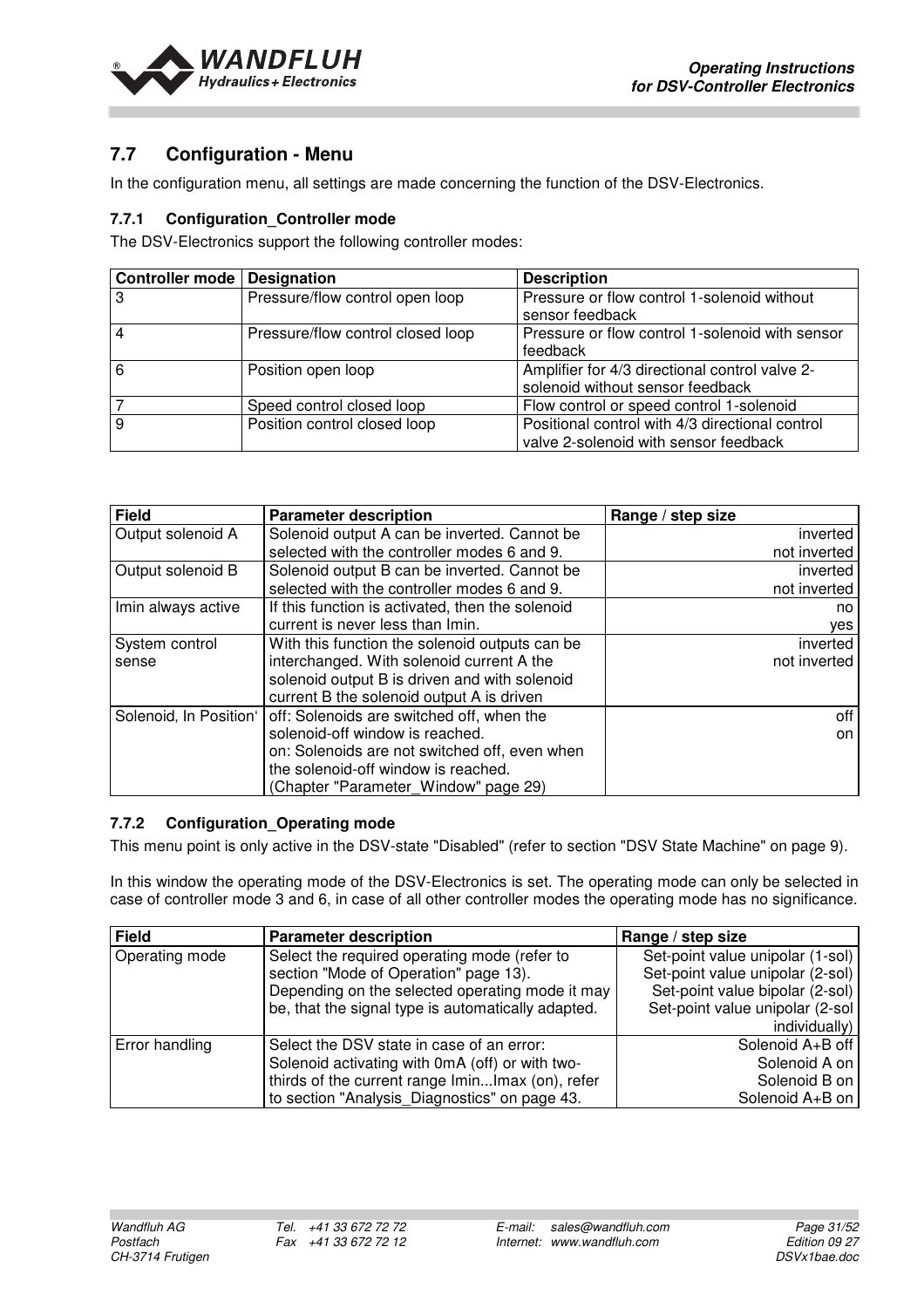

#### **7.7.3 Configuration\_Signal scaling**

This menu point is only active in the DSV-state "Disabled" (refer to section "DSV State Machine" on page 9).

In this window the settings and the scaling of the set-point value - and actual value signal is made.

#### **Set-point value:**

| <b>Field</b>                                 | <b>Parameter description</b>                                                                                                                                                                                                                                                                                                                                                                                                                                                                                                                                                                                                                                                       | Range / step size                                                              |
|----------------------------------------------|------------------------------------------------------------------------------------------------------------------------------------------------------------------------------------------------------------------------------------------------------------------------------------------------------------------------------------------------------------------------------------------------------------------------------------------------------------------------------------------------------------------------------------------------------------------------------------------------------------------------------------------------------------------------------------|--------------------------------------------------------------------------------|
| Signal type                                  | In this field the required signal type can be selected. The                                                                                                                                                                                                                                                                                                                                                                                                                                                                                                                                                                                                                        | 010 VDC                                                                        |
|                                              | signal type +/-10 VDC can only be selected in the controller                                                                                                                                                                                                                                                                                                                                                                                                                                                                                                                                                                                                                       | $+/-10$ VDC                                                                    |
|                                              | mode 3 and 6 and operating mode "Set-point value bipolar                                                                                                                                                                                                                                                                                                                                                                                                                                                                                                                                                                                                                           | $020$ mA                                                                       |
|                                              | $(2-sol)$ ".                                                                                                                                                                                                                                                                                                                                                                                                                                                                                                                                                                                                                                                                       | 420 mA                                                                         |
| Input used                                   | Available are 1 voltage - and 1 current input. The input                                                                                                                                                                                                                                                                                                                                                                                                                                                                                                                                                                                                                           | Analn [V]                                                                      |
|                                              | suitable for the selected signal type is automatically set.                                                                                                                                                                                                                                                                                                                                                                                                                                                                                                                                                                                                                        | Analn [mA]                                                                     |
| Inverting                                    | The analogue value read-in can be inverted (refer to the                                                                                                                                                                                                                                                                                                                                                                                                                                                                                                                                                                                                                           | no                                                                             |
|                                              | figure below). The set-point value input can only be inverted                                                                                                                                                                                                                                                                                                                                                                                                                                                                                                                                                                                                                      | yes                                                                            |
|                                              | in the controller mode 3 and 6.                                                                                                                                                                                                                                                                                                                                                                                                                                                                                                                                                                                                                                                    |                                                                                |
| Cable break                                  | Switching-on/-off of the cable break detection of the                                                                                                                                                                                                                                                                                                                                                                                                                                                                                                                                                                                                                              | no                                                                             |
|                                              | analogue input signals (refer to section "Cable-break                                                                                                                                                                                                                                                                                                                                                                                                                                                                                                                                                                                                                              | yes                                                                            |
|                                              | Monitoring" page 10).                                                                                                                                                                                                                                                                                                                                                                                                                                                                                                                                                                                                                                                              |                                                                                |
| Scaling                                      | With this parameter it is defined, by how many percent the                                                                                                                                                                                                                                                                                                                                                                                                                                                                                                                                                                                                                         | $0.001100.000\%$                                                               |
|                                              | set-point value is to change in case of a change of 1V,                                                                                                                                                                                                                                                                                                                                                                                                                                                                                                                                                                                                                            | 0.001%                                                                         |
|                                              | resp. $1mA$ at the analogue input $(=$ gradient).                                                                                                                                                                                                                                                                                                                                                                                                                                                                                                                                                                                                                                  |                                                                                |
|                                              | If the signal type is changed, then the parameter scaling is                                                                                                                                                                                                                                                                                                                                                                                                                                                                                                                                                                                                                       |                                                                                |
|                                              | automatically set to the corresponding default value (refer                                                                                                                                                                                                                                                                                                                                                                                                                                                                                                                                                                                                                        |                                                                                |
|                                              | to table below).                                                                                                                                                                                                                                                                                                                                                                                                                                                                                                                                                                                                                                                                   |                                                                                |
|                                              | Attention: If the scaling does not correspond to the default                                                                                                                                                                                                                                                                                                                                                                                                                                                                                                                                                                                                                       |                                                                                |
|                                              |                                                                                                                                                                                                                                                                                                                                                                                                                                                                                                                                                                                                                                                                                    |                                                                                |
|                                              |                                                                                                                                                                                                                                                                                                                                                                                                                                                                                                                                                                                                                                                                                    |                                                                                |
|                                              |                                                                                                                                                                                                                                                                                                                                                                                                                                                                                                                                                                                                                                                                                    |                                                                                |
|                                              |                                                                                                                                                                                                                                                                                                                                                                                                                                                                                                                                                                                                                                                                                    |                                                                                |
|                                              |                                                                                                                                                                                                                                                                                                                                                                                                                                                                                                                                                                                                                                                                                    |                                                                                |
|                                              |                                                                                                                                                                                                                                                                                                                                                                                                                                                                                                                                                                                                                                                                                    |                                                                                |
|                                              |                                                                                                                                                                                                                                                                                                                                                                                                                                                                                                                                                                                                                                                                                    |                                                                                |
|                                              |                                                                                                                                                                                                                                                                                                                                                                                                                                                                                                                                                                                                                                                                                    |                                                                                |
|                                              |                                                                                                                                                                                                                                                                                                                                                                                                                                                                                                                                                                                                                                                                                    |                                                                                |
|                                              |                                                                                                                                                                                                                                                                                                                                                                                                                                                                                                                                                                                                                                                                                    |                                                                                |
|                                              |                                                                                                                                                                                                                                                                                                                                                                                                                                                                                                                                                                                                                                                                                    |                                                                                |
|                                              |                                                                                                                                                                                                                                                                                                                                                                                                                                                                                                                                                                                                                                                                                    |                                                                                |
|                                              |                                                                                                                                                                                                                                                                                                                                                                                                                                                                                                                                                                                                                                                                                    |                                                                                |
|                                              |                                                                                                                                                                                                                                                                                                                                                                                                                                                                                                                                                                                                                                                                                    |                                                                                |
|                                              |                                                                                                                                                                                                                                                                                                                                                                                                                                                                                                                                                                                                                                                                                    |                                                                                |
|                                              |                                                                                                                                                                                                                                                                                                                                                                                                                                                                                                                                                                                                                                                                                    |                                                                                |
|                                              |                                                                                                                                                                                                                                                                                                                                                                                                                                                                                                                                                                                                                                                                                    |                                                                                |
|                                              |                                                                                                                                                                                                                                                                                                                                                                                                                                                                                                                                                                                                                                                                                    |                                                                                |
|                                              |                                                                                                                                                                                                                                                                                                                                                                                                                                                                                                                                                                                                                                                                                    |                                                                                |
|                                              |                                                                                                                                                                                                                                                                                                                                                                                                                                                                                                                                                                                                                                                                                    | 0.02mA                                                                         |
|                                              |                                                                                                                                                                                                                                                                                                                                                                                                                                                                                                                                                                                                                                                                                    |                                                                                |
|                                              | modes 4, 7, and 9. In the controller modes 3 and 6 it has                                                                                                                                                                                                                                                                                                                                                                                                                                                                                                                                                                                                                          |                                                                                |
|                                              | no significance.                                                                                                                                                                                                                                                                                                                                                                                                                                                                                                                                                                                                                                                                   |                                                                                |
| Offset<br>Min. Interface set-<br>point value | value, the resolution is $<$ 10-Bit!<br>The scaling can only be set in case of the controller modes<br>3 and 6. In all other controller modes the scaling has no<br>significance.<br>With this parameter the zero point of the analogue signal is<br>set (refer to the figure below).<br>Depending on the signal type, the setting is in V or mA.<br>Voltage:<br>Current:<br>The offset can only be set in the controller mode 3 and 6. In<br>all other controller modes the scaling has no significance.<br>Indicates the set-point A/D value in case of "Min. Reference<br>set-point value".<br>Voltage:<br>Current:<br>This parameter can only be set in case of the controller | $0$ ±10.00V<br>0.01V<br>$0$ ±20.00mA<br>0.02mA<br>010.00V<br>0.01V<br>020.00mA |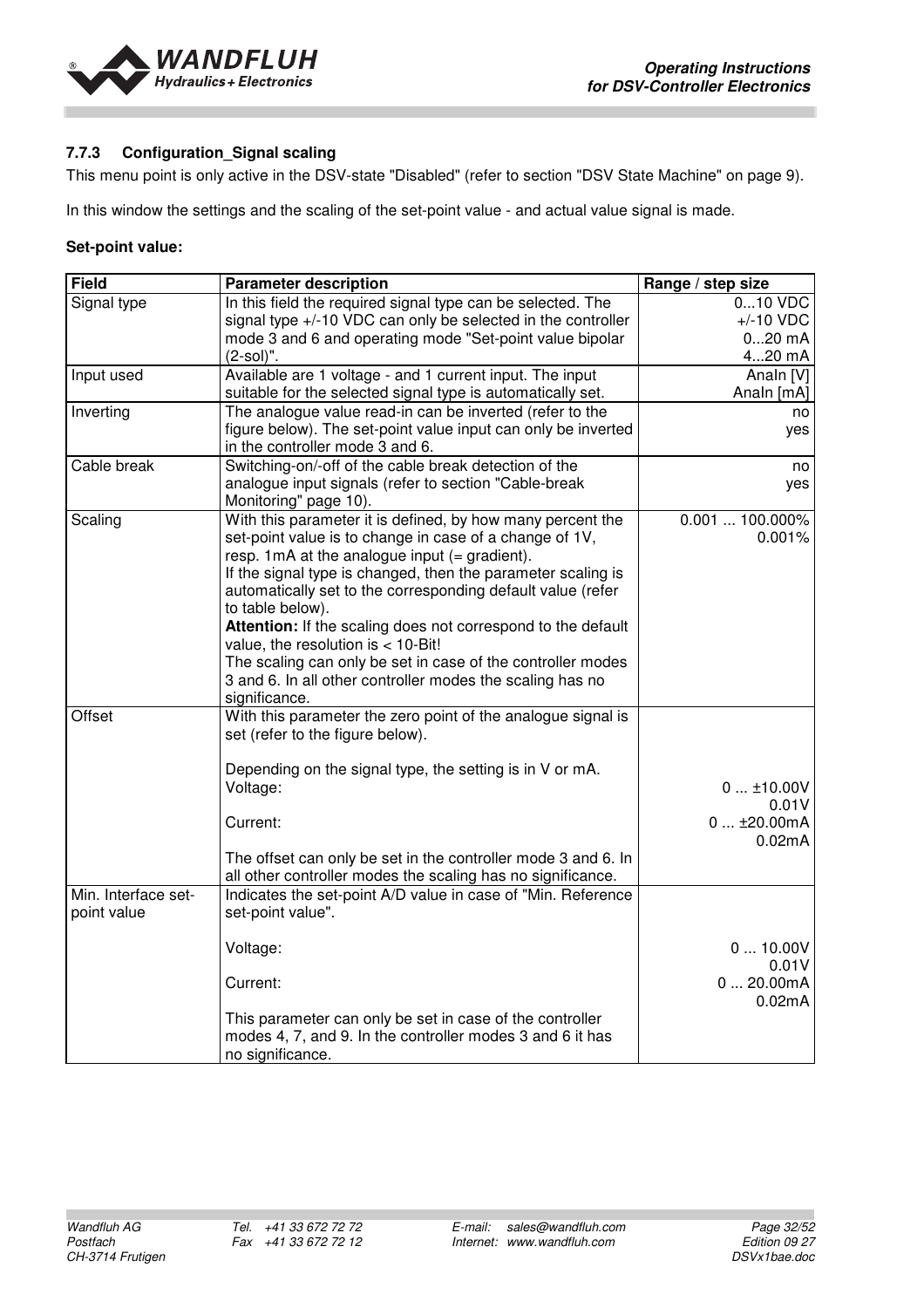

| Max. Interface set-<br>point value | Indicates the set-point A/D value in case of "Max.<br>Reference set-point value".                                                                                                                    |                    |
|------------------------------------|------------------------------------------------------------------------------------------------------------------------------------------------------------------------------------------------------|--------------------|
|                                    | Voltage:                                                                                                                                                                                             | 010.00V<br>0.01V   |
|                                    | Current:                                                                                                                                                                                             | 020.00mA<br>0.02mA |
|                                    | This parameter can only be set in the controller modes 4, 7,<br>and 9. In the controller modes 3 and 6 it has no<br>significance.                                                                    |                    |
| Min. reference set-<br>point value | Indicates the absolute set-point value measured value in a<br>freely selected measuring point. The min. reference set-<br>point value has to be smaller than the max. reference set-<br>point value. | Dependent on unit  |
|                                    | This parameter can only be set in the controller modes 4, 7,<br>and 9. In the controller modes 3 and 6 it has no<br>significance.                                                                    |                    |
| Max. reference set-<br>point value | Indicates the absolute set-point value measured value in a<br>freely selected measuring point. The max. reference set-<br>point value has to be smaller than the min. reference set-<br>point value. | Dependent on unit  |
|                                    | This parameter can only be set in the controller modes 4, 7,<br>and 9. In the controller modes 3 and 6 it has no<br>significance.                                                                    |                    |

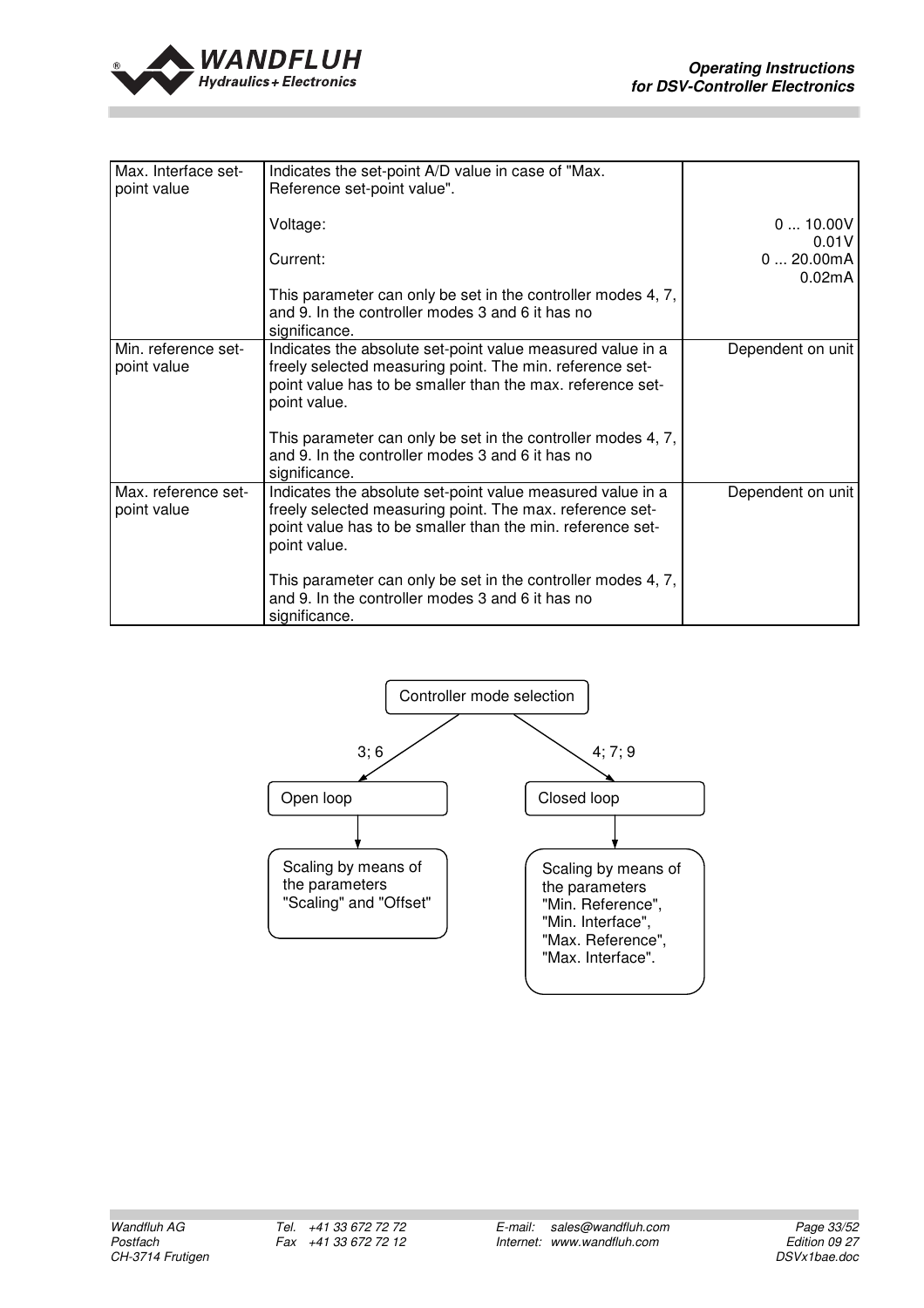

#### **Actual value (only settable in case of the controller modes 4, 7 and 9):**

| <b>Field</b>                   | <b>Parameter description</b>                                                                                                                                                                              | Range / step size       |
|--------------------------------|-----------------------------------------------------------------------------------------------------------------------------------------------------------------------------------------------------------|-------------------------|
| Signal type                    | In this field the required signal type can be selected. The<br>selection is dependent on the DSV-type.                                                                                                    |                         |
|                                | Analogue input 3 as voltage input:                                                                                                                                                                        | 010 VDC                 |
|                                | The signal type +/-10 VDC can only be selected in                                                                                                                                                         | $+/-10$ VDC             |
|                                | controller modes 3 and 6 and operating mode "Set-point<br>value bipolar (2-sol)".                                                                                                                         |                         |
|                                |                                                                                                                                                                                                           | $020$ mA                |
|                                | Analogue input 3 as current input:                                                                                                                                                                        | 420 mA                  |
| Input used                     | Depending on the DSV-type 1 voltage - or 1 current input is<br>available.                                                                                                                                 | Analn [V]<br>Analn [mA] |
| Cable break                    | Switching-on/-off the cable break detection of the analogue<br>input signals (refer to section "Cable-break Monitoring"<br>page 10).                                                                      | nein<br>ja              |
| Min. interface actual<br>value | Indicates the actual A/D-value in case of "Min. reference<br>actual value" an. (Refer to figure below).                                                                                                   |                         |
|                                | Voltage:                                                                                                                                                                                                  | 010.00V<br>0.01V        |
|                                | Current:                                                                                                                                                                                                  | 020.00mA<br>0.02mA      |
| Max. interface actual<br>value | Indicates the Ist-A/D-value in case of "Max. reference<br>actual value" an. (Refer to figure below).                                                                                                      |                         |
|                                | Voltage:                                                                                                                                                                                                  | 010.00V<br>0.01V        |
|                                | Current:                                                                                                                                                                                                  | 020.00mA<br>0.02mA      |
| Min. reference<br>actual value | Indicates the absolute actual value measured in a freely<br>selectable measuring point (refer to figure below). Min.<br>reference actual value has to be smaller than the Max.<br>reference actual value. | Dependent on unit       |
| Max. reference<br>actual value | Indicates the absolute actual value measured in a freely<br>selectable measuring point (refer to figure below). Max.<br>reference actual value has to be higher than the Min.<br>reference actual value.  | Dependent on unit       |

#### **General:**

| <b>Field</b> | <b>Parameter description</b>                                  | Range / step size   |
|--------------|---------------------------------------------------------------|---------------------|
| Display unit | In this field the required unit can be selected.              |                     |
|              | Controller mode 3 and 4:                                      |                     |
|              | Controller mode 7:                                            | bar, psi, kN, MPa   |
|              |                                                               | I/min, mm/s, 1/Min, |
|              | Controller mode 6 and 9:                                      | inch/s, deg/s       |
|              | All controller modes:                                         | mm, deg, inch       |
|              |                                                               | Own unit            |
| Own unit     | If with "Display unit" the type "Own unit" was selected, then | Min. number of      |
|              | an own unit can be entered in this field.                     | characters: 1       |
|              |                                                               | Max. number of      |
|              |                                                               | characters: 5       |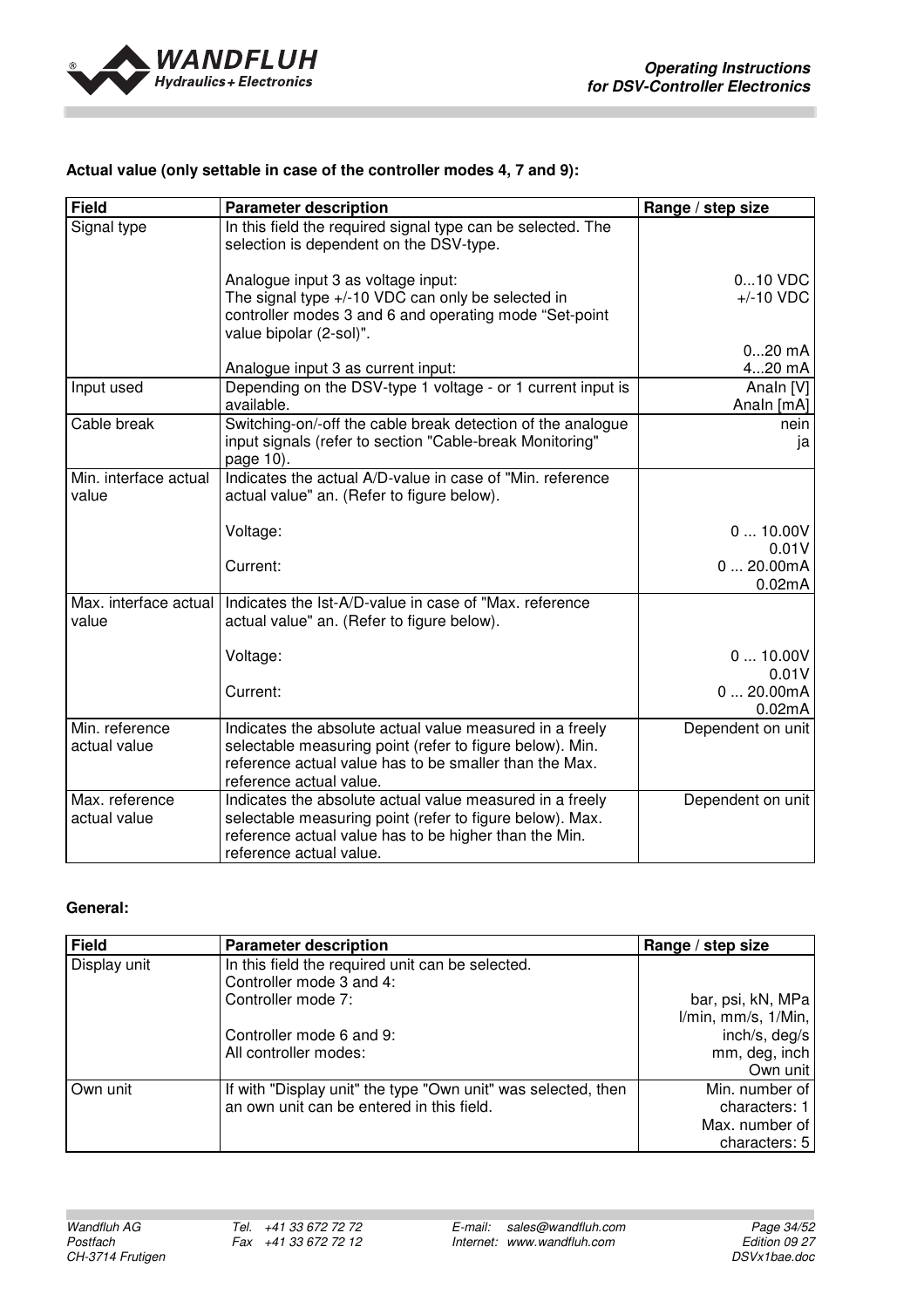

#### **Controller mode 3 und 6:**



2-solenoid version

Examples:

| Used analogue signal:       | 4  20 mA                                               |
|-----------------------------|--------------------------------------------------------|
| Selected signal type:       | 4  20 mA                                               |
| Signal working range:       | $20 \text{ mA} - 4 \text{ mA} = 16 \text{ mA}$         |
| Signal stroke per solenoid: | $16 \text{ mA} / 2 = 8 \text{ mA}$                     |
| Signal centre:              | $4 \text{ mA} + 8 \text{ mA} = 12 \text{ mA}$          |
| Setting offset:             | 12 mA - $(4 \text{ mA} + 8 \text{ mA}) = 0 \text{ mA}$ |
| Setting scaling:            | 100 % / 8 mA = $12.5$ %/mA                             |
| Used analogue signal:       | 1.08.0V                                                |
| Selected signal type:       | 010V                                                   |
| Signal working range:       | $8.0 V - 1.0 V = 7 V$                                  |
| Signal stroke per solenoid: | $7.0 V / 2 = 3.5 V$                                    |
| Signal centre:              | $1.0 V + 3.5 V = 4.5 V$                                |
| Setting offset:             | 4.5 V - $(10 V / 2) = -0.5 V$                          |
| Setting scaling:            | 100 % / 3.5 V = 28.57 %/V                              |
| Used analogue signal:       | $-9.0$ $+9.0$ V                                        |
| Selected signal type:       | $+/-10$ V                                              |
| Signal working range:       | $9.0 V - (-9.0 V) = 18.0 V$                            |
| Signal stroke per solenoid: | $18.0 V / 2 = 9.0 V$                                   |
| Signal centre:              | $-9.0 V + 9.0 V = 0.0 V$                               |
| Setting offset:             | $0.0 V - (20 V / 2) = 0.0 V$                           |
| Setting scaling:            | 100 % / 9.0 V = 11.11 %/V                              |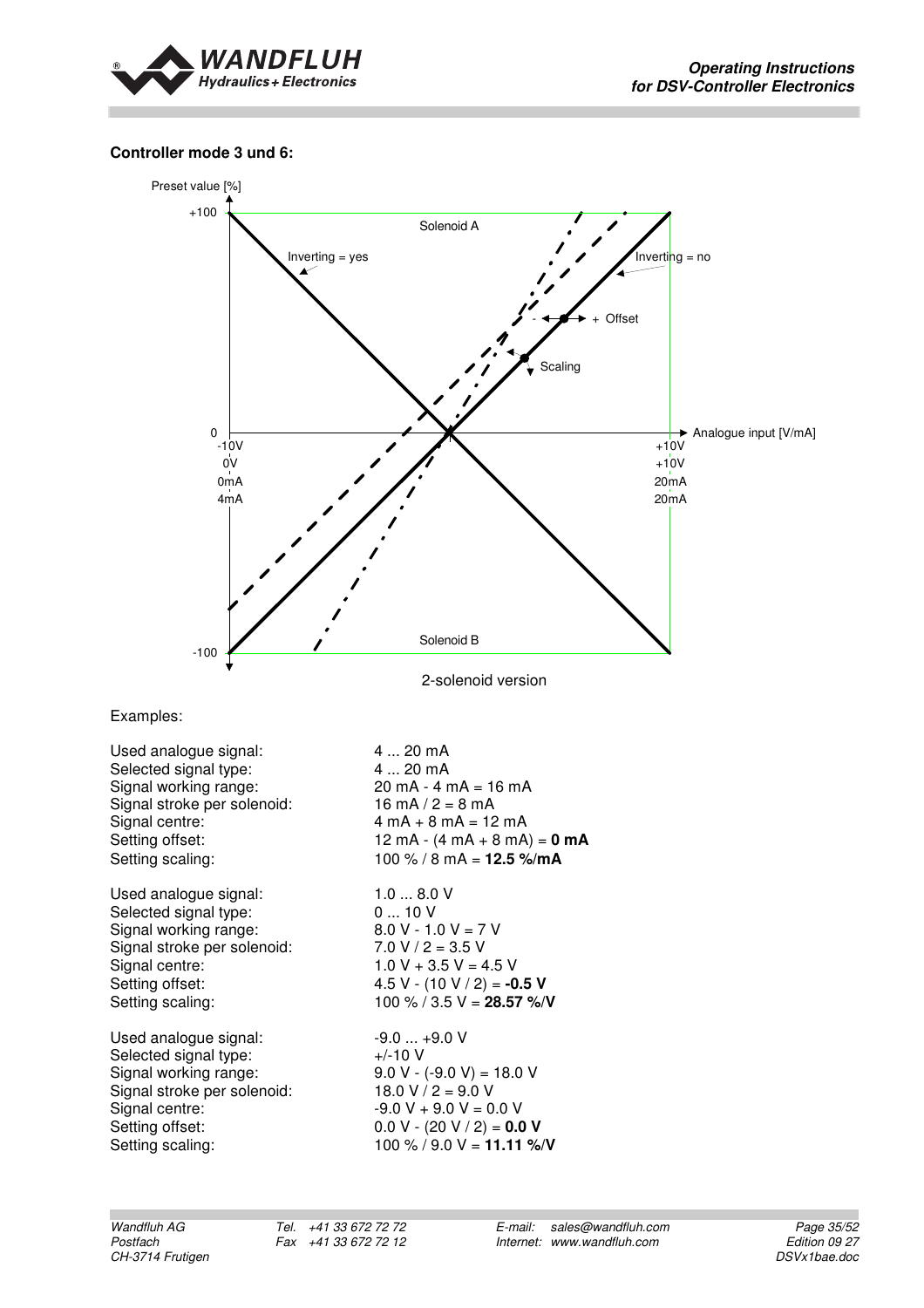



Examples:

| Used analogue signal:       | $420$ mA                                       |
|-----------------------------|------------------------------------------------|
| Selected signal type:       | $420$ mA                                       |
| Signal working range:       | $20 \text{ mA} - 4 \text{ mA} = 16 \text{ mA}$ |
| Signal stroke per solenoid: | 16 mA $(=$ signal working range)               |
| Setting offset:             | $4 \text{ mA} - 4 \text{ mA} = 0 \text{ mA}$   |
| Setting scaling:            | 100 % / 16 mA = $6.25$ %/mA                    |
| Used analogue signal:       | 2.09.0V                                        |
| Selected signal type:       | 010V                                           |
| Signal working range:       | $9.0 V - 2.0 V = 7 V$                          |
| Signal stroke per solenoid: | 7.0 $V$ (= signal working range)               |
| Setting offset:             | $0.0 V - 2.0 V = -2.0 V$                       |
| Setting scaling:            | 100 % / 7.0 V = <b>14.28 %/V</b>               |

#### **Default - values of the parameter "Scaling"**

|                                  | <b>Signal type</b> |                    |                     |                        |
|----------------------------------|--------------------|--------------------|---------------------|------------------------|
| <b>Operating mode</b>            | 0  10 VDC          | $+/-10$ VDC        | $020$ mA            | 4  20 mA               |
| Set-point value unipolar (1-sol) | 10 $\frac{9}{5}$ N | $- -$              | $5\%$ /mA           | 6.25 %/mA              |
| Set-point value unipolar (2-sol) | $20\%$ /V          | $- -$              | 10 $\frac{M}{D}$ mA | 12.5 %/mA              |
| Set-point value bipolar (2-sol)  | $- -$              | 10 $\frac{9}{6}$ N | $- -$               | $- -$                  |
| Set-point value unipolar (2-sol  | 10 $\frac{9}{6}$ N | $- -$              | $5\%$ /mA           | 6.25 $\frac{9}{10}$ mA |
| individually)                    |                    |                    |                     |                        |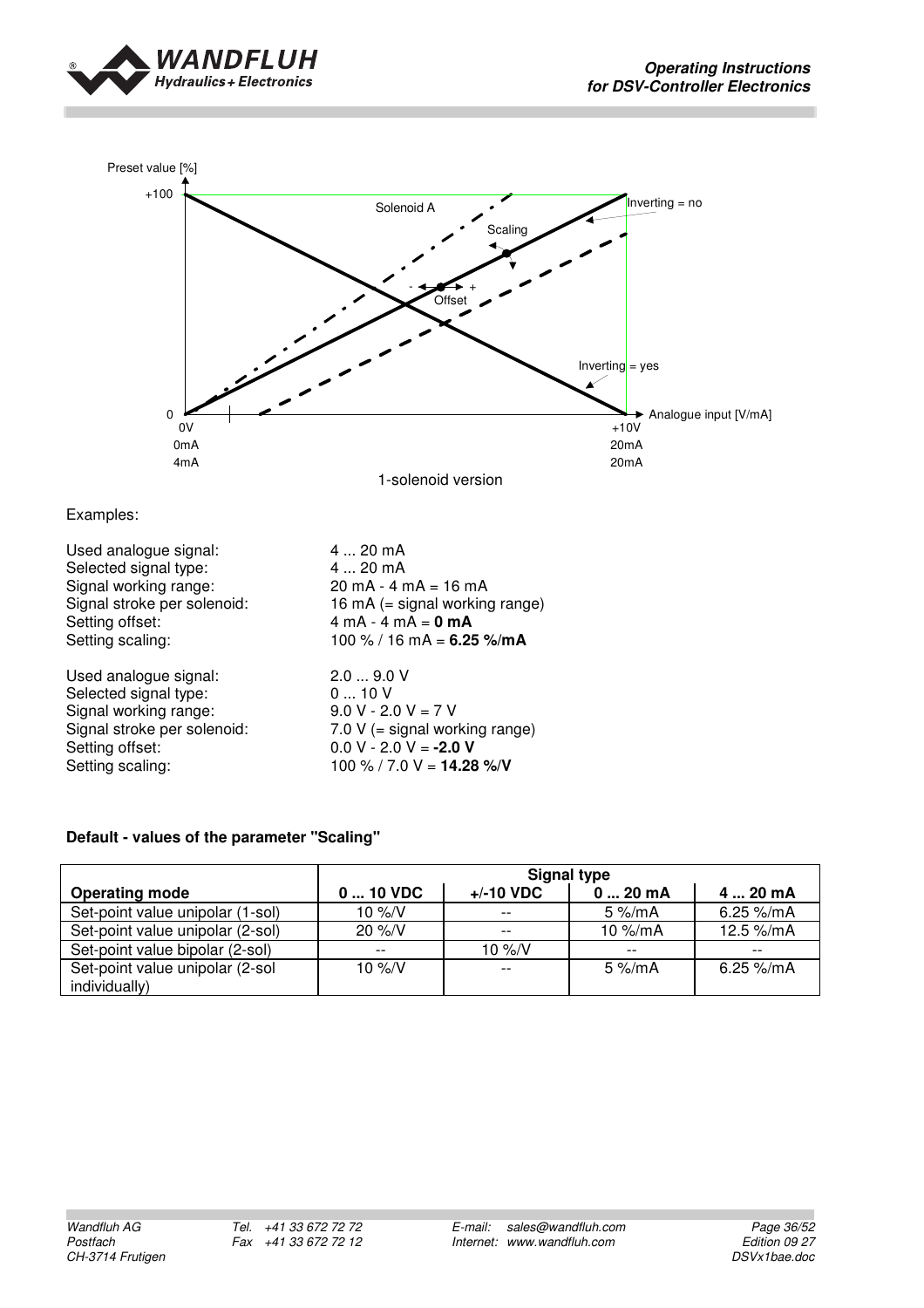

#### **Controller mode 4, 7, and 9:**

In controller mode 4, 7 and 9 the scaling is not set by means of gain and offset, but defined with two points. These points in the following are called scaling points. A scaling point consists of a reference value and an interface value.

Reference corresponds to the measuring value. In the following examples, the measuring value is a length. Interface corresponds to the analogue signal.

It is advisable to select the two scaling points as far apart from one another as possible. Attention has to be paid, that Min. Reference always has to be smaller than Max. Reference

#### **Set-point value scaling:**

In case of the set-point value normally the interface range and the reference range are known. From this two scaling points can be decided on without any measuring.

1st Example:

An external control system presets the set-point value in the form of a voltage signal (0 ... 10V). At 0V the position 0mm, and at 10V the position 100mm shall be run-up to.

| Scaling point 1: | Min. Reference | $=$ | 0 <sub>mm</sub> |
|------------------|----------------|-----|-----------------|
|                  | Min. Interface | $=$ | ٥V              |
| Scaling point 2: | Max. Reference | $=$ | $100$ mm        |
|                  | Max. Interface | $=$ | 10V             |

2nd Example:

An external control system presets the set-point value in the form of a current signal (4 ... 20mA). At 4mA the position 0mm, and at 20mA the position 100mm shall be run-up to.

| Scaling point 1: | Min. Reference | $=$ | 0 <sub>mm</sub> |
|------------------|----------------|-----|-----------------|
|                  | Min. Interface | -   | 4mA             |
| Scaling point 2: | Max. Reference | $=$ | $100$ mm        |
|                  | Max. Interface | $=$ | 20mA            |

#### **Actual value scaling:**

- 1. By means of direct solenoid actuation (chapter "Commands\_Valve actuation" page 40) run-up to a position.
- 2. Measure the position  $(\rightarrow)$  Reference value).
- 3. Measure the signal value of the actual value sensor or select it by means of PASO ( $\rightarrow$  Interface value).
- 4. In this manner define two differing scaling points.

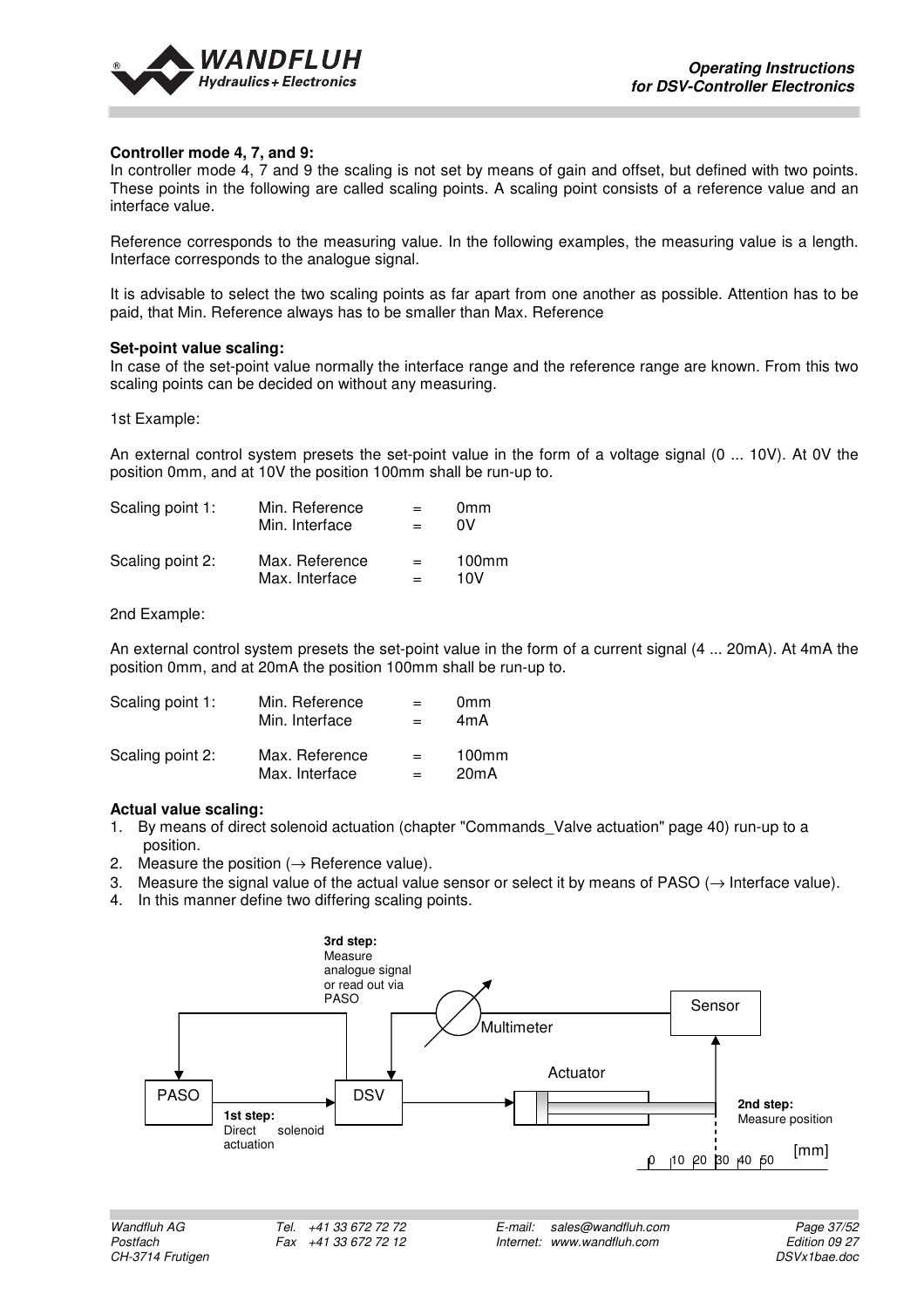

The following illustration shows various examples for the scaling. In actual practice, the set-point value and the actual value can be scaled differently.

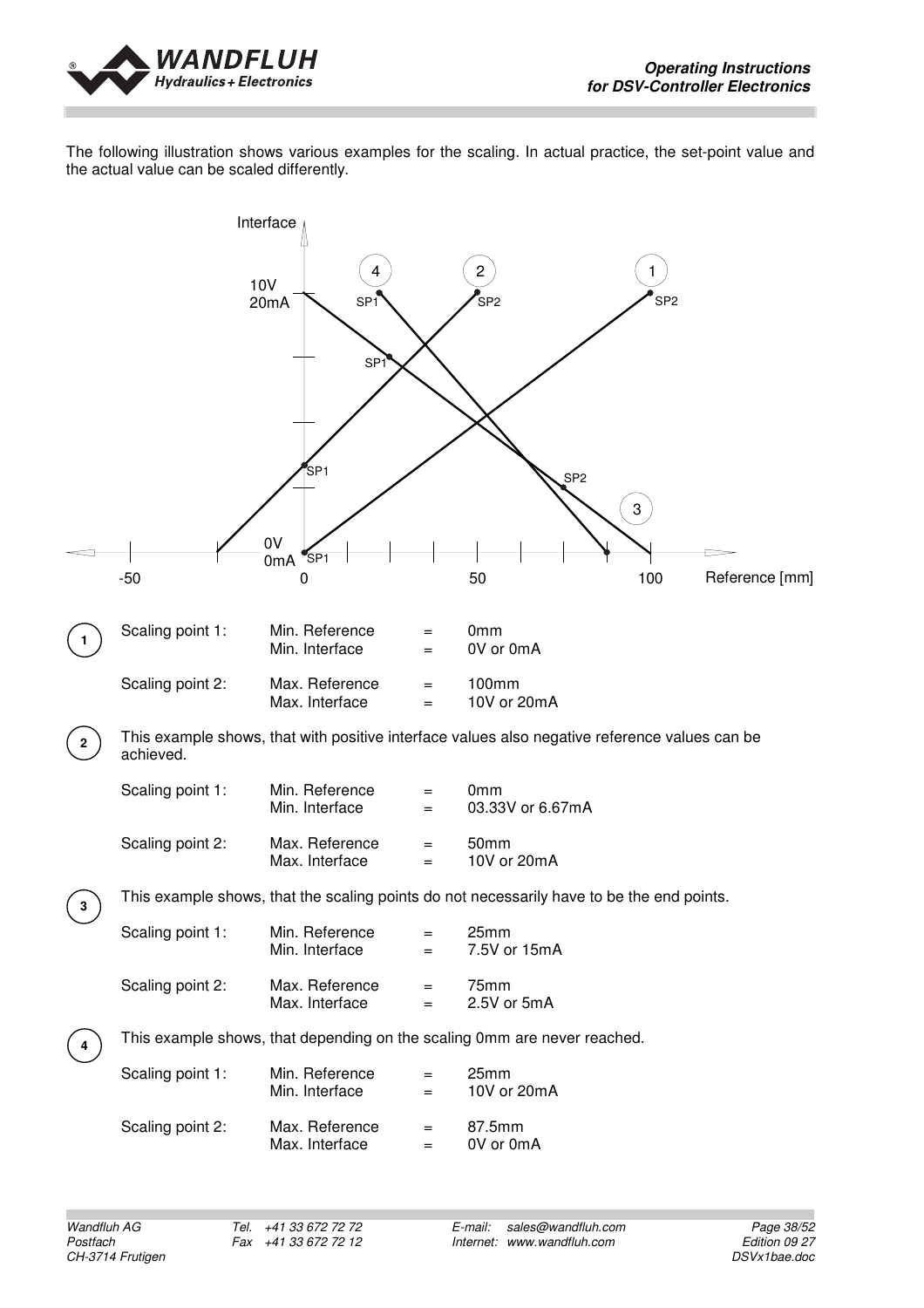

#### **7.7.4 Configuration\_Digital I/O**

With this command the digital inputs and outputs of the connected DSV-Electronics are activated, not activated or enabled.

| <b>Field</b>    | <b>Parameter description</b>                               | Range / step size       |
|-----------------|------------------------------------------------------------|-------------------------|
| Digital inputs  | Set digital input by software                              |                         |
|                 | Reset digital input by software                            | 0                       |
|                 | Activate external digital input                            | X.                      |
| Digital outputs | Set digital output with software                           |                         |
|                 | Reset digital output with software                         | $\Omega$                |
|                 | The digital output shows error                             | X Error                 |
|                 | The digital output shows ready                             | X Ready                 |
|                 | (refer to section 8. "The System does not operate" on page |                         |
|                 | 45).                                                       |                         |
|                 | The digital output shows inside window                     | X Inside target window  |
|                 | Teh digital output shows outside winow                     | X Outside target window |
|                 | (refer to section 7.6.5 "Parameter Window" on page 29).    |                         |

#### **7.7.5 Configuration\_Default Setting**

This menu point is only active in the "On Line" - mode and in the DSV state "Disabled" (refer to section "DSV State Machine" page 9).

With this command, the default settings made in the factory will be loaded on the connected DSV-Electronics and saved into the memory. After saving, the default settings are read to the PC in order to refresh the parameter values in PASO.

#### **7.7.6 Configuration\_Interface**

With this command the serial output port for the communication with the connected DSV-Electronics can be selected. This setting is automatically saved to the file "konfig.kon" and taken over during the restart.

If the software is in the "On Line" - mode, the communication is aborted when the "OK" - key is actuated. If the software is in the "Off Line" - mode, then a confirmation window appears with the question, whether the communication with the DSV-Electronics is to be checked. If the communication works, a corresponding message is issued and through the menu point File\_On Line a connection with the DSV-Electronics can be established.

If no communication can be established (transmission disrupted or no DSV-Electronics connected), then an error message appears. All menu points and keys, which contain an action in association with the communication, will then be disabled.

| Field       | <b>Parameter description</b>                         | Range / step size        |
|-------------|------------------------------------------------------|--------------------------|
| Output port | Here the serial interface of the PC can be selected. | COM1<br>COM <sub>9</sub> |

#### **7.7.7 Configuration\_Language**

In this window the language can be selected, in which the PASO DSV is to be displayed. This setting is automatically saved to the file "konfig.kon" and taken over when restarting.

| <b>Field</b> | <b>Parameter description</b>                             | Range / step size |
|--------------|----------------------------------------------------------|-------------------|
| Language     | Field, from which the required language can be selected. | German            |
|              |                                                          | English           |
|              |                                                          | French            |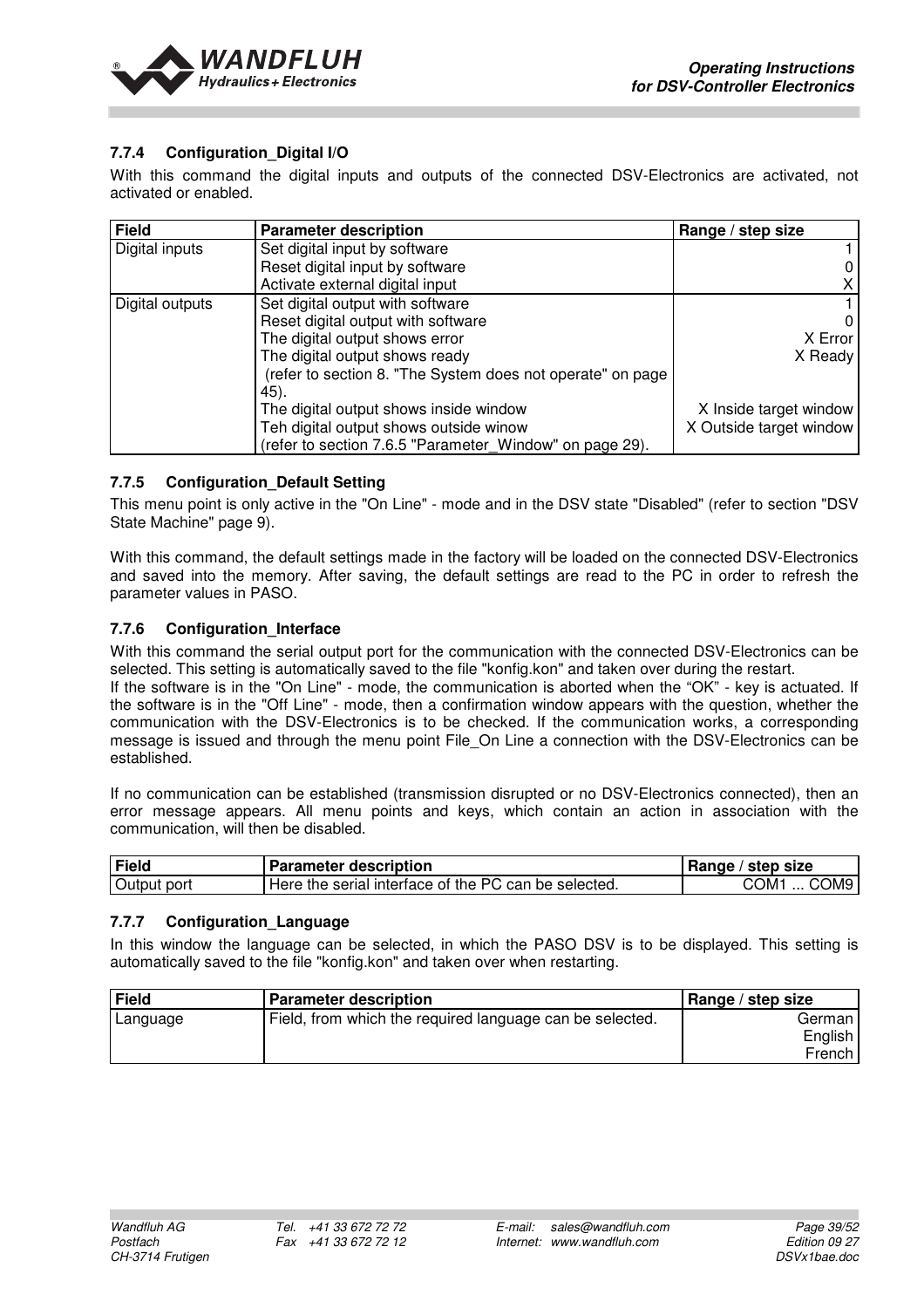

## **7.8 Commands - Menu**

In the Commands menu, direct control commands can be transmitted to the connected DSV-Electronics.

#### **7.8.1 Commands\_Valve Actuation**

This menu point is only active in the "On Line" - mode and in the operating mode "Remote PASO" (refer to section "Mode of Operation" page 13).

In this window the valve can be operated directly through the elements present in the window.

| <b>Field</b>    | <b>Parameter description</b>                                                                                                                | Range / step size |
|-----------------|---------------------------------------------------------------------------------------------------------------------------------------------|-------------------|
| Current         | The solenoid current can be preset either on the slider                                                                                     | $0100\%$          |
|                 | control or in the numerical field.                                                                                                          | (lminlmax)        |
| Actuation       | Through this key the current set can be switched to the<br>solenoid, or the solenoid can be switched to current-less.                       | Start / Stop      |
| Solenoid change | If a 2-solenoid valve is present, then with the switch<br>available here it is possible to changeover between the A-<br>and the B-solenoid. | A/B               |

#### **7.8.2 Commands\_Local Operation / PASO Operation**

This menu point is only active in the "On Line" – mode and in the DSV state "Disabled" (refer to section "DSV State Machine" page 9)

If the command "PASO Operation" is executed (only possible if the operating mode is on "Local" or "Remote"), then the DSV-Electronics can be driven directly from the PASO through the commands "Valve actuation" and "Enable / Disable). A driving through the analogue - and digital inputs or through the field-bus is not possible. The operating mode changes to the status "Remote PASO".

If the command "Local Operation" is executed (only possible if the operating mode is on "Remote PASO"), then the DSV-Electronics can be driven either through the analogue and digital inputs on the DSV-Electronics themselves or through the field-bus. A direct valve actuation (refer to section "Commands\_Valve Actuation" page 40) from the PASO is not possible. The operating mode changes into the status "Local" or "Remote".

#### **7.8.3 Commands\_Disable / Enable**

This menu point is only active in the "On Line" - mode and in the operating mode "Remote PASO" (refer to section "Mode of Operation" page 13).

With the command "Enable", the DSV-Electronics are set to the status "Active" (refer to section "DSV State Machine" page 9) and therefore enabled again.

With the command "Disable", the DSV-Electronics are set to the status "Disabled" (refer to section "DSV State Machine" page 9) and therefore disabled.

## **7.9 Fieldbus\_Fieldbus Info**

If the DSV-Electronics have an fieldbus, with this menu point the necessary bus node adjustments can be made. Also bus states will be displayed here.

If the DSV-Electronics have no fieldbus, the message "The connected DSV-Electronics don't provide an external bus port" will appear.

For more information about the possibilities for the DSV-Electronics with fieldbus, please refer to the document "Operating Instructions DSV CANopen - Protocol with Device Profile in accordance with CiA DSP 408".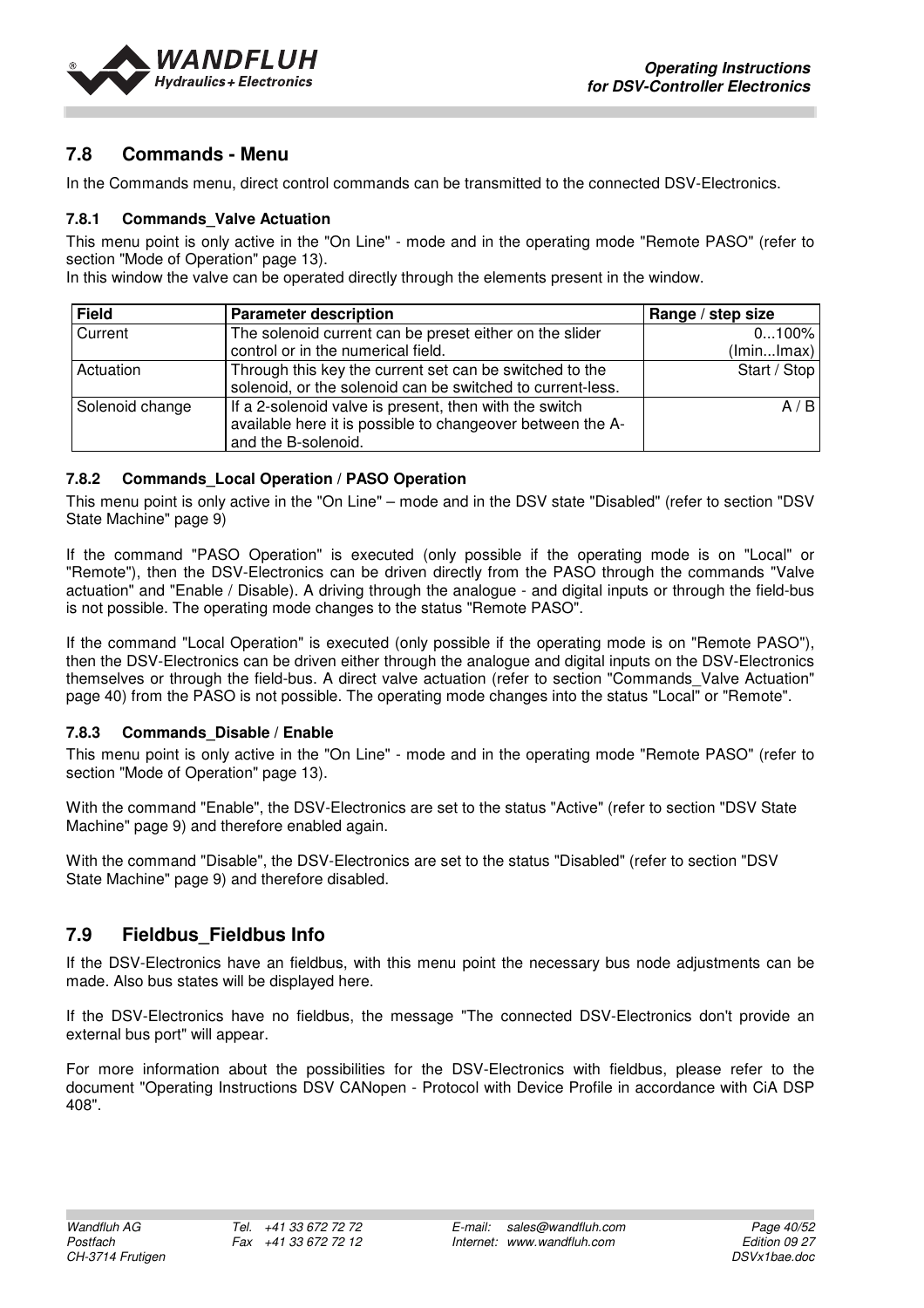

## **7.10 Analysis - Menu**

In the analysis menu, measuring values and possibly present errors on the connected DSV-Electronics can be displayed on-line.

#### **7.10.1 Analysis\_Values**

This menu point is only active in the "On Line" - mode.

With this command, all relevant data of the connected DSV-Electronics are read-in and displayed. The values are continuously updated (on-line).

| <b>Field</b>                    | <b>Description</b>                                                                                                        | <b>Unit</b> |
|---------------------------------|---------------------------------------------------------------------------------------------------------------------------|-------------|
| Analogue input set-point        | Voltage -, resp. current value of the analogue input A                                                                    | $\vee$      |
| value                           |                                                                                                                           | mA          |
| Set-point value                 | Scaled set-point value A                                                                                                  | Unit set    |
| Analogue input actual           | Voltage -, resp. current value of the analogue input C                                                                    |             |
| value                           |                                                                                                                           | mA          |
| Actual value                    | Scaled actual value C, is only indicated in controller mode 4, 7<br>and 9.                                                | Unit set    |
| Control difference              | Scaled control difference, is only indicated in controller mode<br>4, 7 and 9.                                            | Unit set    |
| Set-point solenoid current<br>A | Control signal before the solenoid output A<br>If applicable this control signal is derated by temperature<br>monitoring. | mA          |
| Solenoid current A              | Measured solenoid current to the solenoid A                                                                               | mA          |
| Set-point solenoid current<br>B | Control signal before the solenoid output B<br>If applicable this control signal is derated by temperature<br>monitoring. | mA          |
| Solenoid current B              | Measured solenoid current to the solenoid B                                                                               | mA          |
| Supply voltage                  | Supply voltage of the DSV-Electronics                                                                                     |             |
| <b>DSV Temperature</b>          | Current temperature of DSV-Electronics                                                                                    | °C          |
| Target window reached           | Indicates, whether the set target window has been reached<br>(Chapter "Parameter_Window", page 26).                       | yes / no    |
| Trailing error                  | Indicates, whether the set trailing error limit has been<br>exceeded (Chapter "Parameter_Window", page 26).               | ves / no    |
| Digital input                   | Logical statuses of the digital input:                                                                                    |             |
|                                 | If the input is set                                                                                                       |             |
|                                 | If the input is not set                                                                                                   | 0           |
| Digital outputs                 | Logical statuses of the digital output:                                                                                   |             |
|                                 | If the outputs are set                                                                                                    |             |
|                                 | If the outputs are not set                                                                                                | 0           |

#### **7.10.2 Analysis\_Signal Recording**

In the menu "Analysis Signal recording", various signals of the connected DSV-Electronics can be recorded and analysed.

The selection of the data to be recorded takes place in the menu "Signal assignment", which is selected through the key "Signal assignment". In the "Off - mode" it is not possible to record signals, it is possible, however, to process the recording parameters (menu "Signal assignment").

As a standard, it is possible to record up to 250 measuring values per measuring channel (maximum 4 channels). The maximum recording duration of the recording can be derived from the scanning rate set multiplied with the number of the measuring values. The scanning rate as a minimum amounts to 4ms. Because the first measured value is recorded at the point in time zero (start), the last measurement is situated one scanning step before the end of the measuring duration.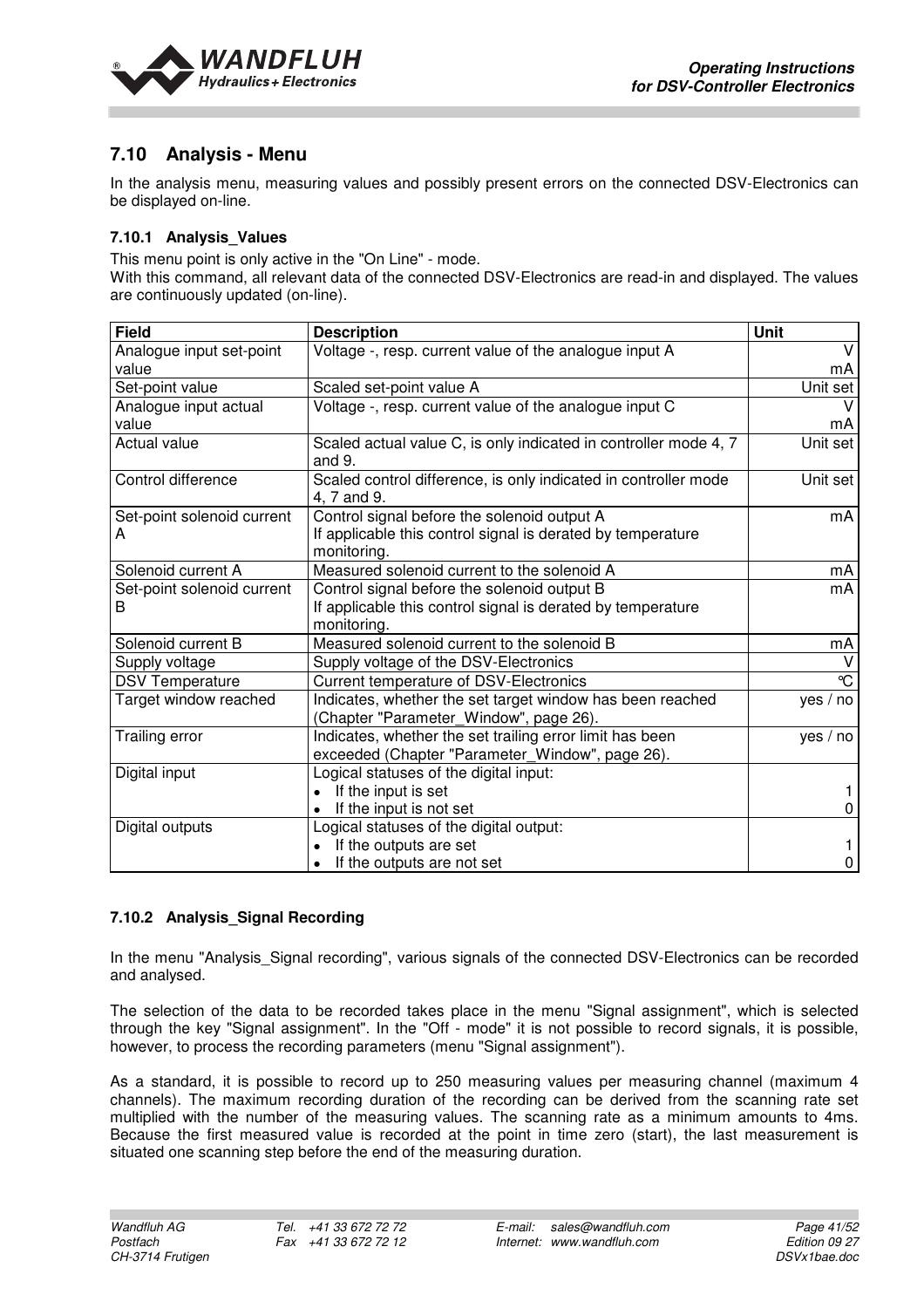

The recording parameters (signal type, scanning rate, etc.) together with the parameters are saved on the card and when saving to a file they are saved on the hard-disk.

The recorded measuring values are **not** saved with the parameters. However, there is the possibility of exporting the recorded measuring values (key "Export").

With the help of the time cursor, the measuring values are displayed for every point in time.

When changing the mode "On-Line / Off-Line" and when terminating the PASO, the recorded measuring values are lost.

| <b>Field</b>      | <b>Parameter description</b>                                                                                                                                                                                                                                                                                                                                                                                                                                                                                                                                                                                                                                                          |
|-------------------|---------------------------------------------------------------------------------------------------------------------------------------------------------------------------------------------------------------------------------------------------------------------------------------------------------------------------------------------------------------------------------------------------------------------------------------------------------------------------------------------------------------------------------------------------------------------------------------------------------------------------------------------------------------------------------------|
| Signal display    | Switching-on the fields makes the recorded curve of the respective channel visible.                                                                                                                                                                                                                                                                                                                                                                                                                                                                                                                                                                                                   |
| Time cursor       | Positioning the time cursor over the input field time [s] or with the help of the slider<br>control underneath the graphics.                                                                                                                                                                                                                                                                                                                                                                                                                                                                                                                                                          |
| Signal assignment | Opens the menu signal assignment (see below).                                                                                                                                                                                                                                                                                                                                                                                                                                                                                                                                                                                                                                         |
| New               | Any recorder data are deleted and the card is ready for a new recording.                                                                                                                                                                                                                                                                                                                                                                                                                                                                                                                                                                                                              |
|                   | <b>Start</b>                                                                                                                                                                                                                                                                                                                                                                                                                                                                                                                                                                                                                                                                          |
| Start / Stop      | A new recording is started. As soon as the trigger is actuated, the recording runs<br>(apparent by the blinking of the field "Recording") and the measuring data are<br>transmitted.<br>If there are already measuring data in the memory, then the recording continues as<br>from this point.<br>Once the maximum number of measuring values has been read-in, the possible<br>remaining recording data are transmitted (the curves continue to be updated).<br>During the transmission, it is already possible to analyse the curves ("Signal display",<br>"Auto-scaling").<br><b>Stop</b><br>Stops the transmission and the recording. As from this point it is possible to record |
|                   | once again by a renewed actuation of Start.<br>Once the maximum number of measuring values has been read-in, or in the case of<br>"Off-Line operation", the Start key is dimmed.                                                                                                                                                                                                                                                                                                                                                                                                                                                                                                      |
| Export            | By the actuation of this key the recorded data are saved on the hard-disk.<br>The format used is a text format with tabulators as separators, so that it is easily<br>possible to import the values into a different program (e.g. Excel).<br>The decimal marker of the numbers can be selected: Decimal point or comma.                                                                                                                                                                                                                                                                                                                                                              |
| Auto-scaling      | With this key, the curves are displayed in the graphics in an optimum manner. The<br>optimisation is only carried out for the inserted curves. The values "Scaling/Div" and<br>"Offset" of the corresponding channels (refer to "Signal assignment"), are adapted for<br>this purpose. The auto-scaling is also operative during a recording.                                                                                                                                                                                                                                                                                                                                         |
| Closing           | With this key, one leaves the signal recording menu. Any recording data are kept and<br>these are displayed once more by a renewed selection of the menu.                                                                                                                                                                                                                                                                                                                                                                                                                                                                                                                             |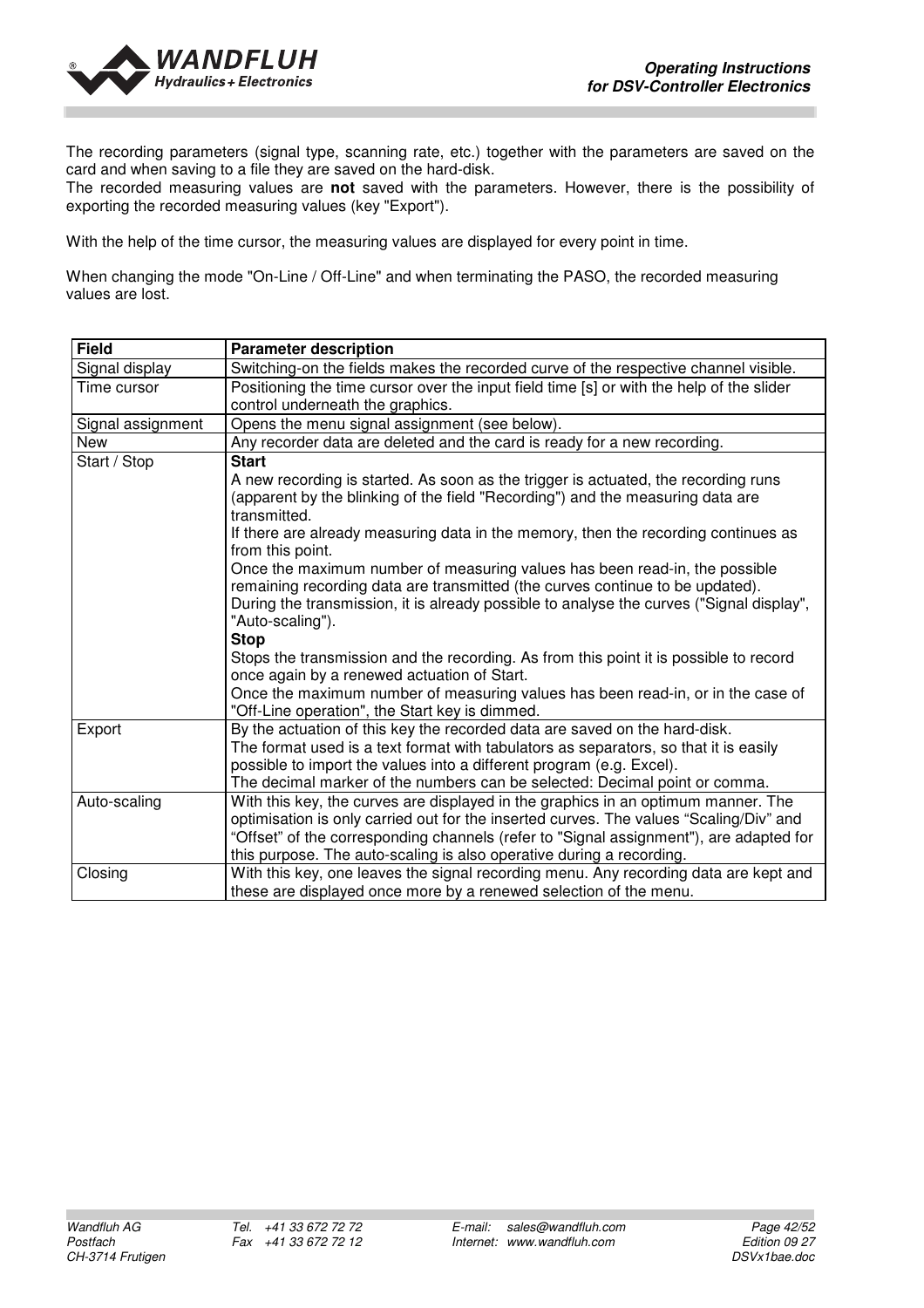

#### **Menu Signal Assignment**

This menu is opened by the actuation of the key "Signal assignment" in the Signal Recording window. In this menu, you can select which signals you would like to record.

- 1. Up to four recording channels are available and can be activated for the recording.
- 2. Under "Signal" you can select, which type of signal you would like to record.
- 3. Under "Trigger" you can select the channel, on which triggering takes place, as well as the triggering flank and the triggering level.
- 4. Under "Sample Time", the scanning rate is defined (0.004...60 s, a multiple of 4ms).
- 5. The display of the recording curves is defined by "Scaling/Div" and "Offset".
- 6. Leaving the menu with OK:
- If changes under 1-5 have been made, then any possible recording data (together with the graphics) are deleted.
- 7. Leaving the menu with Cancel:

Any possible changes are cancelled again.

The display parameters "Scaling/Div" and "Offset" are saved on the card together with the parameters.

#### **7.10.3 Analysis\_Diagnostics**

With this command, any possible errors present on the connected DSV-Electronics are displayed. The error is read-in once and displayed. A complete description of the cause for the error and of the remedy for the error is displayed.

If an error is detected, the solenoid current outputs will be disabled or supplied with a fixed current value (twothirds of the corresponding current range Imin...Imax). Which of these states the DSV electronics will reach in case of error, is determined by the parameter "Error handling" (refer to section "Configuration\_Operating mode" on page 31).

In the following cases however, the solenoid current outputs are always disabled (0mA), regardless of the parameter "Error handling":

- Short-circuit at the solenoid current output
- Temperature error
- Digital input (Enabling) on '0' with operating mode "Local" (refer to section "Operating Mode" on page 10)
- Error event with operating mode "Remote PASO" (refer to section "Operating Mode" on page 10)

#### **In the status line of the main window it is indicated, whether an error is present (status: Error) or not (status: Ready).**

| <b>Diagnostics</b>      | <b>Cause for the error</b>                             | Remedy for the error                      |
|-------------------------|--------------------------------------------------------|-------------------------------------------|
| Power supply error      | supply of the DSV-<br>Ιf<br>the power                  | By disabling and subsequent enabling      |
|                         | Electronics is < 18VDC.                                | of the control system.                    |
| Cable break             | In order for this error to be able to                  | By disabling and subsequent enabling      |
| (setpoint current input | respond, the parameter "Cable break"                   | of the control system.                    |
| or actual value current | has to be on "yes" and the signal type of              |                                           |
| input)                  | the corresponding input on "4  20mA".                  |                                           |
| Short-circuit solenoid  | short-circuit has occurred on the<br>A                 | By switching the control system off and - |
| output                  | solenoid output.                                       | on again.                                 |
| Temperature error       | The DSV temperature has exceeded - Disable the control |                                           |
|                         | the error limit                                        | - Cool the DSV                            |
|                         |                                                        | - Reenable the control again              |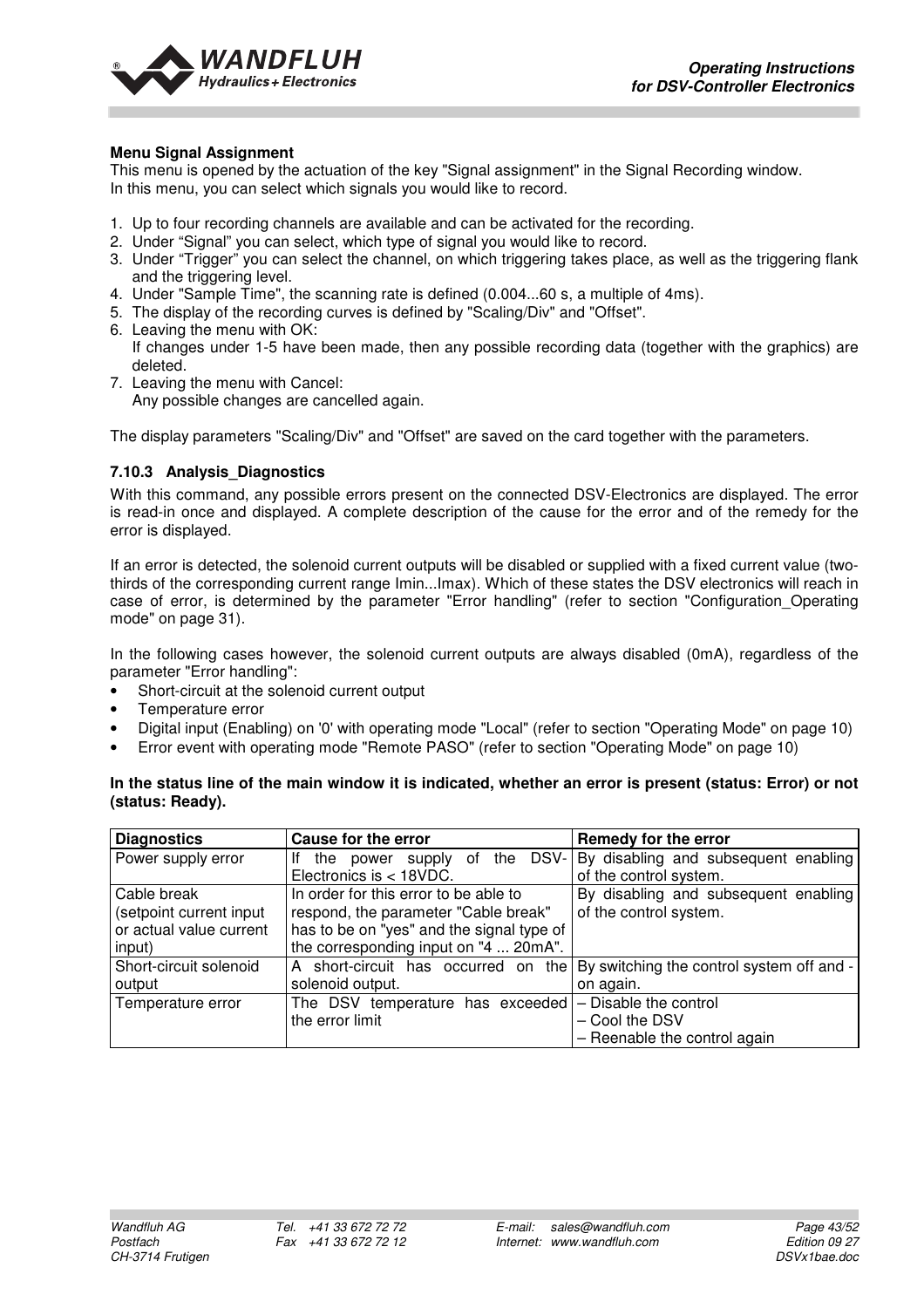

#### **7.10.4 Analysis\_Temperature statistics**

With this command the temperature history of the DSV controller is displayed.

All statistic values are saved once per hour in the DSV non-volatile memory. If the DSV is operated for less than one hour, the values of the last operation period are not saved.

At the opening of the window, the current statistic values are read from the memory and displayed. While the window is open, the displayed values are not continuously updated.

| <b>Field</b>           | <b>Description</b>                                                                                                                                                                                                                                                                                                                                                                                                                            | <b>Unit</b> |
|------------------------|-----------------------------------------------------------------------------------------------------------------------------------------------------------------------------------------------------------------------------------------------------------------------------------------------------------------------------------------------------------------------------------------------------------------------------------------------|-------------|
| Min. temperature value | Shows the deepest ever measured internal DSV temperature.<br>Is updated continuously in the background, however only once<br>per hour saved in memory.                                                                                                                                                                                                                                                                                        | °C          |
| Max. temperature value | Shows the highest ever measured internal DSV temperature.<br>Is updated continuously in the background, however only once<br>per hour saved in memory.                                                                                                                                                                                                                                                                                        | ℃.          |
| Temperature classes    | Shows the frequency of the measured internal DSV<br>temperatures, distributed over 6 temperature classes.<br>Every hour the current temperature is measured and the<br>corresponding temperature counter is increased with one step<br>and subsequently saved in memory, together with the minimal<br>and maximal temperature.<br>If one of the counters reached the highest value of 65535, the<br>counters will not be updated furthermore. |             |

#### **7.11 Help-Menu**

The PASO DSV-Help is based on the standard Windows - help structure.

#### **By the actuation of the key "Help" in the respective input window, the corresponding help text is automatically displayed.**

#### **7.11.1 Help\_Functional Description**

The general description of the function of the DSV-Electronics appears.

#### **7.11.2 Help\_Contents**

The contents of the PASO DSV-Help are displayed. By clicking-on the required subject the corresponding help text is displayed.

#### **7.11.3 Help\_Index**

The contents of the PASO DSV-Help are displayed. By entering a search term, all the subjects containing the search term are listed.

#### **7.11.4 Help\_DSV Identification**

This menu point is only active in the "On Line" - mode. Here the current information of the connected DSV-Electronics is read and displayed.

#### **7.11.5 Help\_WANDFLUH on the Web**

A link to the WANDFLUH home page.

#### **7.11.6 Help\_Info**

Information about the PASO DSV and its version.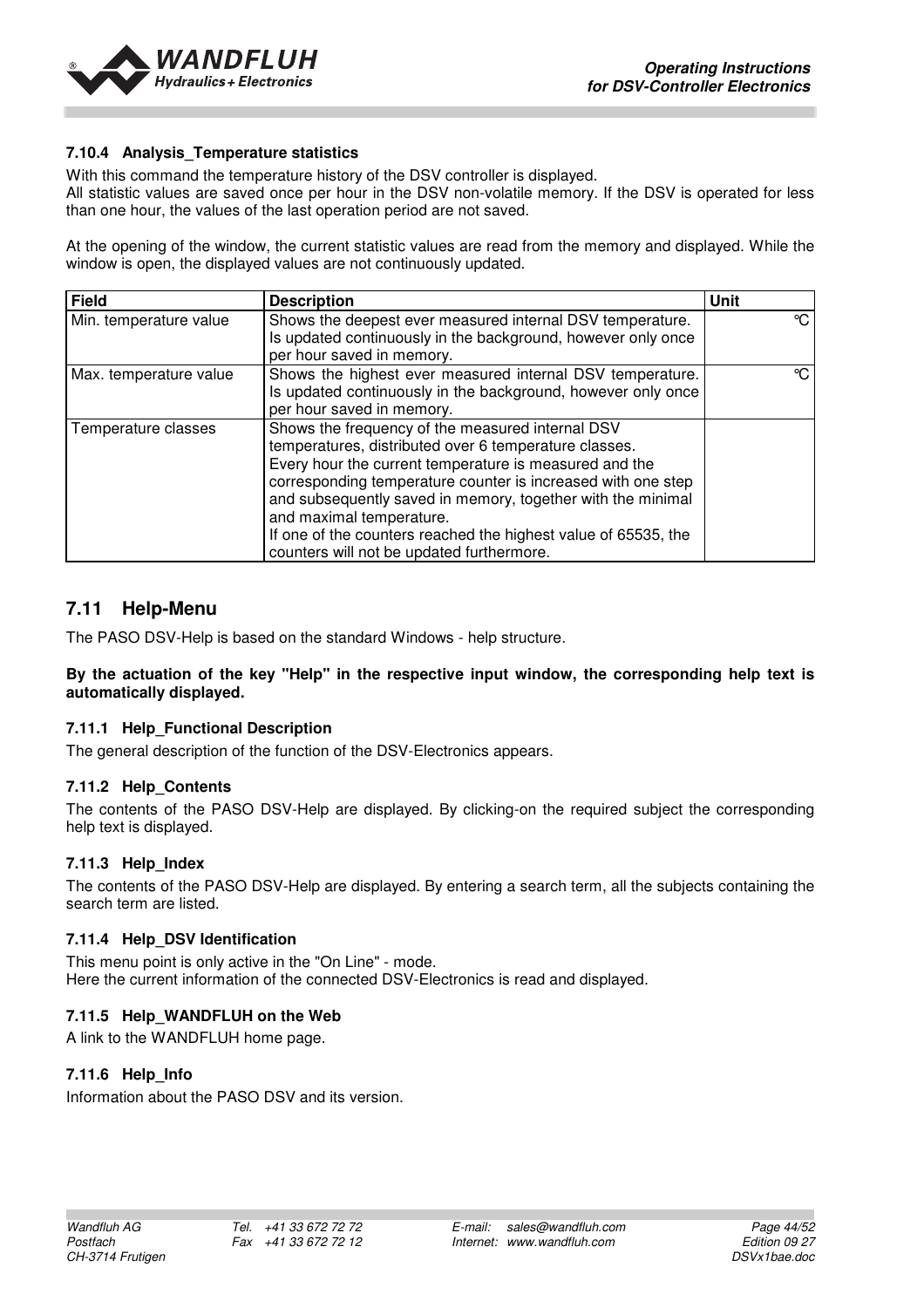

## **8 The System does not operate**

In this chapter, the generally possible errors and the procedures for remedying the errors are listed and explained.

## **8.1 Procedure**

The following check-list can be used in the case of any problems.

The state on the DSV-electronics in case of an error can be selected with the parameter "Error handling" (refer to section "Configuration\_Operating mode" page 31)

| Question:                          | <b>Action:</b>                                         | Possible cause for the error:                                                                                                                                                                                                                                                                                                                                                                                                                                                               |
|------------------------------------|--------------------------------------------------------|---------------------------------------------------------------------------------------------------------------------------------------------------------------------------------------------------------------------------------------------------------------------------------------------------------------------------------------------------------------------------------------------------------------------------------------------------------------------------------------------|
| Status: Error                      | Analysis_Diagnostics<br>Power supply error             | The supply voltage is below 18VDC. This error is also displayed,<br>when a voltage failure $(t > 250 \text{ms})$ has occurred.<br>Is the power of the power supply sufficient?<br>Is the alternating current component too high (refer to section<br>"Electrical Characteristics" page 4)?<br>When the error has been remedied, disable the control system<br>briefly and then enable it once more.                                                                                         |
|                                    | Analysis_Diagnostics<br>Cable break set-point<br>value | The cable break monitoring is only operative in case of a set-point<br>value preset with 4  20mA.<br>The set-point value signal is lower than 4mA.<br>Check the connections between the set-point value transmitter<br>and the DSV-Electronics.<br>If the cable break function is not required, the monitoring can be<br>switched off in the menu "Configuration" Cable break = $no$ ).<br>When the error has been remedied, disable the control system<br>briefly and enable it once more. |
|                                    | Analysis_Diagnostics<br>Short-circuit solenoid         | A short-circuit has occurred at the solenoid output.<br>Switch the control system off and on once more.                                                                                                                                                                                                                                                                                                                                                                                     |
| Control<br>system does<br>not work | The carriage runs-up<br>to the stop                    | Invert the control sense (chapter "Configuration Controller mode"<br>page 31)                                                                                                                                                                                                                                                                                                                                                                                                               |
|                                    | The carriage does not $\cdot$<br>travel                | Are the solenoid outputs enabled? (Chapter "Digital" page 11)                                                                                                                                                                                                                                                                                                                                                                                                                               |
|                                    | Analysis_Diagnostics<br>Temperature error              | The DSV temperature has exceeded the error limit<br>$\bullet$<br>Disable the control<br>Cool the DSV<br>Reenable the control again                                                                                                                                                                                                                                                                                                                                                          |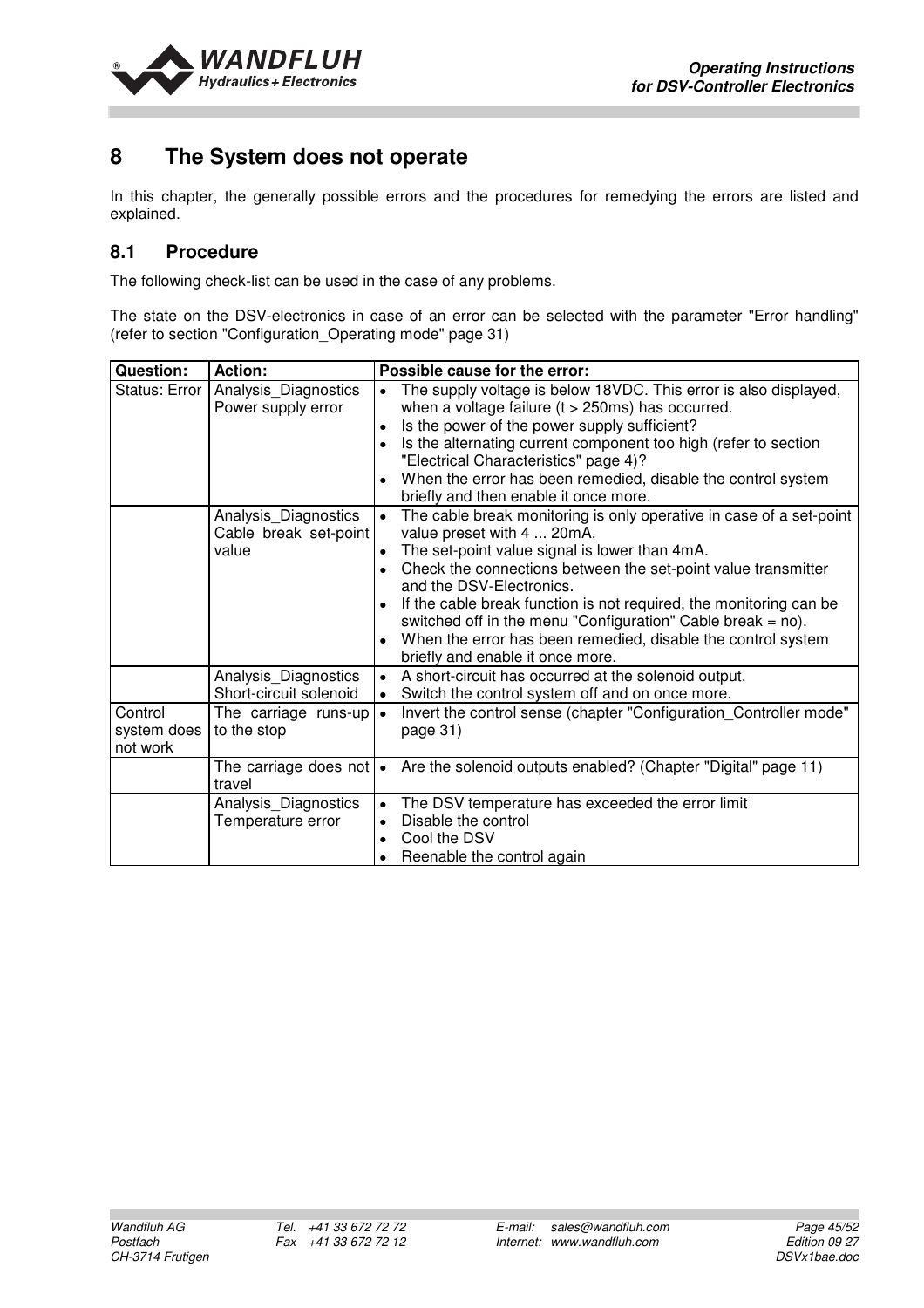

## **9 PASO DSV/SD6 Installation and Operation**

The parameterisation software PASO DSV/SD6 serves for the parameterising and diagnosing of all electronic cards DSV and SD6 of WANDFLUH AG company. The software provides an user interface, through which by means of a keyboard or a mouse all adjustments and settings can easily be carried out. The communication with the digital card takes place either through a USB-interface (SD6) or through a serial RS 232 interface (DSV).

#### **The parameterisation software PASO DSV/SD6 can only be utilised in connection with DSV- or SD6- Electronics of the WANDFLUH AG company.**

A description of the different PASO versions is located in the file "history.pdf". This file is located in the directory where the PASO will be installed.

## **9.1 System Requirements**

In order to be able to correctly utilise the PASO DSV/SD6 with the DSV Electronics, an IBM-compatible PC with the following requirements has to be available:

- Processor 486 or higher, min. 33MHz, min. 8MB RAM Recommended: 80586 66MHz or higher, 16 MB RAM or more
- Free harddisk storage space of minimum 4MB, plus storage space for program files
- Operating system MS-WINDOWS 2000 or XP
- Standard VGA or higher graphics card, recommended resolution 800x600
- At least one serial RS232 interface Notebooks without a RS232 interface, need an additional hardware like a PCMCIA-card  $\rightarrow$  RS232 converter or a USB  $\rightarrow$  RS232 converter to get the proper RS232 interface. **Note:**  Not all USB  $\rightarrow$  RS232 converters work properly, if necessary we assist you with the choice of the right

one.

• Serial RS232 cable 1:1 (RxD and TxD not crossed)

## **9.2 Installation**

The PASO software can be downloaded via the Internet free of charge (www.wandfluh.com/Download => PASO DSV/SD6 => Download Program files) or on request delivered on an installation-CD.

The installation of the PASO is then carried out by executing the file "setupPasoDSVvxxxx.exe", where "xxxx" means the current version (e.g. setupPasoDSVv1000.exe, see also version index). An installation program takes over the complete installation of PASO. To them, the Windows Installer must be installed. This is normally a part of the Windows Environment. If not, please download it from the Microsoft Website.

If there is already a version of the PASO software installed on the PC, one can select whether the existing version should be overwritten or removed.

The helpfiles are included in the setup and are installed automatically.

## **9.3 Connection to the Wandfluh card**

The connection between the PC, on which the parameterisation software PASO DSV/SD6 is installed, and the DSV-Electronics takes place through the serial RS 232 interface. To do this, a 1:1 cable (RxD and TxD not crossed) has to be connected with the desired output port on the PC and with the RS 232 socket on the DSV-Electronics.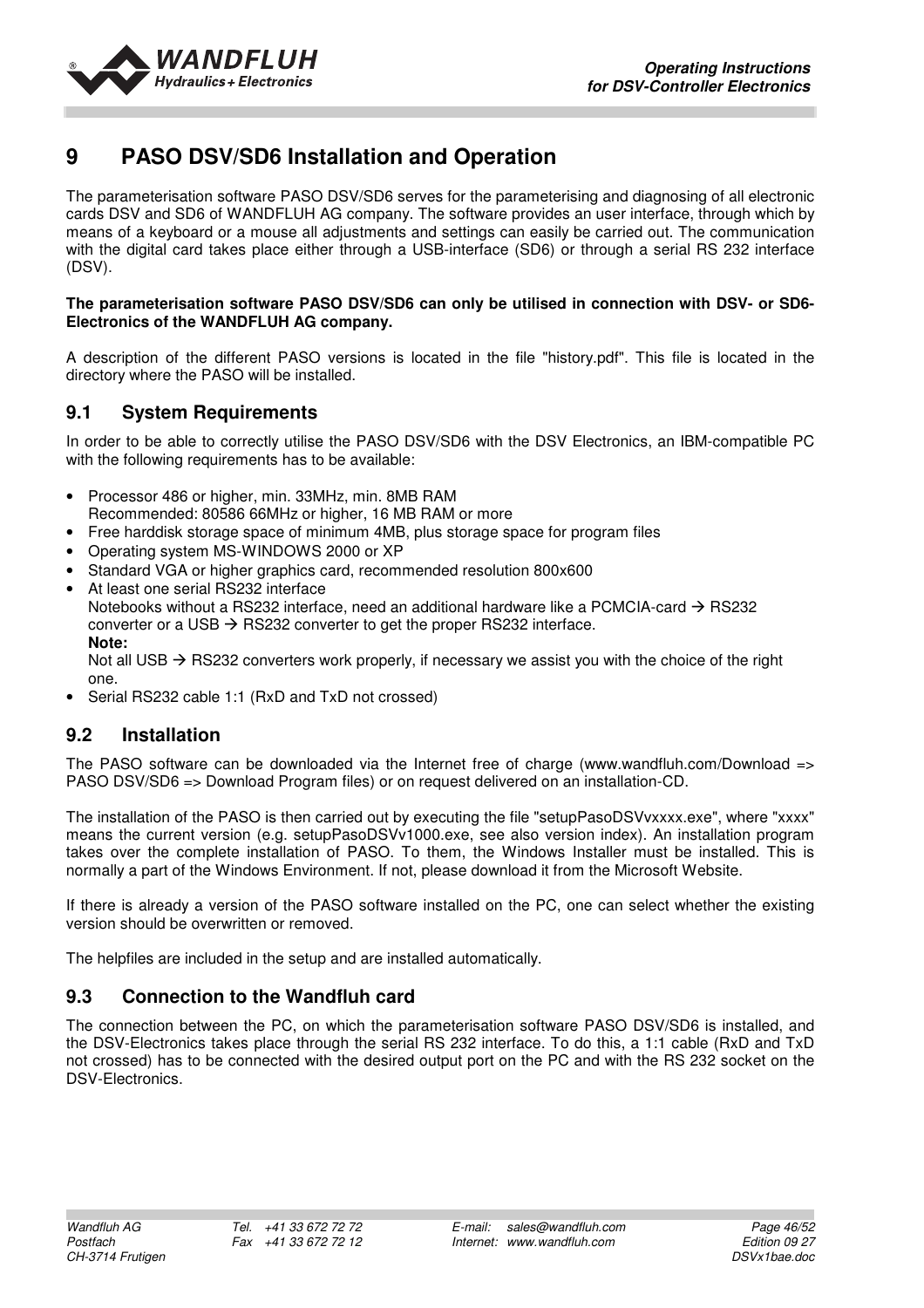

## **9.4 Mode "Off Line" and "On Line"**

The parameterisation software PASO DSV/SD6 runs in one of two modes:

• In the **"Off Line"-mode**, the processing of the parameter files is possible. This has no influence in a possible connected Wandfluh-Electronics device. The communication with the Wandfluh-Electronics is not active. A connection is allowed, but not necessary.

All menu points and keys, which involve an action in connection with the communication, are then blocked.

• In the **"On Line"-mode**, there is active communication with the Wandfluh-Electronics. Every change becomes immediately effective in the Wandfluh-Electronics. In this mode, the loading and processing of files is not possible. Only the saving of the currently active parameters to a file is possible.

There is permanent communication between the PASO DSV/SD6 and the connected Wandfluh-Electronics. **Because of that, it is not allowed to disconnect the connection to the Wandfluh-Electronics or to switch off the Wandfluh-Electronics in the "On Line"-mode.**

The change between the two modes takes place through the menu point "File Activate On Line / Activate Off Line". Near it, it's possible to select whether the data should take over from the Wandfluh-Electronics (data flow Wandfluh-Electronics => PASO) or whether the Wandfluh-Electronics should be reprogrammed with the new actual data (data flow PASO => Wandfluh-Electronics).

With data flow PASO => Wandfluh-Electronics it can be selected, if all parameters or only the not valve specific parameters should be overwritten. The valve specific parameters (Imin, Imax, Dither frequency, Dither level, Deadband) will be optimised to work off the valve in the factory. When override these parameters, the valve characteristic will change. The valve characteristic (hydraulic size - signalcharacteristics) according to data sheet can be changed.

In case of an interference in the communication, the controlling of the Wandfluh-Electronics is not assured anymore. An error message follows and the PASO DSV/SD6 software automatically changes over to the "Off Line"-mode (refer to "Communication interruption" page 47).

## **9.5 Communication start up**

When the parameterisation software PASO DSV/SD6 is started up, a check takes place, as to whether a communication with the Wandfluh-Electronics is possible. If no communication can be established, an error message appears (refer to "Communication interruption" page 47). If a communication with the connected card is possible, a check will be made, whether the current configuration of the PASO DSV/SD6 corresponds to the configuration of the connected Wandfluh-Electronics. If yes, the parameters will be transferred from the Wandfluh-Electronics to the PASO DSV/SD6. If no, a message will be displayed and the current configuration from the PASO DSV/SD6 will change automatically over to the new configuration and the parameters will be transferred from the Wandfluh-Electronics to the PASO DSV/SD6.

#### **9.6 Communication interruption**

If no communication is possible during the start up or the interruption of the communication occurs during the operation of the parameterisation software PASO DSV/SD6, then an error message appears and the PASO DSV/SD6 software is set to the "Off Line"-mode. All menu points and keys, which involve an action in connection with the communication, are now blocked. In order to re-establish a communication, the menu point "File\_Activate On Line" has to be selected.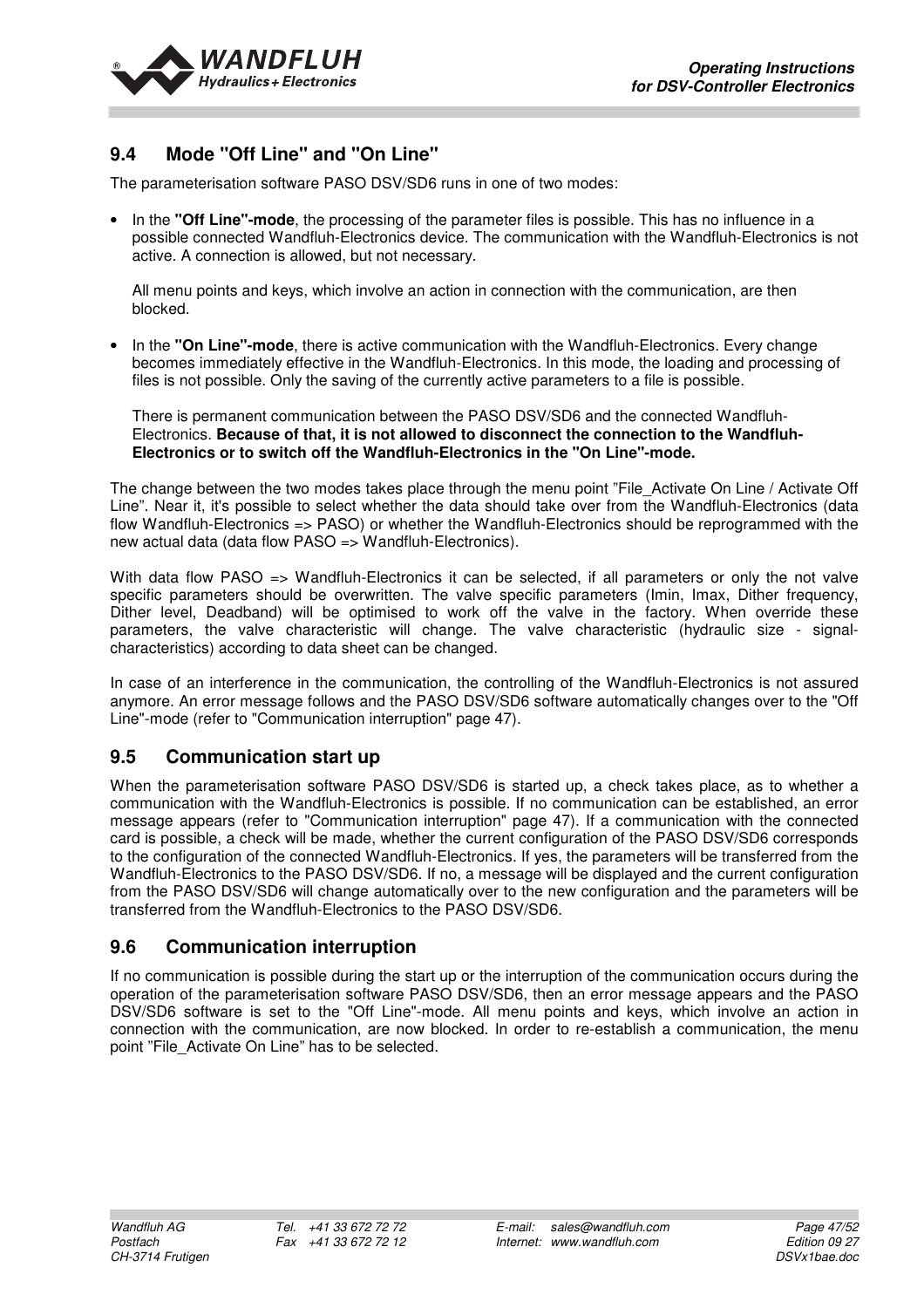

Possible reasons for a communication interruption are:

- No Wandfluh-Electronics are connected
- The connected Wandfluh-Electronics are not switched on
- The selected RS232 COM port is wrong (refer to section "Configuration Interface" page 39)
- The connection cable is defect or not pluged in

## **9.7 Program description**

#### **9.7.1 Description of the keys**

| <b>TAB</b>     | Transfer to the next input element                               |
|----------------|------------------------------------------------------------------|
| SHIFT-TAB      | Transfer to the previous input element                           |
| <b>ENTER</b>   | Execution of the active input element or conclusion of an input. |
| <b>ESC</b>     | Abort, undoing of an action.                                     |
|                | In many cases corresponds to the key "Cancel".                   |
| F <sub>1</sub> | Activate the key "Help"                                          |

#### **9.7.2 Input elements**

| Key         | A key executes the action, with which it is inscribed.                                                                                                                                                                                                                                                                                                                                 |
|-------------|----------------------------------------------------------------------------------------------------------------------------------------------------------------------------------------------------------------------------------------------------------------------------------------------------------------------------------------------------------------------------------------|
|             | Actuation of a key through the keyboard:<br>Push the key TAB, until the key becomes active.<br>Push the key ENTER. The action is now carried out.<br>$\bullet$<br>Push the key ALT and the underlined letter of the key inscription: The action is<br>carried out immediately.<br>Actuation of a key with the mouse:<br>Click on the corresponding key. The action is now carried out. |
| Switch      | By means of a switch, a selection between two possibilities is possible. A switch is                                                                                                                                                                                                                                                                                                   |
|             | either switched on or - off.                                                                                                                                                                                                                                                                                                                                                           |
|             | Actuation of a switch through the keyboard:<br>Push the keys UP or HOME to switch on the switch.<br>Push the keys DOWN or END to switch off the switch.<br>Push the SPACE key for changing over (switching over).                                                                                                                                                                      |
|             | Actuation of a switch with the mouse:<br>Click on the switch for changing over (switching over).                                                                                                                                                                                                                                                                                       |
| Input field | The input fields enable the entering of numbers or text. All applicable keys of the<br>keyboard are allowed, including the keys HOME, END, LEFT, RIGHT. In certain<br>cases when taking it over, the input is checked and if necessary an error message<br>is issued.                                                                                                                  |
|             | Actuation of an input field through the keyboard:<br>Push the key ENTER or TAB to finish with the input field.<br>In the case of input fields with ARROW keys UP and DOWN: Actuation of the<br>UP-/DOWN - keys for the step by step changing of the values.                                                                                                                            |
|             | Actuation of an input field with the mouse:<br>Click within the input field, in order to position the cursor in it.<br>In the case of input fields with ARROW keys UP and DOWN: Click on the<br>corresponding arrow for the step by step changing of the values.                                                                                                                       |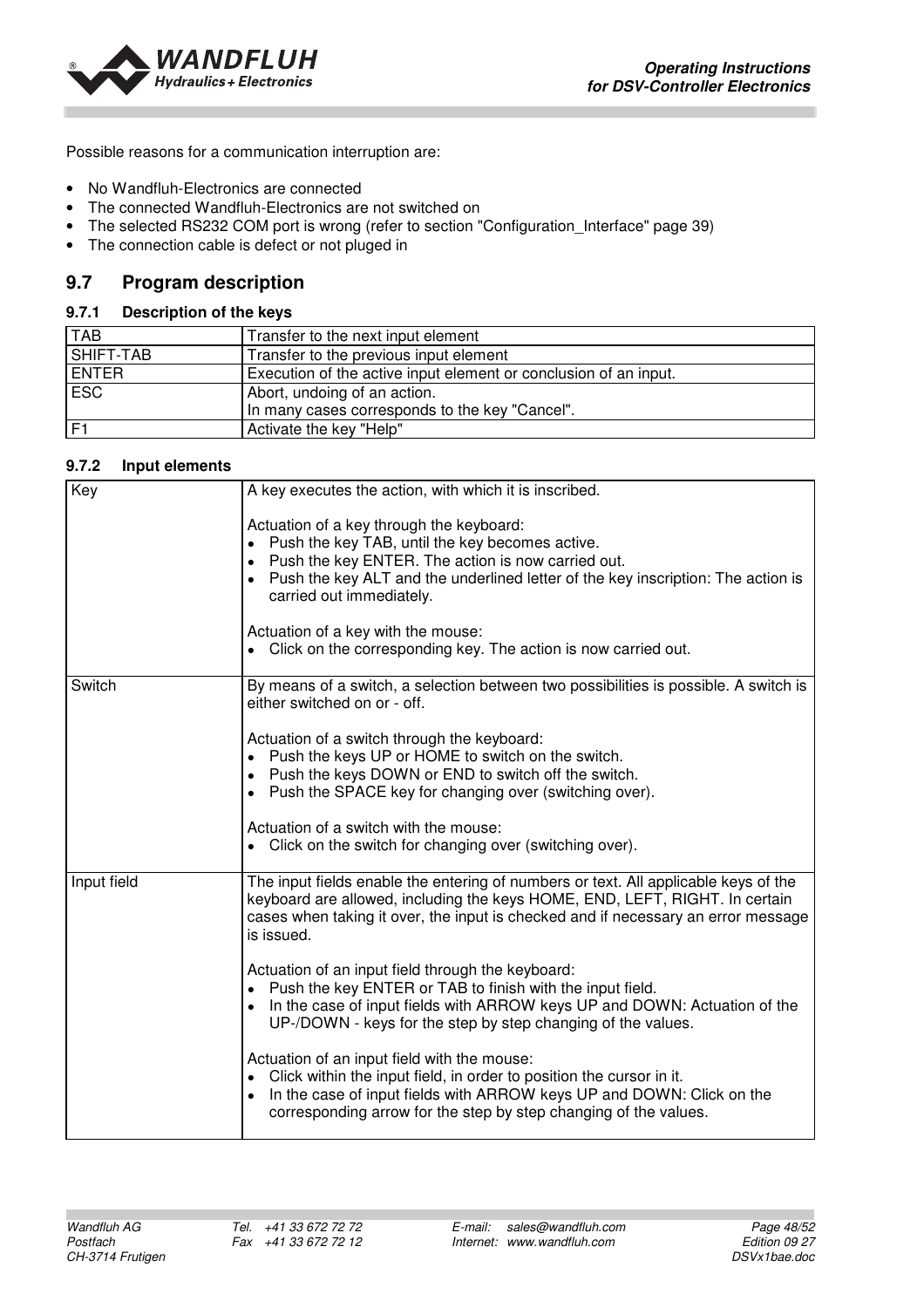

| Selection field | The selection fields enable the selection from various possibilities.                                                                                                                                                                                                                                                                                                                                                                                                                                                                                                                    |
|-----------------|------------------------------------------------------------------------------------------------------------------------------------------------------------------------------------------------------------------------------------------------------------------------------------------------------------------------------------------------------------------------------------------------------------------------------------------------------------------------------------------------------------------------------------------------------------------------------------------|
|                 | Actuation of a selection field through the keyboard:<br>Push the SPACE key to open all selection possibilities. With the help of the<br>keys UP, DOWN, HOME, END, make the required selection. Subsequently<br>push the ENTER key to confirm the required selection, or else the ESC key to<br>undo the selection.<br>Push the key UP to cyclically select the previous selection.<br>Push the key DOWN to cyclically select the next selection.<br>Push the key HOME to select the first item of the selection list.<br>Push the key END to select the last item of the selection list. |
|                 | Actuation of a selection field with the mouse:<br>Click inside the selection field so that all selection possibilities are displayed<br>and then click on the required selection.                                                                                                                                                                                                                                                                                                                                                                                                        |

## **9.8 Starting of PASO DSV/SD6**

Following the successful installation, the parameterisation software PASO DSV/SD6 can be started by double-clicking on the PASO DSV/SD6 - icon. Certain settings of the PASO DSV/SD6 software, e.g. the selected interface port, are saved in the file "konfig.kon". When PASO DSV/SD6 is started for the first time, the configuration values in this file are set to standard values. During the course of running the program, these values can be corrected.

After the start-up, the Start window appears:

| Header line -<br>Menu line - | <b>PASO DSV</b><br><b>Amplifier</b><br>noname<br>Parameters Configuration Commands Fieldbus Analyses Help<br>Eile<br>F S<br><b>  白国の</b> |                   | HZX                                         |
|------------------------------|------------------------------------------------------------------------------------------------------------------------------------------|-------------------|---------------------------------------------|
| Icon list                    | <b>PASO DSV</b><br>for Windows                                                                                                           |                   | <b>WANDFLUH</b><br>Hydraulics + Electronics |
|                              |                                                                                                                                          |                   | æ<br>$\bullet$ $\sim$                       |
|                              |                                                                                                                                          |                   | MART                                        |
| Status line                  | PASO Status:<br>COM <sub>2</sub><br><b>ON-Line</b>                                                                                       | <b>DSV Status</b> | <b>Beach</b>                                |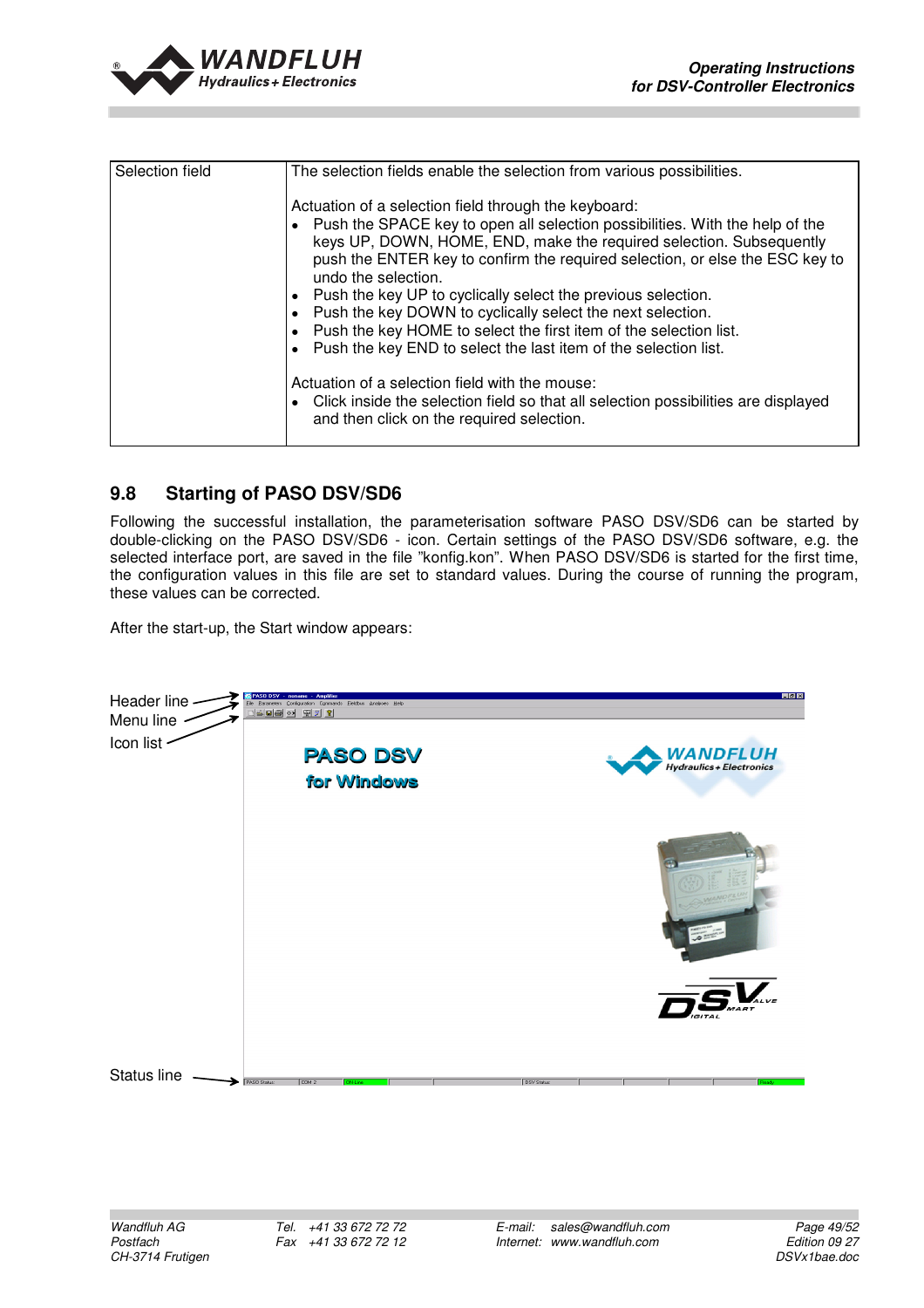

During the start-up, the parameterisation software PASO DSV/SD6 checks, whether a Wandfluh-Electronics device is connected. If no communication can be established, an error message appears (refer to "Communication interruption" page 47) and the "Off Line"-mode will become active. All menu points and keys, which involve an action in connection with the communication, are then blocked. All other functions of the parameterisation software PASO DSV/SD6 can be utilised without any limitation.

If the communication works without any interference, the software PASO DSV/SD6 checks, whether the current configuration of the PASO DSV/SD6 corresponds with the configuration of the connected digital controller card. If no, a message will be displayed and the current configuration from the PASO DSV/SD6 will change automatically over to the new configuration

Subsequently the parameters are loaded from the card and subsequently a verification of the Wandfluh-Electronics values takes place. If one or several parameters are outside the corresponding tolerance, they are replaced with standard values and a message is issued (refer to section "Limiting value error" page 51). The changed parameters can be either sent directly to the connected Wandfluh-Electronics or the communication start-up can be terminated (the "Off-Line"-mode will become active). In the latter case the user has the possibility to correct the parameters in "Off-Line"-mode. The communication is resumed again via the menu point "File\_Activate On Line". Subsequently the user has to select the option "Reprogram the Wandfluh-Electronics", in order for the corrected values to be made active on the Wandfluh-Electronics.

The menu points in the menu line can be selected in the following manner:

- by clicking on them with the mouse
- by actuating the key "ALT" and the underlined letter of the required menu point
- if a menu point has been selected, then by means of the keys "Arrow Left" and "Arrow Right" one can change to the next menu point and with the keys "Arrow Up" and "Arrow Down" one can change to the next sub-menu point within the menu selection field.
- by clicking on the corresponding icon in the icon list

In the header line of the window, the name of the current file is always displayed. If no existing file has been loaded or if the data have not been saved to a file, then this line reads "noname".

The following states will be displayed in the status line:

PASO state:

- 1st field: Selected RS232 interface<br>• 2nd field: Current mode ("On Line" of
- Current mode ("On Line" or "Off Line", refer to section "Mode "Off Line" and "On Line"" page 47)
- 4th field: Parameter Inconsistency (only with DSV-Electronics with Fieldbus, refer to the section "Parameter inconsistency" page 19

Device state:

- 1st field: Derating (refer to section "Temperature monitoring" page 7)
- 3nd field: Operating mode ("Remote PASO" or "Local", refer to section "Operating Mode" page 10
- 5th field: DSV state ("Disabled" or "Active", refer to the section "DSV State Machine" page 9)
- 6th field: Error state (Ready or Error, refer to the section "Analysis\_Diagnostics" page 43)

## **9.9 Store parameters**

Each new input value is immediately transferred to the connected Wandfluh-Electronics after the completion of the input field (either by pushing the key ENTER or by activating another input field).

If the window is closed with the key "OK", the values are stored in the Wandfluh-Electronics so that they are available after the Wandfluh-Electronics are switched on again (non-volatile memory).

If the window is closed with the key "Cancel", the previous current values are active again. All inputs made in the current window are cancelled.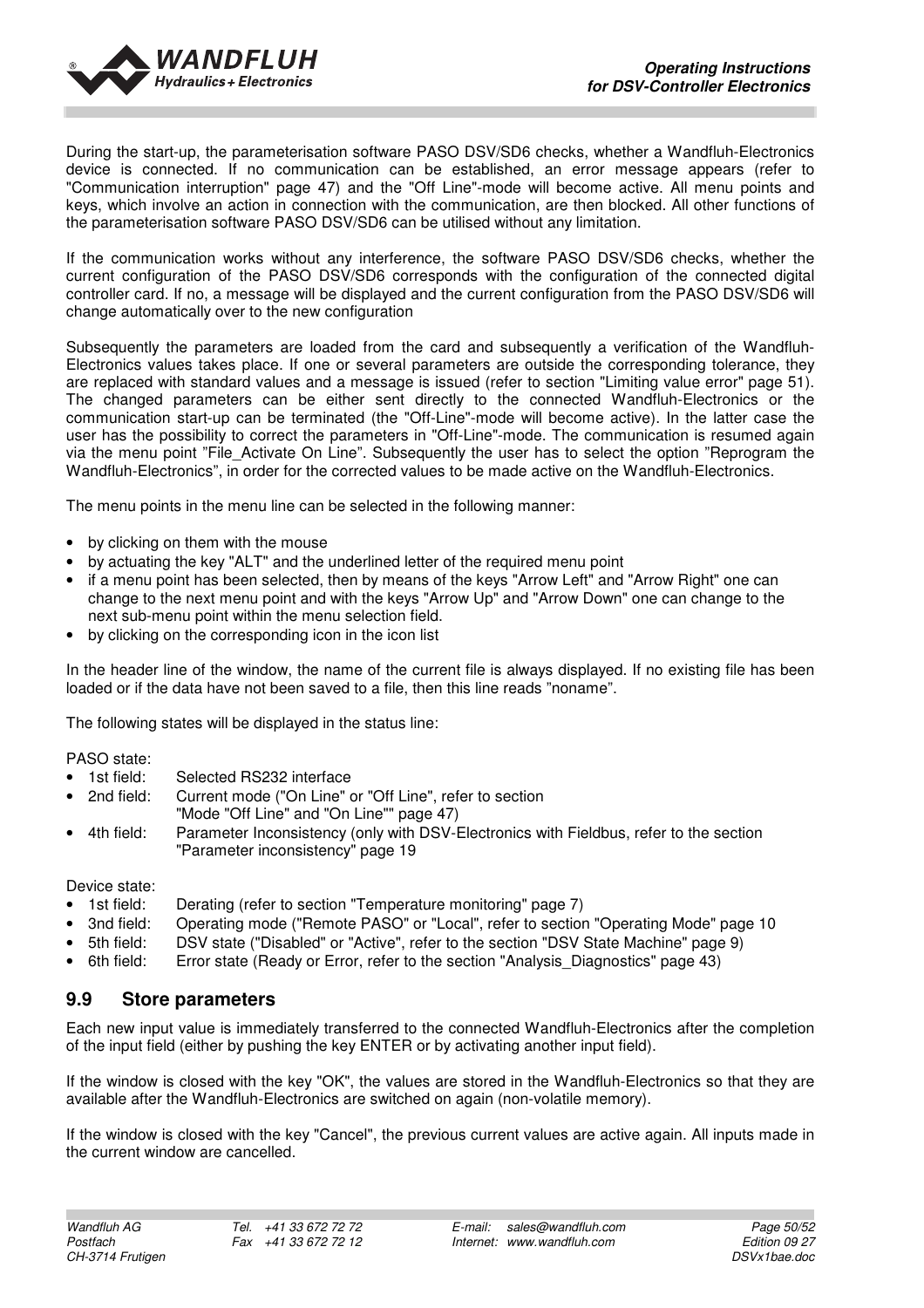

## **9.10 Limiting value error**

Each incoming parameter (either transferred via the serial interface or loaded from a file) is checked against the limiting value. If a parameter is smaller or bigger than its limiting value  $(=$  limiting value error), it is set automatically to the default value and the following window appears:

|                                                    | <b>Limiting error</b>      |               |            |                  |               |  |
|----------------------------------------------------|----------------------------|---------------|------------|------------------|---------------|--|
| The following parameters are set to default value: |                            |               |            |                  |               |  |
|                                                    | Parameter                  | Current Value | Min. Value | Max. Value       | Default value |  |
|                                                    | Imax A                     | 1051.5        | 0.0        | 1000.0           | 700.0         |  |
| $\overline{2}$                                     | Imax B                     | 1087.5        | 0.0        | 1000.0           | 700.0         |  |
| 3                                                  | Signal type analog input A | 8             | 0          | 3                | 0 [010 VDC]   |  |
| $\overline{4}$                                     | Digital output 1           | $-2$          | $\theta$   | 2                | 2 [X]         |  |
| 5                                                  |                            |               |            |                  |               |  |
| 6                                                  |                            |               |            |                  |               |  |
| $\overline{7}$                                     |                            |               |            |                  |               |  |
| $\overline{8}$                                     |                            |               |            |                  |               |  |
|                                                    |                            |               |            | <br><u>  O</u> K | Help          |  |

| Parameter:     | Name of the parameter with the limiting value error |
|----------------|-----------------------------------------------------|
| Current value: | Current value of the parameter                      |
| Min. value:    | Minimum allowed value of the parameter              |
| Max. value:    | Maximum allowed value of the parameter              |
| Default value: | Default value of the parameter                      |

After pressing the key "OK", the current value is overwritten by the default value.

Normally, a limiting value error does not happen. However, in the following cases it could happen:

- loading a file, in which parameter values have been changed from outside
- reading parameter values from a Wandfluh-Electronics device with another configuration than the current configuration in the PASO (only if the Wandfluh-Electronics were changed while in the "On Line"-mode)
- if the transmission of the parameter values is wrong

## **9.11 Description of Commands**

The description of the individual commands and parameters is contained in section "Settings" page 19.